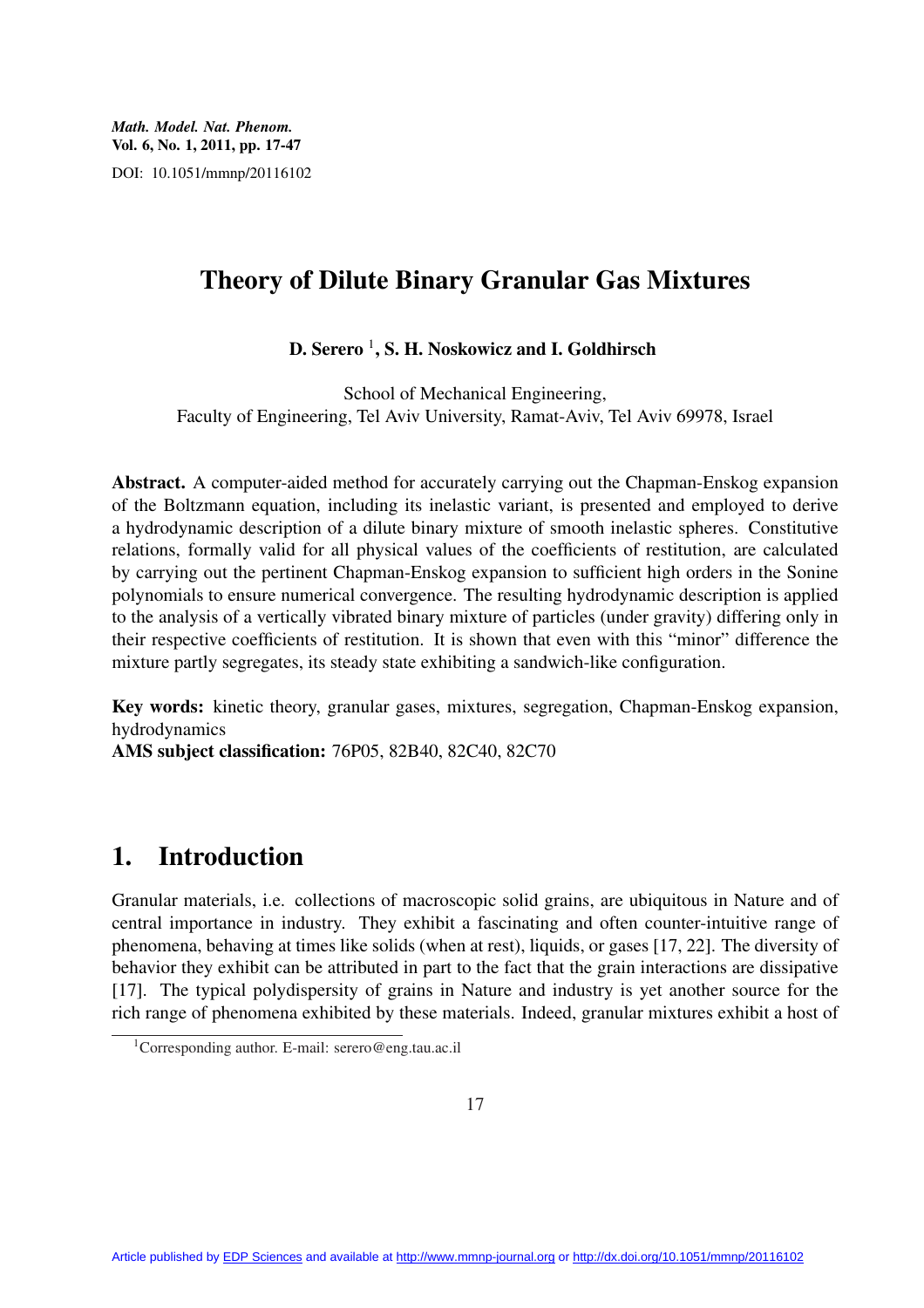effects that are specific to them, one of the most fascinating (and important) undoubtedly being their tendency to spontaneously segregate under external forcing [33, 46, 29]. They may segregate even as a result of small differences in the properties of their constituents, such as mass, shape, frictional properties [28, 48] or coefficients of restitution [43, 6]. Segregation may appear as a result of a phase transition [37], or be driven by time-dependent external means, such as ratcheting [12, 36]; in some case the segregated states are the only ones "allowed", e.g., in shear flows or vibrated systems.

An intriguing and famous example of (size) segregation in vertically vibrated systems is the 'Brazil nut' (BN) effect, whereby a relatively large particle in a vibrated granular system tends to climb to the 'top' of the system, against gravity [38], almost irrespective of its mass. An opposite phenomenon, the "Reverse Brazil Nut" effect (RBN), has been recently observed and discussed [20] as well. Several explanations of these phenomena (or more generally, granular segregation in vertically vibrated systems) have been proposed [26, 45, 47, 2, 31], invoking a variety of mechanisms whose relevance varies with the nature of the system and the type of forcing it is subject to [39]. For weak excitations (i.e. relatively low energy input), void filling [38, 29] seems to be among the prominent mechanisms of size separation. This is basically a geometrical effect: during the compaction phase of a shaking cycle a small particle is more likely to find a void in the layer below it than a larger particle, resulting in the accumulation of larger particles at the top of the system. Another important mechanism of size segregation is provided by the action of convection rolls [27, 26, 35] in vertically shaken systems; these are triggered by the friction between the grains and the container walls but their dynamics parallels that of the rolls in Rayleigh-Bénard convection. Consider a system of aspect ratio between 1 and 2: the velocity field associated with the rolls points upward in the center of the system and downward at the sidewalls of the container; larger particles, lifted by the central upstream, may be trapped at the top of the system when their sizes prevent them from joining the downward flow near the walls [38, 29, 26, 27, 9]. When these wall layers are sufficiently wide the large particles can move inside them; in this case convection gives rise to mixing [45, 7, 39].

When a granular system is vigorously shaken it becomes a "granular gas" in which the grain interaction mechanism is binary near-instantaneous collisions. In this case, kinetic theory, properly modified to account for the inelasticity of the collisions, is expected to provide a reliable description of the kinetics and hydrodynamics of the system, and in particular account for segregation in mixtures. This is indeed the case.

Since the Brazil nut effect and segregation in granular mixtures in general occur even in the absence of convection and when the mechanism of void filling is irrelevant, one may wonder as to the origin of this phenomenon. It turns out that the Soret phenomenon or its single-particle manifestation, thermophoresis, is always active in vertically vibrated granular systems. Since the system is dissipative and energy is pumped into it at the (vibrating) floor, the kinetic energy of the grains (or granular temperature) decays away from the source of energy, i.e. as a function of the distance from the floor. This gives rise to a granular temperature gradient. Thermophoresis forces large or massive particles to move down temperature gradients [18, 19] and thus segregate. We reiterate that the conditions for thermophoresis are created by the inelasticity of the grains, i.e. segregation, in particular the Brazil nut effect, is an indirect result of inelasticity [21]. Experimental evidence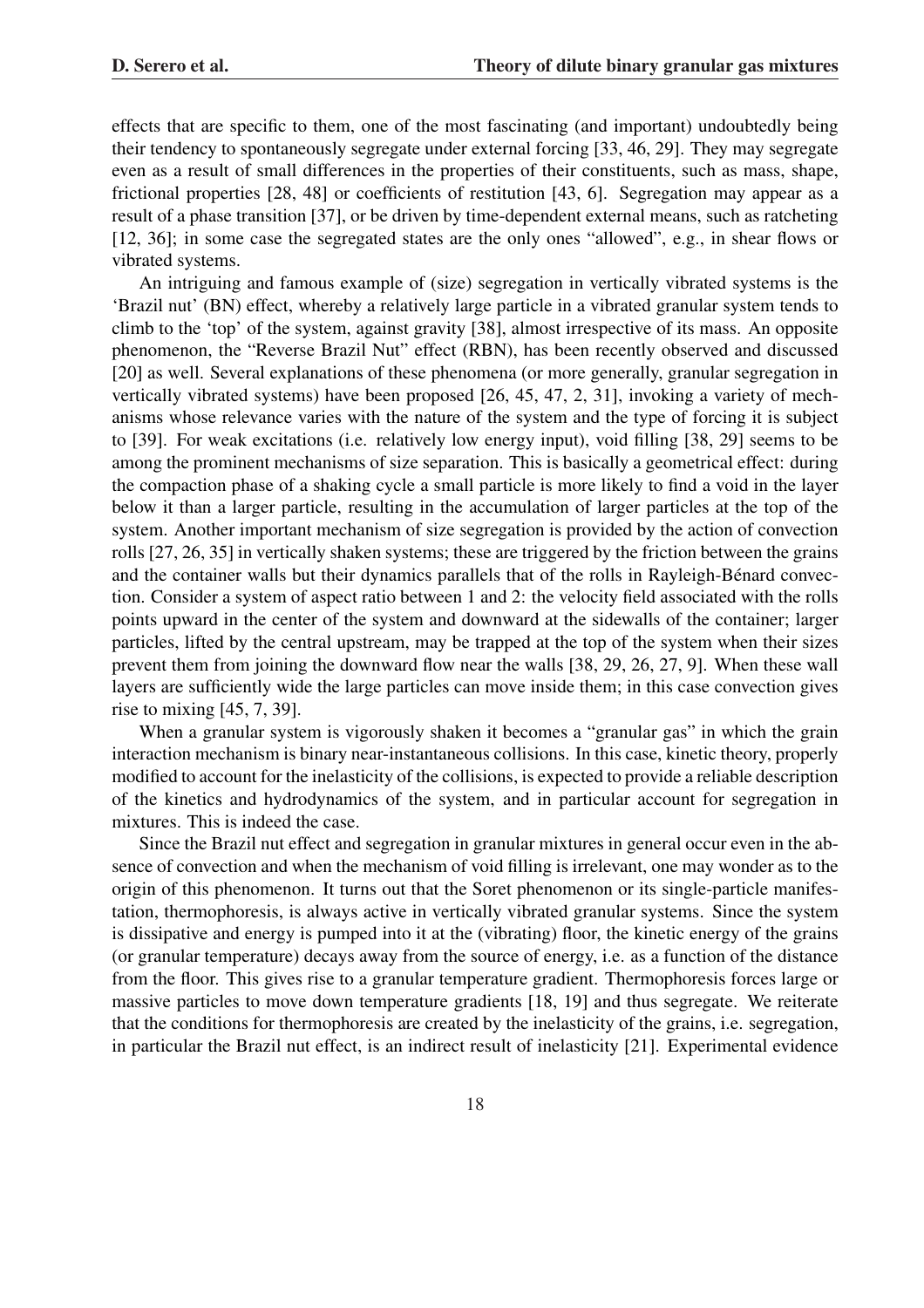for the latter mechanism in the BN effect for highly agitated systems has recently been reported [39]. Arnarson and Willits [1] considered the thermal diffusion factor to study size segregation in the presence or the absence of gravity. However, their theory, which improves upon the results of Jenkins and Mancini [23] differs from the elastic theory of [25] only in the fact that it includes a sink term in the equation for the temperature (representing the energy loss due to collisions), and therefore no other inelastic effects (e.g., on the transport coefficients) are accounted for in their theory of thermal diffusion. Recently, a theory for granular mixtures [13, 14] has been worked out to study the transition between the BN and RBN effects (it also treats finite concentrations of intruders). Slightly different approaches, still based on kinetic theory, have been invoked to obtain a segregation criterion [24, 51, 47]. These approaches consider the temperature gradient as input, and therefore only partly address the case of a vibrated system; they may capture though some of its qualitative segregation properties for known temperature profiles.

The above description of the temperature profile for a vertically vibrated granular system is somewhat inaccurate. Theoretical studies, most of which focus on the monodisperse case, as well as numerical simulations, reveal that after the initial decrease in the value of the granular temperature as a function of height above the floor, the temperature profile possesses a minimum above which the temperature increases as a function of height [3, 49, 43]. Therefore thermophoresis would push large or massive intruders to this minimum rather than the top of the system. If the system is sufficiently small the minimum may not be reached or be close to the top (note: the top of a vibrated dilute granular system is diffuse, i.e. rather ill defined; in practice the top is taken to be the maximal height were one can still collect statistics, i.e. the volume fraction is larger than say 0.001) in which case intruders will move to the top. The problem of a single intruder in a vibrated granular gas was treated in [4], and a comparison between theory, experiments and simulations for slightly inelastic binary mixtures was given in [50]. Recently, it was shown [43] that a dilute vertically vibrated binary mixture of particles of the same size with different masses arranges itself in a sandwich-like configuration in which a layer of heavy particles is trapped between two layer of light particles. This is a result of the competition between buoyancy and thermal diffusion: the former pushes the light particles to the top and the latter pushes the heavy particles to the region of minimal temperature, leaving room for the light particles (also) at the bottom of the system. While in most of these studies the segregation mechanisms involved are directly or indirectly related to the inelastic nature of the granular constituents, few studies have concentrated on the direct influence of inelasticity alone on segregation, which would be the purest manifestation of the effect of inelasticity. In reference [43] it was shown that for near-elastic collisions particles with identical mass and size may segregate on the basis of differences in their inelastic properties alone, when subject to a temperature gradient. This was corroborated in molecular dynamic (MD) simulations of vertically vibrated granular gas mixtures [43, 6]. Here the analysis of [43] is extended to finite degrees of inelasticity and the problem of vertically vibrated mixtures of particles differing only in their respective coefficients of normal restitution is addressed.

The structure of this paper is as follows. Section 2. provides a description of the system studied below, basic definitions, general continuum mechanical results and a formulation of the considered problem. Section 3. provides the kinetic formulation of the problem, describes the novel computeraided method we employ for the analysis of the kinetic problem and presents the form of the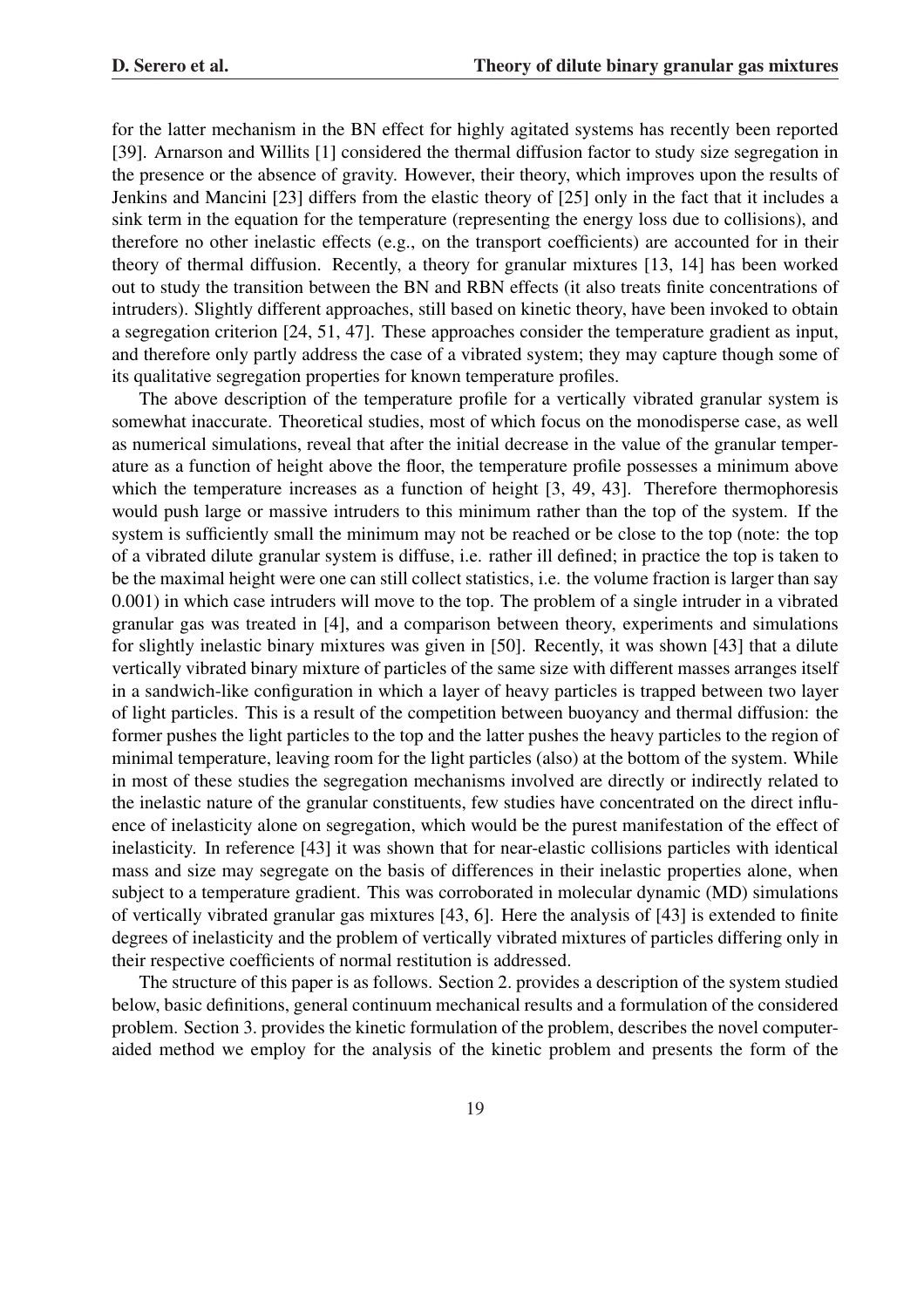constitutive relations. Section 4. presents an application of the results to the problem of inelasticity induced segregation. Finally, Section 5. provides concluding comments. Some technical details are relegated to a series of Appendices.

## 2. Definition of the system and its description

We consider a binary mixture of smooth hard spheres, comprising species A and B, of masses  $m_A$ and  $m_B$ , and diameters  $\sigma_A$  and  $\sigma_B$ , respectively. The coefficient of normal restitution (assumed to be fixed) for a collision of a particle of species  $\alpha \in \{A, B\}$  with a particle of species  $\beta \in \{A, B\}$ is denoted by  $e_{\alpha\beta}$  (hence, there are three possibilities:  $e_{AA}$ ,  $e_{AB}$  and  $e_{BB}$ ). Tangential (frictional) restitution is not considered here. The transformation of velocities due to a collision of a sphere of species  $\alpha$  with a sphere of species  $\beta$  is given by [43]:

$$
\mathbf{v}_1 = \mathbf{v}_1' - (1 + e_{\alpha\beta}) M^{\beta\alpha} \left( \mathbf{v}_{12}' \cdot \hat{\mathbf{k}} \right) \hat{\mathbf{k}} \tag{2.1}
$$

$$
\mathbf{v}_2 = \mathbf{v}_2' + (1 + e_{\alpha\beta}) M^{\alpha\beta} \left( \mathbf{v}_{12}' \cdot \hat{\mathbf{k}} \right) \hat{\mathbf{k}}
$$
 (2.2)

where  $\{v_1', v_2'\}$  denote the precollisional velocities of the spheres (the index '1' refers here to species  $\alpha$ ) and  $\{v_1, v_2\}$  the corresponding postcollisional velocities; k is a unit vector pointing from the center of sphere  $\alpha$  to that of sphere  $\beta$ ,  $M^{\alpha\beta} \equiv \frac{m_{\alpha}}{m_{\alpha} + n_{\beta}}$  $\frac{m_\alpha}{m_\alpha+m_\beta}$ , and  $\mathbf{v}_{12}\equiv \mathbf{v}_1-\mathbf{v}_2$  (a similar definition holding for the primed velocities). Obvious kinematic constraints require that  $\mathbf{v}_{12} \cdot \hat{\mathbf{k}} \geq 0$ . It is convenient to define the degrees of inelasticity, corresponding to the coefficients of restitution, as:  $\varepsilon_{\alpha\beta} \equiv 1 - e_{\alpha\beta}^2$ . In the realm of molecular (or elastically colliding) gases, the hydrodynamic fields are the densities of the conserved fields. In the case of a binary mixtures, these consist of the two number densities,  $n_A$  and  $n_B$  (or the corresponding mass densities  $\rho_A = n_A m_A$  and  $\rho_B = n_B m_B$ ), the mixture's velocity field, V (or momentum density), which is defined as a mass average of the species' mean velocities, and the temperature field,  $T$ , defined as the mean fluctuating kinetic energy of a fluid particle). Although energy is not a conserved entity for inelastic (granular) gases, it is still included in the set of the hydrodynamic fields, as it characterizes the (important) particle velocity fluctuations.

### 2.1. Continuum mechanical equations of motion

The form of the equations of motion for the hydrodynamic fields follows from the conservation laws, Galilean invariance and standard tensorial considerations, and as such they are very general (e.g., not limited to dilute gases). They also follow from the Boltzmann equation directly (using the standard procedure of multiplying the Boltzmann equation by products of the particle velocity components, followed by integration over the velocities; see more below).

The equation of motion for the number density,  $n_{\alpha}$ , with  $\alpha \in \{A, B\}$ , is:

$$
\frac{Dn_{\alpha}}{Dt} = -\text{div}\mathbf{J}_{\alpha} - n_{\alpha}\text{ div}\mathbf{V}
$$
 (2.3)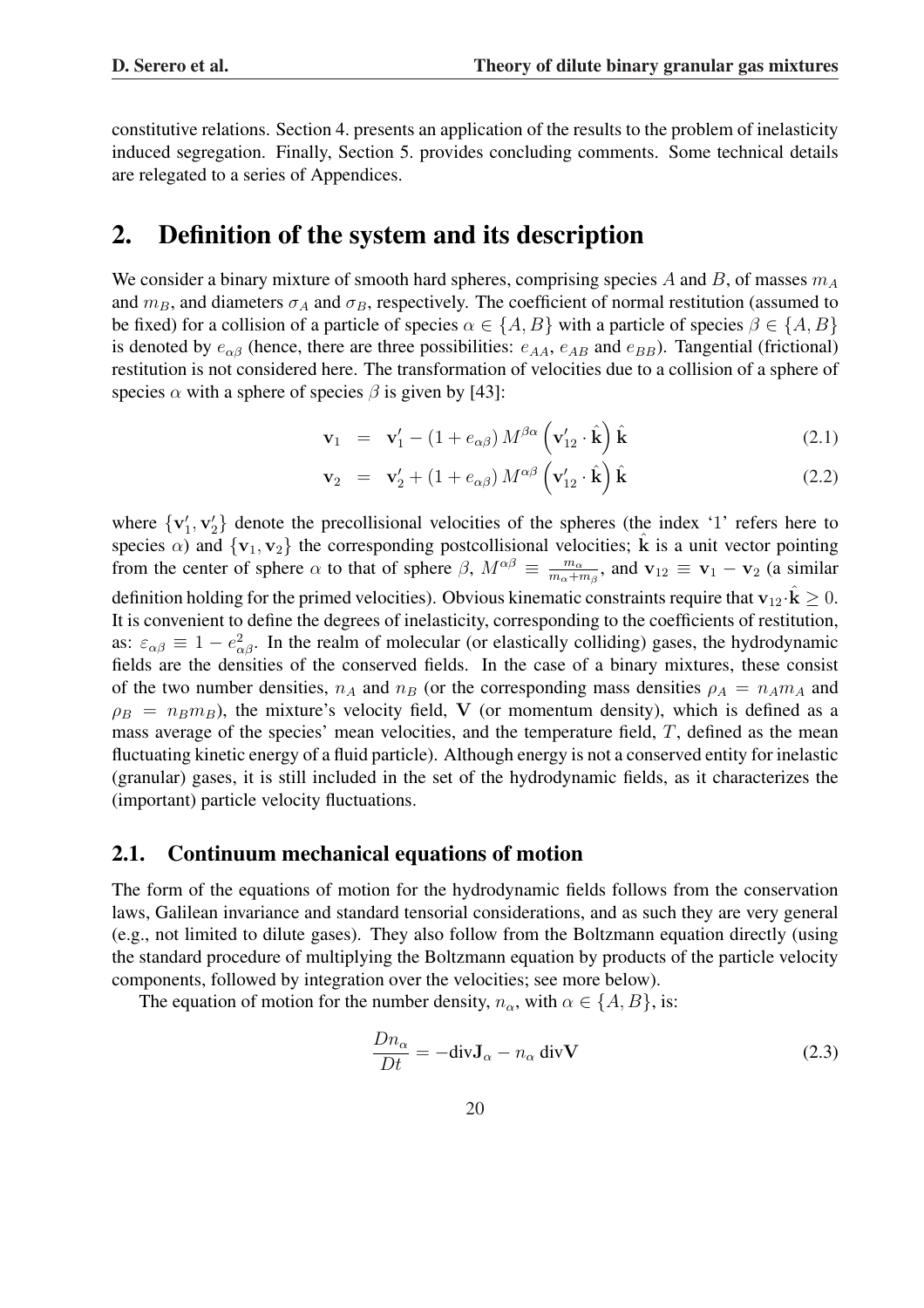where  $\frac{D}{Dt} = \frac{\partial}{\partial t} + \mathbf{V} \cdot \nabla$  is the material derivative and

$$
\mathbf{J}_{\alpha} = n_{\alpha} \left( \mathbf{V}_{\alpha} - \mathbf{V} \right) \tag{2.4}
$$

is the particle flux density of species  $\alpha$ . As  $V_{\alpha}$ , the velocity field of species  $\alpha$ , or equivalently, the flux,  $J_{\alpha}$ , is not a hydrodynamic field, it must be given by an appropriate constitutive relation. To Navier-Stokes order (linear in the gradients of the hydrodynamic fields) one can write this entity as: √ r  $\mathbb{Z}$  $\mathbf{r}$ 

$$
\mathbf{J}_{\alpha} = \frac{\sqrt{6}}{6} \frac{1}{\sigma_{AB}^2} \frac{n_{\alpha}}{n} \sqrt{\frac{T}{m_{\alpha}}} \left( \kappa_{\alpha}^T \nabla \ln T + \kappa_{\alpha}^n \nabla \ln n + \kappa_{\alpha}^c \nabla \ln c \right), \tag{2.5}
$$

where  $n \equiv n_A + n_B$  is the total number density of the mixture,  $c \equiv \frac{n_A}{n}$  $\frac{dA}{n}$  is the concentration of A particles, and the transport coefficients  $\kappa^T_\alpha$ ,  $\kappa^n_\alpha$  and  $\kappa^c_\alpha$  depend on the parameters characterizing the particles (masses, diameters and coefficients of restitution) and the concentration field, c. The prefactor assures that the transport coefficients are dimensionless and the numbers appearing in it are there for technical convenience, the same comment holding for the expression for the heat flux given below (see below concerning the expansions of these transport coefficients). As the Boltzmann equation produces an equation of state which is the same as that for an ideal gas, the pressure is given (with the normalization of the temperature defined below) by:  $p = \frac{nT}{3}$  $\frac{d}{3}$ . For other forms of the constitutive relation for  $J_{\alpha}$ , see e.g., [30, 10, 15]; they are all trivially related to each other.

The equation of motion obeyed by the velocity field can be written in the following standard form:

$$
\rho \frac{DV_i}{Dt} = -\frac{\partial P_{ij}}{\partial x_j} - \rho \mathbf{g}
$$
\n(2.6)

where gravity is accounted for (g being the gravitational acceleration), and  $P_{ij}$  is the stress tensor, whose Navier-Stokes order assumes the form:

$$
P_{ij} = p\delta_{ij} - \mu D_{ij} - \eta_B \text{div}\mathbf{V},\tag{2.7}
$$

where

$$
D_{ij} = \frac{1}{2} \left( \frac{\partial V_i}{\partial x_j} + \frac{\partial V_j}{\partial x_i} \right) - \frac{2}{3} \delta_{ij} \operatorname{div} \mathbf{V}
$$
 (2.8)

is the symmetrized traceless rate of strain tensor,  $\mu$ , the shear viscosity, and  $\eta_B$ , the bulk viscosity (the latter vanishes in the dilute limit). Notice that g is formally a Euler order term ( i.e. of the order of magnitude of a first order gradient); in other words the Navier-Stokes transport coefficients are independent of g [8].

The granular temperature field obeys the equation of motion:

$$
n\frac{DT}{Dt} = T \text{ div } \mathbf{J} - \text{div } \mathbf{Q} - 2P_{ij}\frac{\partial V_i}{\partial x_j} - \Gamma,
$$
 (2.9)

where  $J \equiv J_A + J_B$  is the total particle flux, Q is the heat flux given by:

$$
\mathbf{Q} = \frac{5\sqrt{6}}{18} \frac{1}{\sigma_{AB}^2} \frac{T^{3/2}}{\sqrt{m_0}} \left( \lambda^T \nabla \ln T + \lambda^n \nabla \ln n + \lambda^c \nabla \ln c \right), \tag{2.10}
$$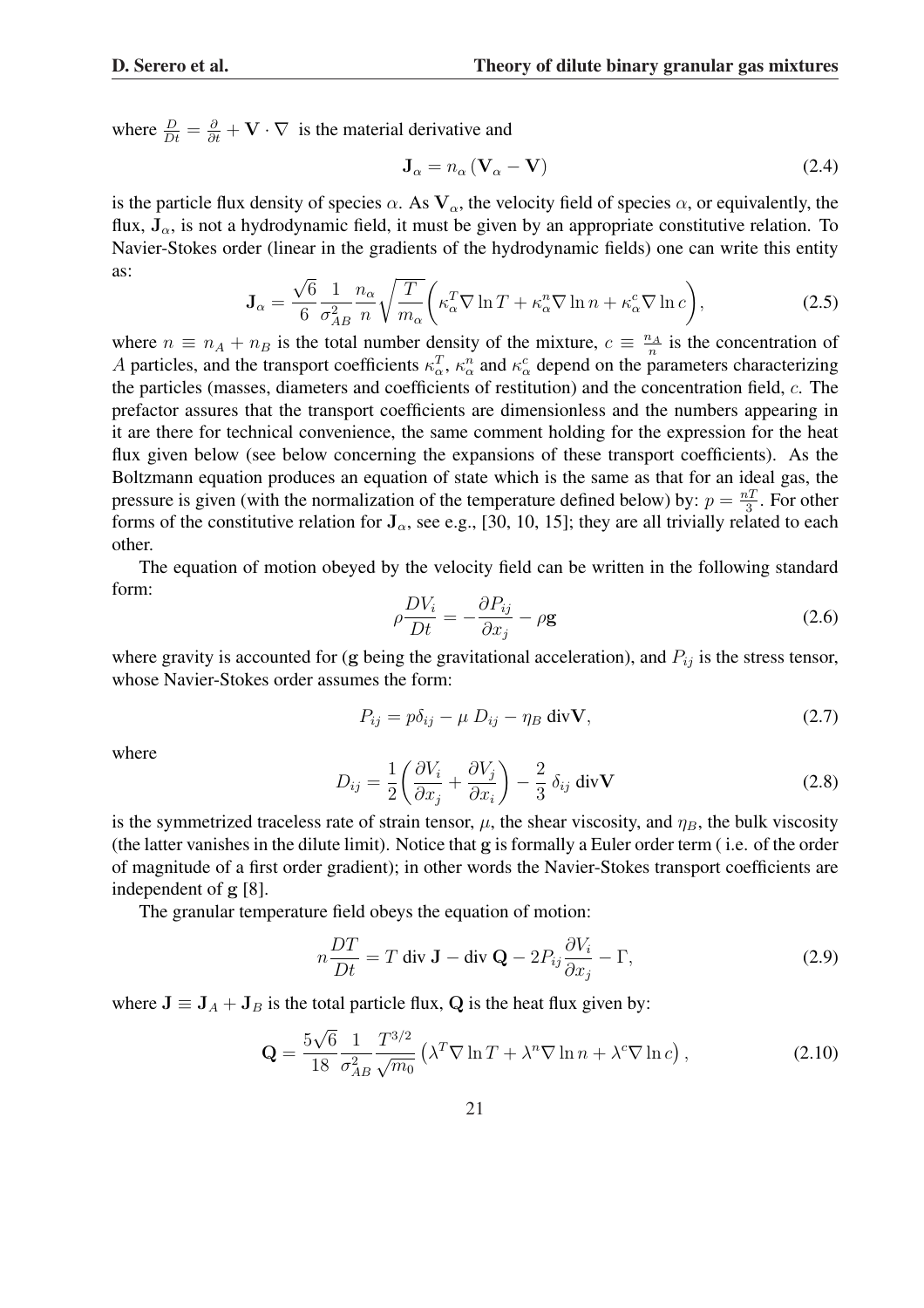where  $\sigma_{AB} \equiv \frac{\sigma_A + \sigma_B}{2}$  $\frac{1}{2} \sigma_B$ ,  $m_0 \equiv m_A + m_B$ , and  $\Gamma$  is the energy sink term, which accounts for the rate of loss of energy due to the inelasticity of the collisions (and therefore vanishes in the elastic limit). It is given by:

$$
\Gamma = \Gamma_A + \Gamma_B + \Gamma_{AB} \tag{2.11}
$$

where  $\Gamma_A$  is the contribution of AA collisions,  $\Gamma_B$  is the contribution of BB collisions, and  $\Gamma_{AB}$ corresponds to AB collisions; see explicit expressions for these entities below. Other forms of the same expression can be found in the above cited literature.

The preceding set of hydrodynamic equations, together with the expressions for the different fluxes and the source term, Γ, constitute a closed system of equations. It follows that a full hydrodynamic description is obtained by finding expressions for the transport coefficients ( $\kappa_\alpha^n$ ,  $\kappa_\alpha^c$ ,  $\kappa_\alpha^T$ ,  $\lambda^n$ ,  $\lambda^c$ ,  $\lambda^T$ ,  $\mu$ ,  $\eta_B$ , and of the sink term  $\Gamma$ ), in terms of the fields and parameters of the problem. Note that [40] only  $\Gamma$  has a nonvanishing contribution to zeroth order in the gradients of the fields (inelasticity acts in homogeneous systems as well) with corrections due to gradients, whereas the other fluxes vanish when the gradients do.

### 2.2. Kinetic theoretical description

Let  $f_{\alpha}(v)$  denote the single particle distribution function (the spatial and temporal dependence of f are suppressed for notational simplicity) of species  $\alpha$ . Following the standard definitions of kinetic theory, the number density for species  $\alpha$  is given by:

$$
n_{\alpha} = \int f_{\alpha}(\mathbf{v}) \, d\mathbf{v}
$$
 (2.12)

the corresponding mass density being  $\rho_{\alpha} = m_{\alpha} n_{\alpha}$ ; recall that the overall number density is  $n =$  $n_A + n_B$ , and the overall mass density is  $\rho \equiv \rho_A + \rho_B$ . The velocity field of species  $\alpha$  is given by:

$$
\mathbf{V}_{\alpha} = \frac{1}{n_{\alpha}} \int f_{\alpha}(\mathbf{v}) \mathbf{v} \, d\mathbf{v}
$$
 (2.13)

We reiterate that  $V_\alpha$  is not a hydrodynamic field and it needs to be expressed as a functional of the hydrodynamic fields. The mixture's velocity field is:

$$
\mathbf{V} = \frac{1}{\rho} \left( \rho_A \mathbf{V}_A + \rho_B \mathbf{V}_B \right). \tag{2.14}
$$

The granular temperature of species  $\alpha$  is defined by:

$$
T_{\alpha} = \frac{1}{n_{\alpha}} \int f_{\alpha}(\mathbf{v}) \, m_{\alpha} \, (\mathbf{v} - \mathbf{V})^2 \, d\mathbf{v}
$$
 (2.15)

Note that  $T_{\alpha}$  is not a hydrodynamic field. Notice that the velocity fluctuations of each species are measured with respect to the (hydrodynamic) mixture's velocity field, not the species' velocity field. The mixture's granular temperature (average fluctuating kinetic energy multiplied by 2) is defined by:

$$
T \equiv \frac{1}{n} \left( n_A T_A + n_B T_B \right). \tag{2.16}
$$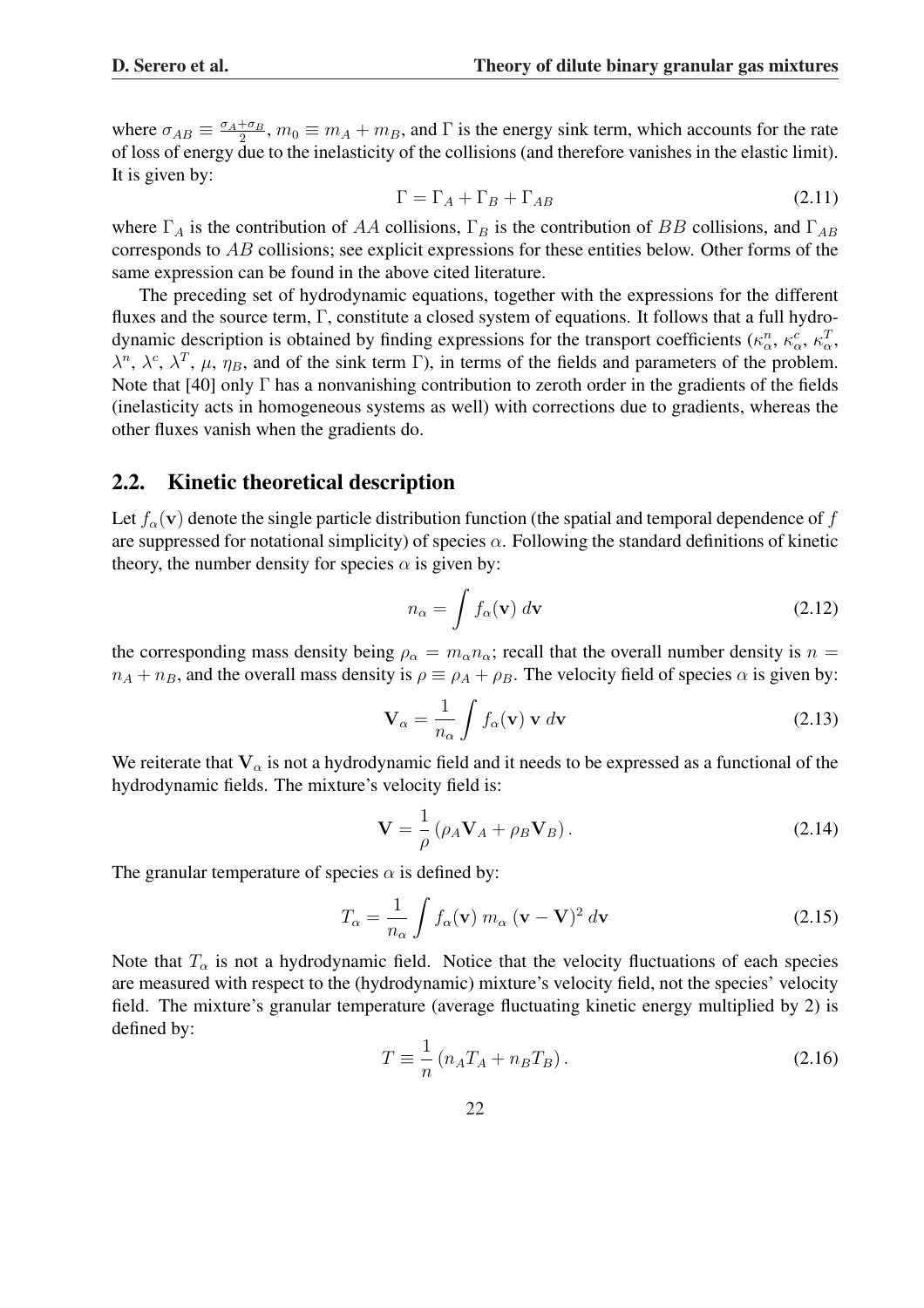The kinetic expression for the stress tensor (which excludes the collisional contribution; the latter comprises a finite density correction) is obtained by standard means, cf. e.g., [8]), the result being:

$$
P_{ij} = m_A \int f_A(\mathbf{v}) u_i u_j d\mathbf{v} + m_B \int f_B(\mathbf{v}) u_i u_j d\mathbf{v}, \qquad (2.17)
$$

where  $u_i \equiv v_i - V$  is the peculiar (fluctuating) velocity of particle *i* (irrespective of its species). Similarly, the heat flux has two contributions, for obvious reasons:

$$
\mathbf{Q} = \int f_A \left( \mathbf{v} \right) m_A u^2 \mathbf{u} d\mathbf{v} + \int f_B \left( \mathbf{v} \right) m_B u^2 \mathbf{u} d\mathbf{v}
$$
 (2.18)

The energy sink term is given by Eq. (2.11), the contributions to which are:

$$
\Gamma_{\alpha} \equiv \frac{\left(1 - e_{\alpha\alpha}^{2}\right) m_{\alpha}}{8} \pi \sigma_{\alpha}^{2} \int \int f_{\alpha} \left(\mathbf{v}_{1}\right) f_{\alpha} \left(\mathbf{v}_{2}\right) \left|v_{12}\right|^{3} d\mathbf{v}_{1} d\mathbf{v}_{2}, \tag{2.19}
$$

and

$$
\Gamma_{AB} \equiv \varepsilon_{AB} \frac{m_{AB} \pi \sigma_{AB}^2}{2} \int \int f_A \left(\mathbf{v}_1\right) f_B \left(\mathbf{v}_2\right) \left|\mathbf{v}_{12}\right|^3 d\mathbf{v}_1 d\mathbf{v}_2. \tag{2.20}
$$

where  $m_{AB} \equiv \frac{m_A m_B}{m_A + m_B}$  $\frac{m_A m_B}{m_A + m_B}$  is the reduced mass and  $\sigma_{AB} = \frac{\sigma_A + \sigma_B}{2}$  $\frac{1}{2}$ , as defined before. This completes the definitions of the entities one needs to calculate in order to obtain the constitutive relations.

#### 2.2.1. The Boltzmann Equation for a Granular Mixture

As only dilute mixtures are considered here, the basic kinetic description is afforded by the Boltzmann equation. Actually, the description of a binary granular mixture requires two Boltzmann equations, one for each species. The derivation of these equations is a straightforward extension of that for the monodisperse case, and will not be presented here; see also [15].

The Boltzmann equations (for  $\{\alpha, \beta\} \in \{A, B\}$ ) read:

$$
\mathcal{D}f_{\alpha} \equiv \frac{\partial f_{\alpha}}{\partial t} + \mathbf{v}_{1}.\nabla f_{\alpha} = \mathcal{B}_{\alpha\alpha}(f_{\alpha}, f_{\alpha}, e_{\alpha\alpha}) + \mathcal{B}_{\alpha\beta}(f_{\alpha}, f_{\beta}, e_{\alpha\beta}),
$$
(2.21)

where  $\alpha \neq \beta$ ,  $f_{\alpha}$  (v) is the single distribution function for the particles of species  $\alpha$ , and the  $\alpha$ - $\beta$ species Boltzmann collision operator defined by:

$$
\mathcal{B}_{\alpha\beta}(f_{\alpha},f_{\beta},e_{\alpha\beta})=\sigma_{\alpha\beta}^2\int\int_{\mathbf{v}_{12}\cdot\mathbf{k}>0}\left[\frac{f_{\alpha}(\mathbf{v}'_1)f_{\beta}(\mathbf{v}'_2)}{e_{\alpha\beta}^2}-f_{\alpha}(\mathbf{v}_1)f_{\beta}(\mathbf{v}_2)\right](\mathbf{v}_{12}\cdot\mathbf{k})d\mathbf{v}_2\,d\mathbf{k},\tag{2.22}
$$

where  $\sigma_{\alpha\beta} = \frac{\sigma_{\alpha} + \sigma_{\beta}}{2}$  $\frac{1-\sigma_{\beta}}{2}$ . Here  $v_1$  and  $v'_1$  pertain to species  $\alpha$ , and  $v_2$  and  $v'_2$  pertain to  $\beta$ . Notice that  $\mathcal{B}_{\alpha\beta}(f_{\alpha}, f_{\beta}, e_{\alpha\beta})$  depends on the coefficients of normal restitution both explicitly, as shown in Eq. (2.22), and implicitly through the velocity transformations between the precollisional and postcollisional velocities.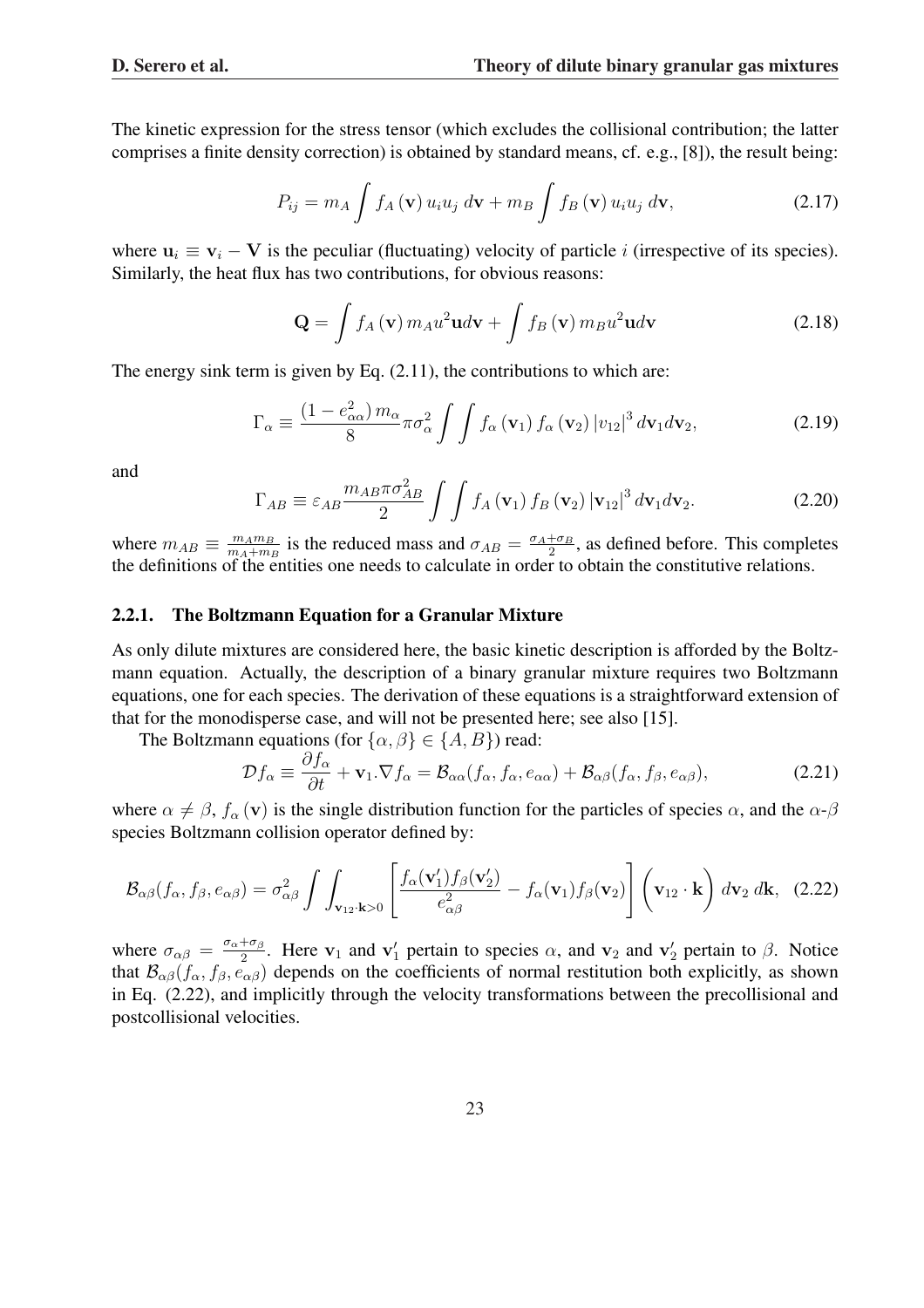# 3. Computing the transport coefficients: the generating function method

### 3.1. The Chapman-Enskog (CE) expansion

The Chapman-Enskog expansion is a perturbative method for solving the Boltzmann equation. It consists of a gradient expansion of the distribution function around a reference state corresponding to a homogeneous solution of the Boltzmann equation (the Maxwellian equilibrium distribution function for elastic systems, or the distribution function corresponding to the Homogeneous Cooling State in the present case, see more below). One key assumption of the CE method is that the dependence of the distribution function on space and time is implicit through its functional dependence on the fields and that there is no additional space or time dependence (this amounts to assuming scale separation between the microscales and hydrodynamic scales, see also [17] concerning the range of validity of this assumption in the realm of granular gases). In the case at hand the pertinent hydrodynamic fields are  $n_A$ ,  $n_B$ , V, and T. This assumption allows one to expand the time derivative of the distribution function (left hand side of Eq. (2.21)) in powers of the gradients, by making use of the hydrodynamic equations, (2.3), (2.6), (2.9).

### 3.1.1. The Homogeneous Cooling State (HCS)

The homogeneous cooling state (HCS) of a binary granular gas mixture (much like the HCS for a monodisperse system) is defined as a state of vanishing velocity and homogeneous density fields, in which the distribution functions are rendered 'time independent' (recall that the energy decays because of inelasticity) by scaling the velocities by the thermal speed of the species comprising the mixture, thus defining a "scaling solution". This is also the 'asymptotic' state (in time) of a granular gas (ignoring instabilities). Since all gradients vanish in this state, the corresponding distribution function can be taken to serve as the zeroth order in the CE expansion. Using Eqs. (2.3), (2.6) and (2.9) one obtains for the HCS distributions,  $f_{\alpha}^{HCS}$ :

$$
\frac{\partial f_{\alpha}^{(HCS)}}{\partial t} = \frac{\partial f_{\alpha}^{(HCS)}}{\partial T} \frac{\partial T}{\partial t} = -\frac{\Gamma}{n} \frac{\partial f_{\alpha}^{(HCS)}}{\partial T}
$$
(3.1)

where recall that  $\Gamma = \Gamma_A + \Gamma_B + \Gamma_{AB}$ , and  $\Gamma_{\alpha}$  and  $\Gamma_{AB}$  are given by Eqs. (2.19) and (2.20), respectively. The two coupled Boltzmann equations (2.21) reduce in this case to:

$$
-\frac{\Gamma}{n}\frac{\partial f_A^{(HCS)}}{\partial T} = \mathcal{B}_{AA}\left(f_A^{(HCS)}, f_A^{(HCS)}, e_{AA}\right) + \mathcal{B}_{AB}\left(f_A^{(HCS)}, f_B^{(HCS)}, e_{AB}\right),\tag{3.2}
$$

$$
-\frac{\Gamma}{n}\frac{\partial f_B^{(HCS)}}{\partial T} = \mathcal{B}_{BB}\left(f_B^{(HCS)}, f_B^{(HCS)}, e_{BB}\right) + \mathcal{B}_{BA}\left(f_B^{(HCS)}, f_A^{(HCS)}, e_{AB}\right),\tag{3.3}
$$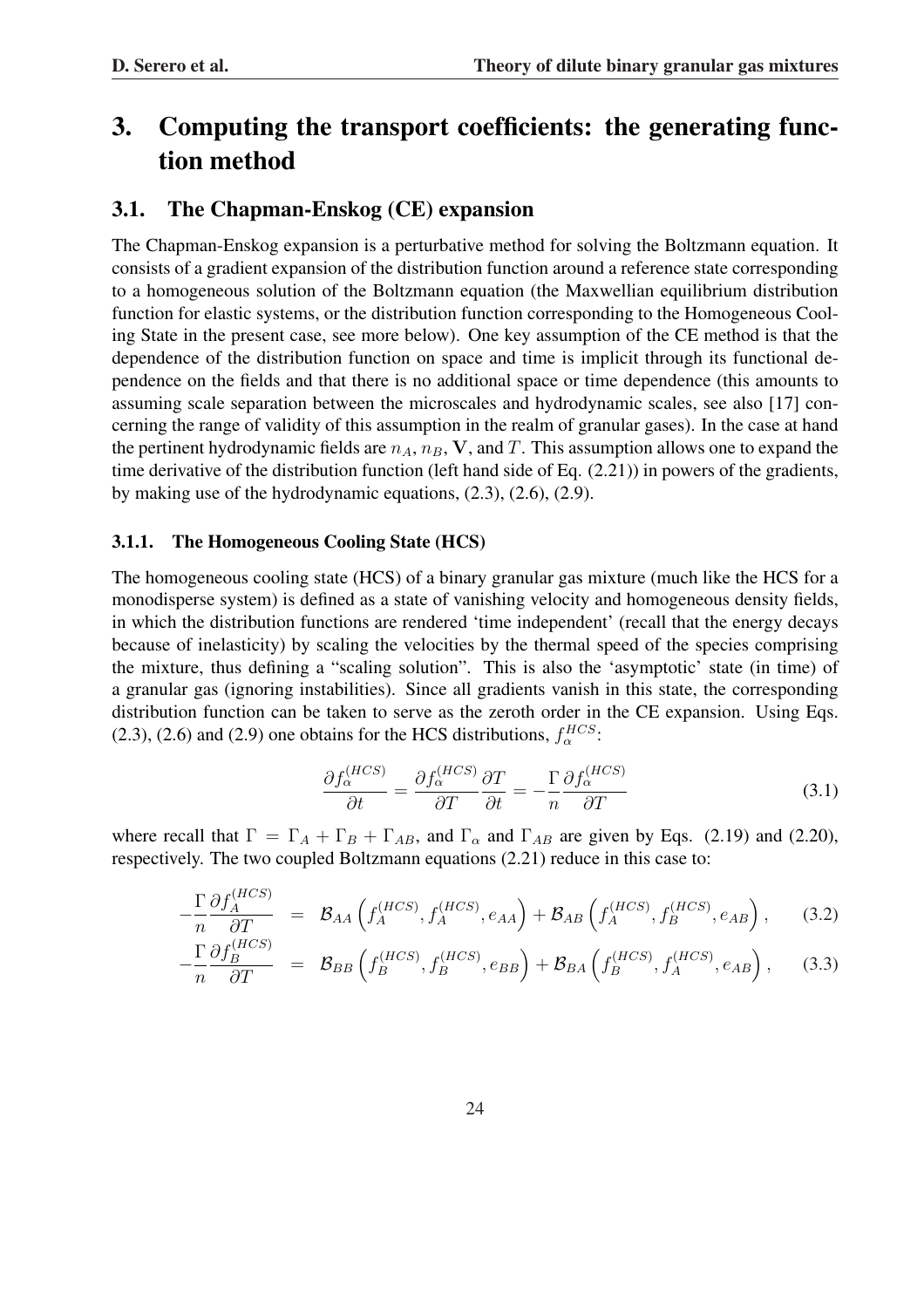where the Boltzmann operator  $\mathcal{B}_{\alpha\beta}$  is defined in Eq. (2.22). These equations need to be solved subject to the 'constraints'

$$
\int_{c} f_A d\mathbf{u} = n_A \tag{3.4}
$$

$$
\int_{c} f_B d\mathbf{u} = n_B \tag{3.5}
$$

$$
\int f_A m_A u^2 d\mathbf{u} + \int f_B m_B u^2 d\mathbf{u} = nT \tag{3.6}
$$

the first two of which impose the respective number densities of the species and the last being an expression of the 'given' value of the temperature (the logic being that for 'given fields' at time,  $t$ , one finds their respective time derivatives).

#### 3.1.2. First order correction

In order to compute the transport coefficients to Navier-Stokes order, we carry out the Chapman-Enskog expansion to first order in the gradients of the hydrodynamic fields, with the homogeneous cooling state distribution function serving as a zeroth order solution. The distribution function,  $f_\alpha$ , is thus written as:  $f_\alpha = f_\alpha^{(HCS)} + f_\alpha^K$ , where  $f_\alpha^K$  is the first order perturbation in the gradient expansion, written for convenience as  $f_A^K = f_{\alpha}^{M,\eta_2} \phi_{\alpha}^K$ , where  $f_{\alpha}^{M,\eta} = n_{\alpha}$  $rac{1}{\sqrt{\alpha}}$ π  $\frac{11}{2}$  $\frac{3}{2}e^{-\gamma_{\alpha}\eta u^{2}}$  is a modified Maxwellian, introduced for reasons explained below,  $\gamma_{\alpha} \equiv \frac{3m_{\alpha}}{2T}$  $\frac{dm_{\alpha}}{2T}$ , and  $\eta > 0$ ,  $\eta_2 > 0$  are constants (see more below). To first order in the gradients of the hydrodynamic fields, the two coupled Boltzmann equations for the corrections,  $\phi_{\alpha}^{K}$ , read:

$$
\mathcal{D}^K f_A = \left( L_{AA}^{(1)} + L_{AA}^{(2)} + L_{AB}^{(1)} \right) \phi_A^K + L_{AB}^{(2)} \phi_B^K
$$
\n(3.7)

$$
\mathcal{D}^K f_B = L_{BA}^{(2)} \phi_A^K + \left( L_{BB}^{(1)} + L_{BB}^{(2)} + L_{BA}^{(1)} \right) \phi_B^K
$$
(3.8)

where

$$
L_{\alpha\beta}^{(1)} \phi_{\alpha}^{K} \equiv \mathcal{B}_{\alpha\beta} \left( f_{\alpha}^{M,\eta_2} \phi_{\alpha}^{K}, f_{\beta}^{(HCS)}, e_{\alpha\beta} \right)
$$
  

$$
L_{\alpha\beta}^{(2)} \phi_{\beta}^{K} \equiv \mathcal{B}_{\alpha\beta} \left( f_{\alpha}^{(HCS)}, f_{\beta}^{M,\eta_2} \phi_{\beta}^{K}, e_{\alpha\beta} \right)
$$

are linearized Boltzmann operators, and  $\mathcal{D}^K f_\alpha$  denotes the first order term in the expansion of  $\mathcal{D}f_{\alpha}$ , where recall that  $\mathcal{D} \equiv \frac{\partial}{\partial t} + \mathbf{v} \cdot \nabla$ . Following the CE approach:

$$
\mathcal{D}f_{\alpha} = f_{\alpha}^{M,\eta} \left[ \phi_{\alpha} \mathcal{D} \ln n_{\alpha} + 2\gamma_{\alpha} u_i \left( \eta \phi_{\alpha} - \phi_{\alpha}' \right) \mathcal{D}V_i + \left( \gamma_{\alpha} u^2 \left( \eta \phi_{\alpha} - \phi_{\alpha}' \right) - \frac{3}{2} \phi_{\alpha} \right) \mathcal{D} \ln T \right] + c \frac{\partial \phi_{\alpha}}{\partial c} \mathcal{D} \ln c \right] + f_{\alpha}^{M,\eta_2} \mathcal{D} \Phi_{\alpha}^K + \Phi_{\alpha}^K f_{\alpha}^{M,\eta_2} \left[ \mathcal{D} \ln n_{\alpha} + 2\gamma_{\alpha} u_i \eta_2 \mathcal{D}V_i + \left( \gamma_{\alpha} u^2 \eta_2 - \frac{3}{2} \right) \mathcal{D} \ln T \right]
$$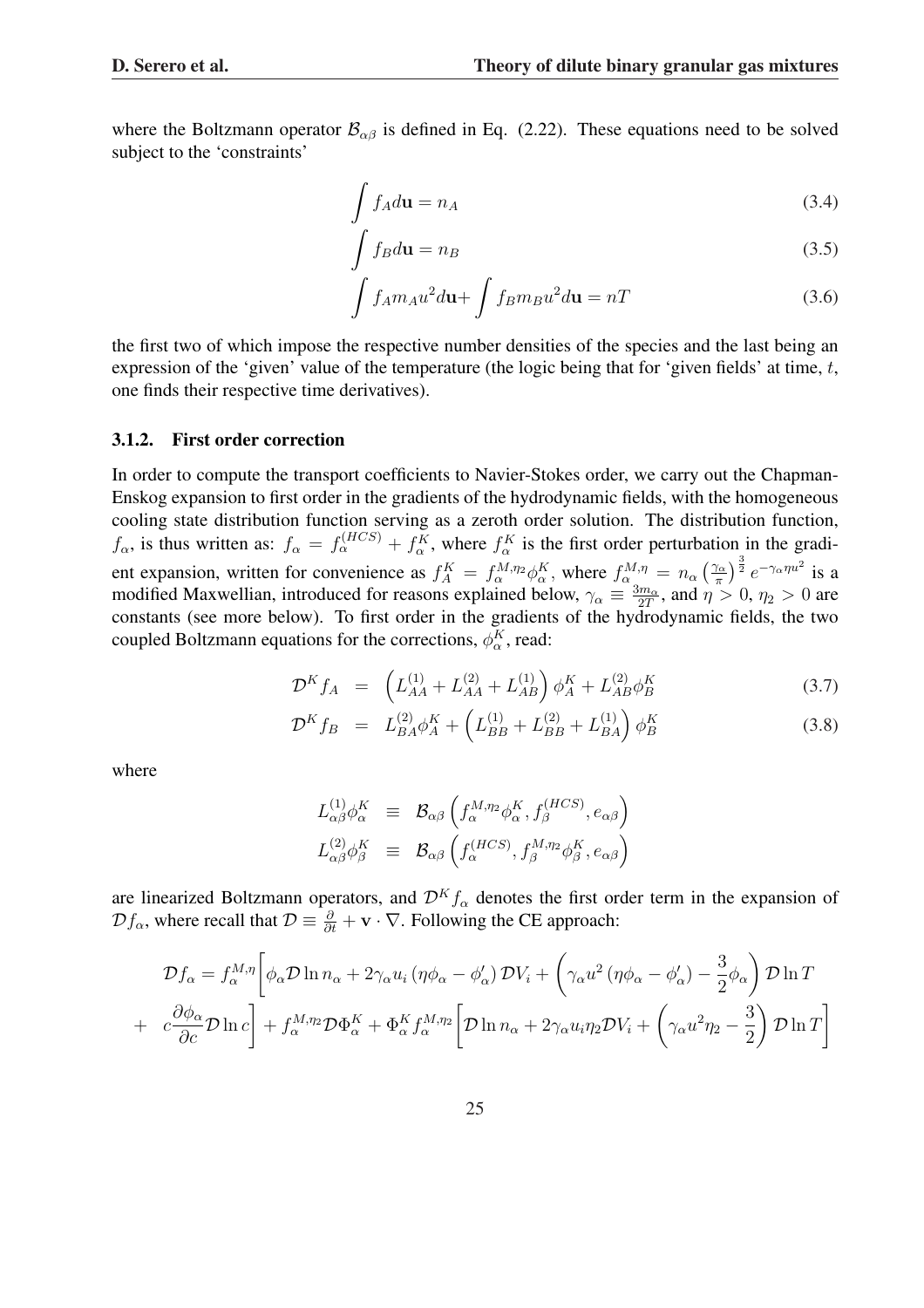Straightforward tensorial considerations can be used to determine the general form of the functions,  $\phi_\alpha^K$ :

$$
\phi_{\alpha}^{K} = \Phi_{\alpha}^{K,T} \left( \gamma_{\alpha} u^{2} \right) \sqrt{\gamma_{\alpha}} \mathbf{u} \cdot \nabla \ln T + \Phi_{\alpha}^{K,n} \left( \gamma_{\alpha} u^{2} \right) \sqrt{\gamma_{\alpha}} \mathbf{u} \cdot \nabla \ln n + \Phi_{\alpha}^{K,c} \left( \gamma_{\alpha} u^{2} \right) \sqrt{\gamma_{\alpha}} \mathbf{u} \cdot \nabla \ln c
$$
  
+ 
$$
\Phi_{\alpha}^{K,V} \left( \gamma_{\alpha} u^{2} \right) \gamma_{\alpha}^{\frac{3}{2}} \overline{\mathbf{u}} \overline{\mathbf{u}} \cdot \nabla \mathbf{V} + \Phi_{\alpha}^{0} \operatorname{div} \mathbf{V}, \tag{3.9}
$$

where the functions  $\Phi_{\alpha}^{K,T}$ ,  $\Phi_{\alpha}^{K,c}$ ,  $\Phi_{\alpha}^{K,n}$ ,  $\Phi_{\alpha}^{K,V}$  and  $\Phi_{\alpha}^0$  are isotropic functions of the rescaled peculiar velocity  $\gamma_\alpha u^2$ . It turns out that the  $\Phi_\alpha^0$  vanishes; this becomes evident in the process of carrying out the CE expansion (since it has no 'source' on the right hand side of the pertinent equations). Note the definition of and notation for the traceless symmetric part of any second rank tensor, A:  $\overline{A_{ij}} \equiv \frac{1}{2}$  $\frac{1}{2}(A_{ij}+A_{ji}-\frac{2}{3})$ and notation for the traceless symmetric part of any second raino  $\frac{2}{3}\delta_{ij}A_{kk}$ ).  $\mathcal{D}^K f_\alpha$  is given, using Eqs. (2.3), (2.6) and (2.9), by:

$$
\mathcal{D}^{K}f_{A} = \frac{\Gamma}{nT} f_{A}^{M,\eta_{2}} \Big[ \left( \gamma_{A} u^{2} \left( \Phi_{A}^{K,c} \right)' - \left( \gamma_{A} u^{2} \eta_{2} - 2 \right) \Phi_{A}^{K,c} - c \frac{\partial \ln \widetilde{\Gamma}}{\partial c} \Phi_{A}^{K,T} \right) \sqrt{\gamma_{A}} u_{j} \frac{\partial \ln c}{\partial x_{j}} \n+ \left( \gamma_{A} u^{2} \left( \Phi_{A}^{K,n} \right)' - \left( \gamma_{A} u^{2} \eta_{2} - 2 \right) \Phi_{A}^{K,n} - \Phi_{A}^{K,T} \right) \sqrt{\gamma_{A}} u_{j} \frac{\partial \ln n}{\partial x_{j}} \n+ \left( \gamma_{A} u^{2} \left( \Phi_{A}^{K,T} \right)' - \left( \gamma_{A} u^{2} \eta_{2} - 2 \right) \Phi_{A}^{K,T} - \frac{1}{2} \Phi_{A}^{K,T} \right) \sqrt{\gamma_{A}} u_{j} \frac{\partial \ln T}{\partial x_{j}} \n+ \left( \gamma_{A} u^{2} \left( \Phi_{A}^{K,V} \right)' - \left( \gamma_{A} u^{2} \eta_{2} - 3 \right) \Phi_{A}^{K,V} \right) \gamma_{A}^{\frac{3}{2}} u_{i} \frac{\partial V_{i}}{\partial x_{j}} \Big] \n+ f_{A}^{M,\eta} \Big[ 2 \gamma_{A} \left( \eta \phi_{A} - \phi_{A}' \right) \overline{u_{i} u_{j}} \frac{\partial V_{i}}{\partial x_{j}} + \left( \phi_{A} - \frac{n m_{A}}{\rho} \left( \eta \phi_{A} - \phi_{A}' \right) \right) u_{i} \frac{\partial \ln n}{\partial x_{i}} \n+ \left( \left( \gamma_{A} u^{2} - \frac{n m_{A}}{\rho} \right) \left( \eta \phi_{A} - \phi_{A}' \right) - \frac{3}{2} \phi_{A} \right) u_{i} \frac{\partial \ln T}{\partial x_{i}} \n+ \left( \phi_{A} + c \frac{\partial \phi_{A}}{\partial c} \right) u_{j} \frac{\partial \ln c}{\partial x_{j}} \Big] \tag{3.10}
$$

$$
\mathcal{D}^{K} f_{B} = \frac{\Gamma}{nT} f_{B}^{M,\eta_{2}} \left[ \left( \gamma_{B} u^{2} \left( \Phi_{B}^{K,c} \right)' - \left( \gamma_{B} u^{2} \eta_{2} - 2 \right) \Phi_{B}^{K,c} - c \frac{\partial \ln \widetilde{\Gamma}}{\partial c} \Phi_{B}^{K,T} \right) \sqrt{\gamma_{B}} u_{j} \frac{\partial \ln c}{\partial x_{j}} \right. \\
\left. + \left( \gamma_{B} u^{2} \left( \Phi_{B}^{K,n} \right)' - \left( \gamma_{B} u^{2} \eta_{2} - 2 \right) \Phi_{B}^{K,n} - \Phi_{B}^{K,T} \right) \sqrt{\gamma_{B}} u_{j} \frac{\partial \ln n}{\partial x_{j}} \right. \\
\left. + \left( \gamma_{B} u^{2} \left( \Phi_{B}^{K,T} \right)' - \left( \gamma_{B} u^{2} \eta_{2} - 2 \right) \Phi_{B}^{K,T} - \frac{1}{2} \Phi_{B}^{K,T} \right) \sqrt{\gamma_{B}} u_{j} \frac{\partial \ln T}{\partial x_{j}} \right. \\
\left. + \left( \gamma_{B} u^{2} \left( \Phi_{B}^{K,V} \right)' - \left( \gamma_{B} u^{2} \eta_{2} - 3 \right) \Phi_{B}^{K,V} \right) \gamma_{B}^{\frac{3}{2}} \overline{u_{i} u_{j}} \frac{\partial V_{i}}{\partial x_{j}} \right]
$$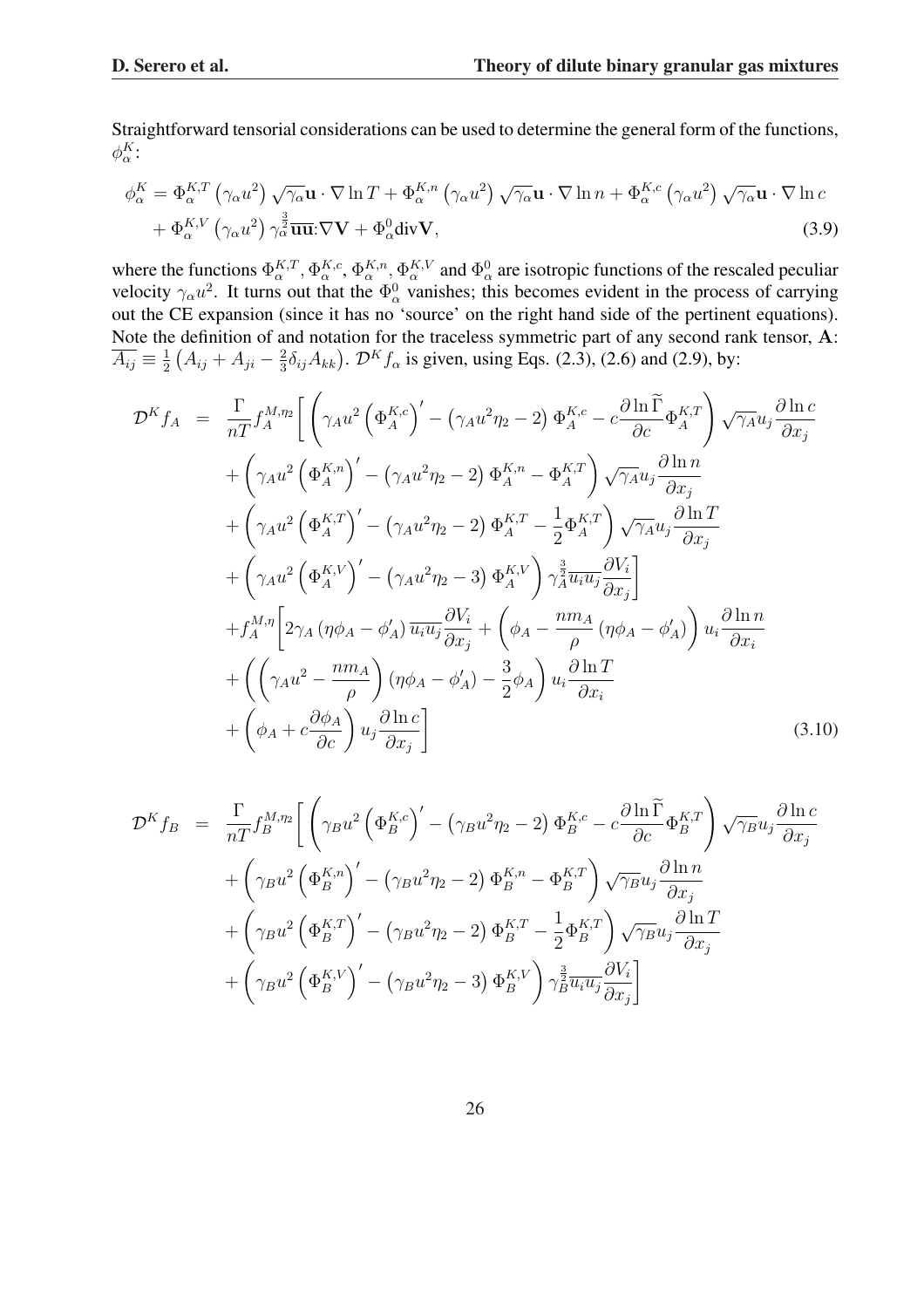$$
+f_{B}^{M,\eta}\left[2\gamma_{B}\left(\eta\phi_{B}-\phi_{B}'\right)\overline{u_{i}u_{j}}\frac{\partial V_{i}}{\partial x_{j}}+\left(\phi_{B}-\frac{nm_{A}}{\rho}\left(\eta\phi_{B}-\phi_{B}'\right)\right)u_{i}\frac{\partial\ln n}{\partial x_{i}}\right] + \left(\left(\gamma_{B}u^{2}-\frac{nm_{B}}{\rho}\right)\left(\eta\phi_{B}-\phi_{B}'\right)-\frac{3}{2}\phi_{B}\right)u_{i}\frac{\partial\ln T}{\partial x_{i}} + \left(-\frac{c}{1-c}\phi_{B}+c\frac{\partial\phi_{B}}{\partial c}\right)u_{j}\frac{\partial\ln c}{\partial x_{j}}\right]
$$
(3.11)

where primes denote derivatives with respect to the squared non dimensional peculiar velocity,  $\gamma_\alpha u^2$ . From Eqs. (3.7,3.8) and Eqs. (3.10,3.11), it follows that the functions  $\Phi_\alpha^{K,c}, \Phi_\alpha^{K,n}, \Phi_\alpha^{K,T}$  and  $\Phi_{\alpha}^{K,V}$  obey the following set of coupled equations:

$$
\left(L_{\alpha\alpha}^{(1)} + L_{\alpha\alpha}^{(2)} + L_{\alpha\beta}^{(1)}\right) \left\{\Phi_{\alpha}^{K,X}\left(\gamma_{\alpha}u^{2}\right)\sqrt{\gamma_{\alpha}}\mathbf{u}\right\} + L_{\alpha\beta}^{(2)} \left\{\Phi_{\beta}^{K,X}\left(\gamma_{\beta}u^{2}\right)\sqrt{\gamma_{\beta}}\mathbf{u}\right\} -\frac{\sqrt{6\pi}}{9} \frac{n\sigma_{\alpha\beta}^{2}}{\sqrt{m_{0}}} \widetilde{\Gamma} \sqrt{T} f_{\alpha}^{M,\eta_{2}}\left(\left(\mathcal{H}\left\{\Phi_{\alpha}^{K,X}\right\} + \xi^{XX}\right)\Phi_{\alpha}^{K,X}\left(\gamma_{\alpha}u^{2}\right)\sqrt{\gamma_{\alpha}}\mathbf{u} + \xi^{XT}\Phi_{\alpha}^{K,T}\left(\gamma_{\alpha}u^{2}\right)\sqrt{\gamma_{\alpha}}\mathbf{u}\right) = \mathbf{R}_{\alpha}^{X}
$$
\n(3.12)

for  $X \in \{T, n, c\}$ , and

$$
\left(L_{\alpha\alpha}^{(1)} + L_{\alpha\alpha}^{(2)} + L_{\alpha\beta}^{(1)}\right) \left\{\Phi_{\alpha}^{K,V}\left(\gamma_{\alpha}u^{2}\right)\gamma_{\alpha}^{\frac{3}{2}}\overline{\mathbf{u}}\overline{\mathbf{u}}\right\} + L_{\alpha\beta}^{(2)}\left\{\Phi_{\beta}^{K,V}\left(\gamma_{\beta}u^{2}\right)\gamma_{\beta}^{\frac{3}{2}}\overline{\mathbf{u}}\overline{\mathbf{u}}\right\} -\frac{\sqrt{6\pi}}{9} \frac{n\sigma_{\alpha\beta}^{2}}{\sqrt{m_{0}}}\widetilde{\Gamma}\sqrt{T}f_{\alpha}^{M,\eta_{2}}\left(\left(\mathcal{H}\left\{\Phi_{\alpha}^{K,V}\right\}+3\right)\Phi_{\alpha}^{K,V}\left(\gamma_{\alpha}u^{2}\right)\gamma_{\alpha}^{\frac{3}{2}}\overline{\mathbf{u}}\overline{\mathbf{u}}\right) = \mathbf{R}_{\alpha}^{X}
$$
\n(3.13)

where the operator  $H$  is defined by

$$
\mathcal{H}\left\{\Phi\right\} \equiv \gamma_{\alpha} u^2 \left( (\ln \Phi)' - \eta_2 \right),
$$

and the coefficients  $\xi^{XX}$  and  $\xi^{XT}$  are given by:  $\xi^{nn} = \xi^{cc} = 2$ ,  $\xi^{TT} = \frac{3}{4}$  $\frac{3}{4}$ ,  $\xi^{cT} = -\frac{\partial \ln \tilde{\Gamma}}{\partial c}$ ,  $\xi^{nT} = -1$ . The tensors  $\mathbf{R}_{\alpha}^{X}$  are given by:

$$
\mathbf{R}_{A}^{c} = f_{A}^{M,\eta} \left( \phi_{A} + c \frac{\partial \phi_{A}}{\partial c} \right) \mathbf{u}
$$
  
\n
$$
\mathbf{R}_{B}^{c} = f_{B}^{M,\eta} \left( -\frac{c}{1-c} \phi_{B} + c \frac{\partial \phi_{B}}{\partial c} \right) \mathbf{u}
$$
  
\n
$$
\mathbf{R}_{\alpha}^{T} = f_{\alpha}^{M,\eta} \left( \left( \gamma_{\alpha} u^{2} - \frac{n m_{\alpha}}{\rho} \right) (\eta \phi_{\alpha} - \phi_{\alpha}') - \frac{3}{2} \phi_{\alpha} \right) \mathbf{u}
$$
  
\n
$$
\mathbf{R}_{\alpha}^{n} = f_{\alpha}^{M,\eta} \left( \phi_{\alpha} - \frac{n m_{\alpha}}{\rho} (\eta \phi_{\alpha} - \phi_{\alpha}') \right) \mathbf{u}
$$
  
\n
$$
\mathbf{R}_{\alpha}^{V} = f_{\alpha}^{M,\eta} 2 \gamma_{\alpha} (\eta \phi_{\alpha} - \phi_{\alpha}') \overline{\mathbf{u}} \mathbf{u}
$$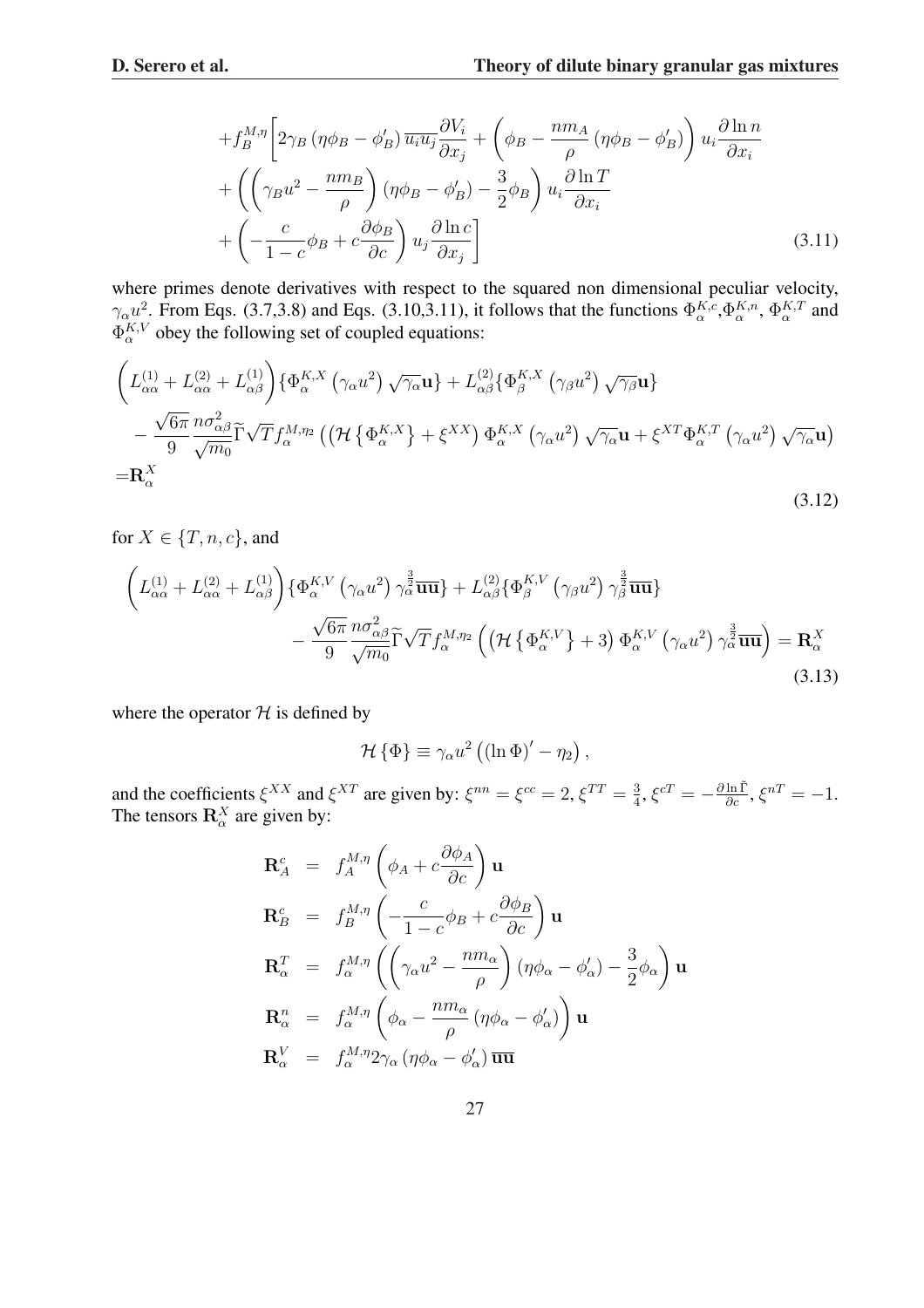### 3.2. Sonine polynomial expansion and the generating function method

In order to solve Eqs. (3.2, 3.3, 3.12, 3.13), the distribution functions  $f_A^{(HCS)}$  $f_A^{(HCS)}, f_A^K, f_B^{(HCS)}$  $\iota_B^{(HCS)}$ , and  $f_B^K$ are approximated by truncated series in Sonine polynomials multiplying (modified, as explained below) Maxwellians (for  $f_A^{(HCS)}$  $A^{(HCS)}$  and  $f_B^{(HCS)}$  $B_B^{(HCS)}$ , a similar expansion, in which the Maxwellians are multiplied by appropriate (contracted) tensors in the peculiar velocity being used for  $f_A^K$ , and  $f_B^K$ ). For extreme values of the parameters, such as very low values of the coefficients of restitution or large mass ratios, the use of high order truncations of Sonine polynomial series is crucial, but forbiddingly tedious to carry out. To this end we employ a computer-aided method [32, 44] which exploits the fact that the Sonine polynomials can be derived from their respective generating functions,  $G_m(x; s) \equiv (1 - s)^{-m-1} e^{-\frac{s}{1-s}x} = \sum_{n=1}^{\infty}$  $p=0$  $s^p S_m^p(x)$ : Defining, for any set of variables  ${x_1, ..., x_k}$  and integers  ${p_1, ..., p_k}$ ,  $\tilde{\partial}_{x_1^{p_1}, ..., x_k^{p_k}}$ :

$$
\widetilde{\partial}_{x_1^{p_1},\dots,x_k^{p_k}} \equiv \lim_{x_1,\dots,x_k \to 0} \frac{1}{p_1! \dots p_k!} \frac{\partial^{p_1+\dots+p_k}}{\partial x_1^{p_1} \dots \partial x_k^{p_k}},\tag{3.14}
$$

one has:

$$
S_m^p = \tilde{\partial}_{s^p} G_m(x; s) \tag{3.15}
$$

A generating function for the action of a linear operator (such as the integrals required in the resolution the Chapman-Enskog expansion equations, see more details below) on a Sonine polynomial can therefore be easily calculated by evaluating its action on  $G_m$ . In addition, it turns out that most of the generating functions that are computed in the sequel can be obtained in terms of successive derivatives of a "super-generating" function  $J_{\alpha\beta}^{(0)}$ , see Appendix B, Eq. (B1). Increasing the order of the truncated series therefore amounts to computing higher order derivatives of known analytical functions, which can be achieved rather straightforwardly by a symbolic manipulator. The method is first applied below to the evaluation of the distribution function for the homogeneous cooling state, then to the computation of the transport coefficients.

The common way of finding approximate solutions of Eqs. (3.2,3.3) is to represent the functions,  $f_{\alpha}$ , by truncated Sonine polynomial series times Maxwellians in the respective (peculiar) velocities (often non-dimensionalization is invoked for sake of convenience). However, as numerically demonstrated in [5], this expansion does not converge, a feature that can be traced back [32] to the well known exponential tails of the HCS distribution function [11, 34]. To overcome this difficulty, the following modified expansion [32] is employed:

$$
f_{\alpha} = n_{\alpha} \left(\frac{\gamma_{\alpha}}{\pi}\right)^{\frac{3}{2}} e^{-\eta \gamma_{\alpha} u^{2}} \phi_{\alpha}
$$
 (3.16)

where  $\phi_{\alpha} \equiv \sum_{n=1}^{\infty}$  $\sum_{p=0}^{\infty} h_{\alpha}^p S_{\frac{1}{2}}^p(\gamma_{\alpha}u^2) = \sum_{p=0}^{\infty} h_{\alpha}^p \tilde{\partial}_{s^p} G_{\frac{1}{2}}(\gamma_{\alpha}u^2; s)$ , and  $\eta > 0$  is a constant, i.e.  $f_{\alpha}$  is represented by a truncated Sonine polynomial series times a Maxwellian in which the temperature is replaced by a "wrong" temperature  $\frac{T}{\eta}$ . This method produces convergent series when  $\eta < 0.5$ [32]. The standard (divergent, as it turns out) series, which corresponds to the choice  $\eta = 1$ ) is not useless, since (due to its asymptotic nature) it can be employed to obtain low order moments of the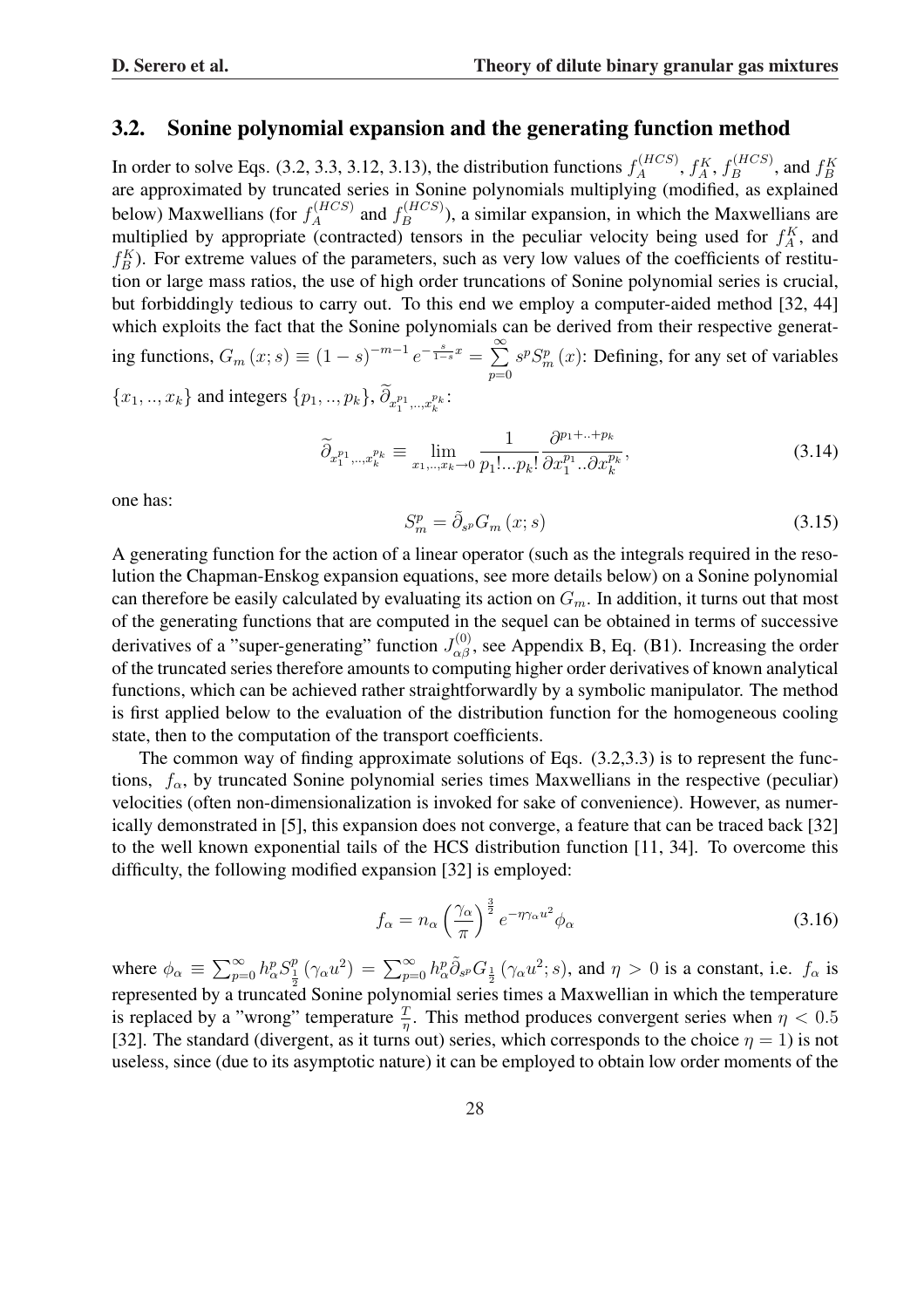distribution functions, and it can also be employed for the derivation of constitutive relations for not-too-inelastic granular gases. It is however not suitable for the calculation of the distributions functions themselves. Upon substituting the form (3.16) in Eq. (3.2) and projecting on the Nth order Sonine polynomial  $S^N_{\frac{1}{2}}(\gamma_\alpha u_1^2) = \tilde{\partial}_{s^N} G(\gamma_\alpha u_1^2, s)$  one obtains:

$$
\frac{\sqrt{\pi}}{3} \widetilde{\Gamma} \sum_{p=0}^{\infty} h_A^p \widetilde{\partial}_{s^p w^N} \hat{R}(s, w) = \frac{M_A^3}{\pi^3} \frac{\sigma_A^2}{\sigma_{AB}^2} \frac{n_A}{n} \sum_{p,q=0}^{\infty} \widetilde{\partial}_{s^p t^q w^N} \hat{B}_{AA}(w, s, t) h_A^p h_A^q
$$

$$
+ \frac{M_B^{\frac{3}{2}} M_A^{\frac{3}{2}}}{\pi^3} \frac{n_B}{n} \sum_{p,q=0}^{\infty} \widetilde{\partial}_{s^p t^q w^N} \hat{B}_{AB}(w, s, t) h_A^p h_B^q \qquad (3.17)
$$

$$
\frac{\sqrt{\pi}}{3} \widetilde{\Gamma} \sum_{p=0}^{\infty} h_B^p \widetilde{\partial}_{s^p w^N} \hat{R}(s, w) = \frac{M_B^3}{\pi^3} \frac{\sigma_B^2}{\sigma_{AB}^2} \frac{n_B}{n} \sum_{p,q=0}^{\infty} \widetilde{\partial}_{s^p t^q w^N} \hat{B}_{BB}(w, s, t) h_B^p h_B^q + \frac{M_A^{\frac{3}{2}} M_B^{\frac{3}{2}}}{\pi^3} \frac{n_A}{n} \sum_{p,q=0}^{\infty} \widetilde{\partial}_{s^p t^q w^N} \hat{B}_{BA}(w, s, t) h_B^p h_A^q \qquad (3.18)
$$

where  $\tilde{\Gamma} \equiv \frac{9}{\sqrt{6}}$  $6\pi$  $\sqrt{m_0}$  $\frac{\sqrt{m_0}}{n^2 \sigma_{AB}^2 T^{\frac{3}{2}}} \Gamma$ . The generating function,  $\hat{R}(s, w)$ , which corresponds to the left hand side of Eqs.  $(3.2,3.\overline{3})$  is:

$$
\hat{R}(s, w) \equiv \frac{1}{\pi^{\frac{3}{2}}} \int e^{-\eta u^2} G_{\frac{1}{2}}(u^2, w) \left[ \frac{3}{2} G_{\frac{1}{2}}(u^2, s) - u^2 \left( \eta G_{\frac{1}{2}}(u^2, s) - \frac{\partial}{\partial u^2} G_{\frac{1}{2}}(u^2, s) \right) \right] d\mathbf{u}
$$
\n
$$
= \frac{3}{2} \frac{(1 - w + (\eta - 1)(1 - w)(1 - s))^{\frac{5}{2}}}{(1 - w + (\eta - 1)(1 - w)(1 - s))^{\frac{5}{2}}}
$$
\n(3.19)

and the generating function  $\hat{B}_{\alpha\beta}(w,s,t)$ , which corresponds to the Boltzmann operator, can be expressed in terms of the super-generating function defined in Eq. (B1):

$$
\hat{B}_{\alpha\beta}(w,s,t) \equiv \int G_{\frac{1}{2}}^{N} \left( M_{\alpha} u_1^2, w \right) \int \int_{\mathbf{u}_{12} \cdot \mathbf{k} > 0} \left[ \frac{1}{e_{\alpha\beta}^2} e^{-\eta M_{\alpha} u_1'^2 - \eta M_{\beta} u_2'^2} G_{\frac{1}{2}} \left( M_{\alpha} u_1'^2, s \right) G_{\frac{1}{2}} \left( M_{\beta} u_2'^2, t \right) \right] \n- e^{-\eta M_{\alpha} u_1^2 - \eta M_{\beta} u_2^2} G_{\frac{1}{2}} \left( M_{\alpha} u_1^2, s \right) G_{\frac{1}{2}} \left( M_{\beta} u_2^2, t \right) \left[ (\mathbf{u}_{12} \cdot \mathbf{k}) du_1 du_2 d\mathbf{k} \tag{3.20}
$$
\n
$$
= \frac{1}{\beta \sqrt{2 \pi}} \sum_{n=0}^{\infty} \frac{1}{n^2} \left( M_{\alpha} u_1'^2, s \right) \frac{1}{n^2} \left( M_{\beta} u_2'^2, s \right) \frac{1}{n^2} \left( M_{\beta} u_2'^2, s \right) \frac{1}{n^2} \left( M_{\beta} u_2'^2, s \right) \frac{1}{n^2} \left( M_{\beta} u_2'^2, s \right) \frac{1}{n^2} \left( M_{\beta} u_2'^2, s \right) \frac{1}{n^2} \left( M_{\beta} u_2'^2, s \right) \frac{1}{n^2} \left( M_{\beta} u_2'^2, s \right) \frac{1}{n^2} \left( M_{\beta} u_2'^2, s \right) \frac{1}{n^2} \left( M_{\beta} u_2'^2, s \right) \frac{1}{n^2} \left( M_{\beta} u_2'^2, s \right) \frac{1}{n^2} \left( M_{\beta} u_2'^2, s \right) \frac{1}{n^2} \left( M_{\beta} u_2'^2, s \right) \frac{1}{n^2} \left( M_{\beta} u_2'^2, s \right) \frac{1}{n^2} \left( M_{\beta} u_2'^2, s \right) \frac{1}{n^2} \left( M_{\beta}
$$

$$
- \frac{(1-s)^{\frac{3}{2}} (1-t)^{\frac{3}{2}} (1-w)^{\frac{3}{2}}}{\times \left[\frac{1}{e_{\alpha\beta}^{2}} J_{\alpha\beta}^{(0)} \left(\frac{M_{\alpha}w}{1-w}, 0, \left(\frac{s}{1-s}+\eta\right)M_{\alpha}, \left(\frac{t}{1-t}+\eta\right)M_{\beta}, 0, 0, 0\right)\right]} - J_{\alpha\beta}^{(0)} \left(M_{\alpha} \left(\eta + \frac{w}{1-w} + \frac{s}{1-s}\right), \left(\frac{t}{1-t}+\eta\right)M_{\beta}, 0, 0, 0\right)\right]
$$
(3.21)

The following relation between the non-dimensionalized sink term and the coefficients  $\{h_A, h_B\}$ completes the system (3.17,3.18), and is obtained by using the expression (3.16) in Eqs. (2.19) and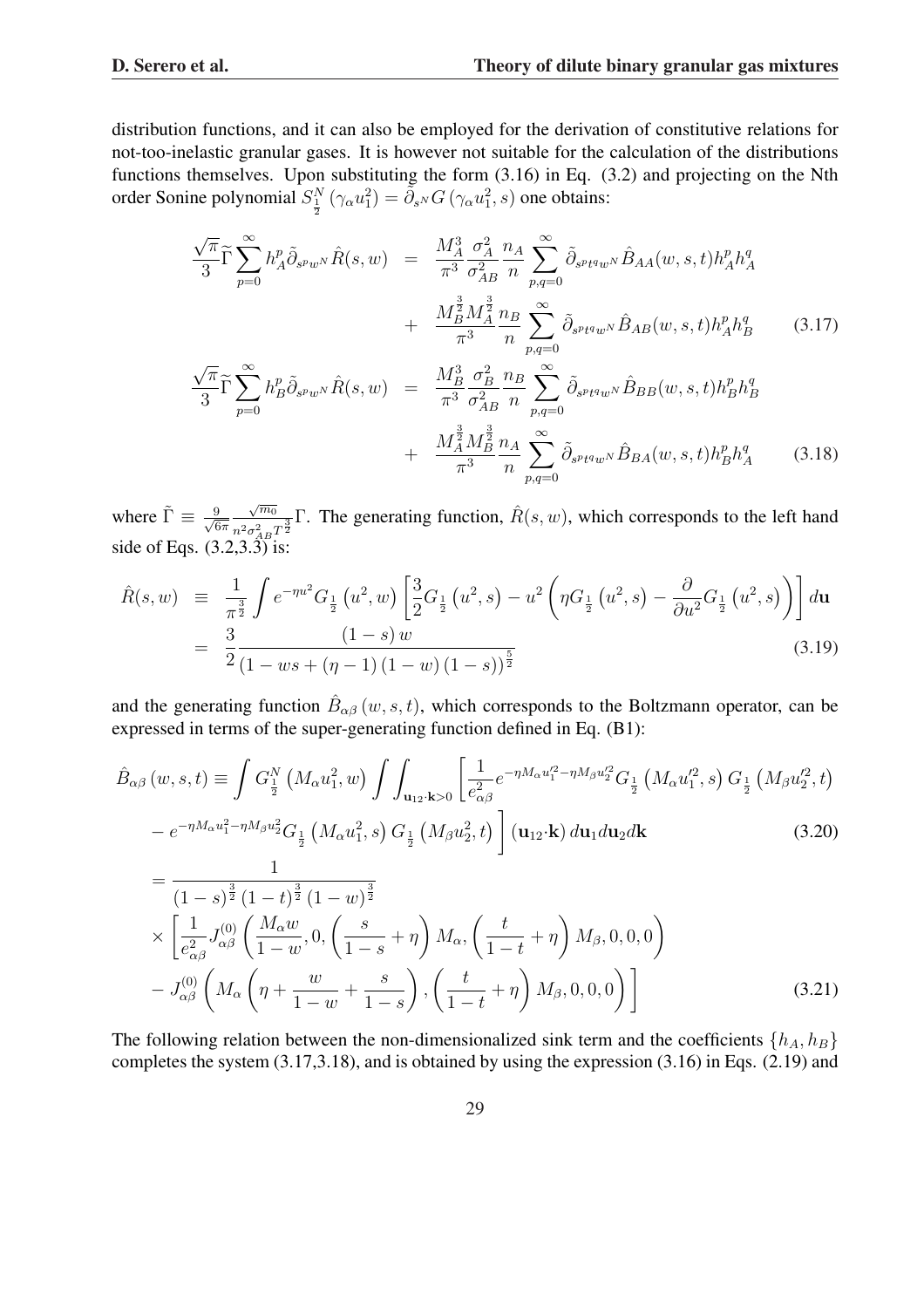(2.20):

$$
\tilde{\Gamma} = \varepsilon_{AA} \frac{n_A^2}{n^2} \frac{\sigma_A^2}{\sigma_{AB}^2} M_A^4 \sum_{p,q=0}^{\infty} \tilde{\partial}_{sptq} \hat{G}_{AA}^{\Gamma}(s,t) h_A^p h_A^q + 4\varepsilon_{AB} \frac{n_A n_B}{n^2} M_A^{\frac{5}{2}} M_B^{\frac{5}{2}} \sum_{p,q=0}^{\infty} \tilde{\partial}_{sptq} \hat{G}_{AB}^{\Gamma}(s,t) h_A^p h_B^q
$$
\n
$$
+ \varepsilon_{BB} \frac{n_B^2}{n^2} \frac{\sigma_B^2}{\sigma_{AB}^2} M_B^4 \sum_{p,q=0}^{\infty} \tilde{\partial}_{sptq} \hat{G}_{BB}^{\Gamma}(s,t) h_B^p h_B^q
$$
\n(3.22)

where the generating function  $\hat{G}_{\alpha\beta}^{\Gamma}(s,t)$  is given by:

$$
\hat{G}_{\alpha\beta}^{\Gamma}(s,t) \equiv \int \int e^{-\eta M_{\alpha} u_1^2} e^{-\eta M_{\beta} u_2^2} G_{\frac{1}{2}} \left(M_{\alpha} u_1^2, s\right) G_{\frac{1}{2}} \left(M_{\beta} u_2^2, t\right) |u_{12}|^3 d\mathbf{u}_1 d\mathbf{u}_2
$$
\n
$$
= \frac{\left(\frac{(1-t)M_{\alpha}}{(t+\eta(1-t))} + \frac{(1-s)M_{\beta}}{(s+\eta(1-s))}\right)^{\frac{3}{2}}}{\left(s+\eta(1-s)\right)^{\frac{3}{2}} \left(t+(1-t)\eta\right)^{\frac{3}{2}} M_{\alpha}^3 M_{\beta}^3}
$$
\n(3.23)

The system of equations (3.17,3.18,3.22) for the coefficients  $\{h_A, h_B, \tilde{\Gamma}\}\$ is to be solved with the requirements  $(3.4)$ ,  $(3.5)$  and  $(3.6)$  that read, using  $(3.16)$ :

$$
\sum_{p=0}^{\infty} \tilde{\partial}_{s^p} \left( \frac{h_A^p}{(s + (1 - s) \eta)^{\frac{3}{2}}} \right) = 1
$$
  

$$
\sum_{p=0}^{\infty} \tilde{\partial}_{s^p} \left( \frac{h_B^p}{(s + (1 - s) \eta)^{\frac{3}{2}}} \right) = 1
$$
  

$$
\sum_{p=0}^{\infty} \tilde{\partial}_{s^p} \left( \frac{(1 - s)}{(s + (1 - s) \eta)^{\frac{5}{2}}} \right) \left( \frac{n_A}{n} h_A^p + \frac{n_B}{n} h_B^p \right) = 1
$$

A truncation of the above equations can be solved for any values of the parameters of the problem, by using standard solvers. Convergence is tested by checking that an increase in the order of truncation (we have checked up to the 25th order in the Sonine polynomial expansion in some cases) does not change the results (i.e., the desired coefficients) within a predetermined allowed error  $(1\%$  in most cases). As mentioned, when one does not need the distribution function but just small finite order moments thereof, one can employ the divergent expansion (i.e. use  $\eta = 1$ ). The above displayed algebraic equations for the HCS have been solved for a selection of values of the parameters. For near-elastic cases and  $O(1)$  mass ratios the results for the low order moments converge (to within 1%) for  $N = 4$  Sonine polynomials; the strongly inelastic cases and the cases in which the mass ratio is very large (or small) require up to 25 Sonine polynomials to obtain convergence. The moments converge even for  $\eta = 1$ , whereas the distribution function only converges (as predicted by theory) for  $\eta < \frac{1}{2}$  (in practice we used  $\eta = 0.4$ ).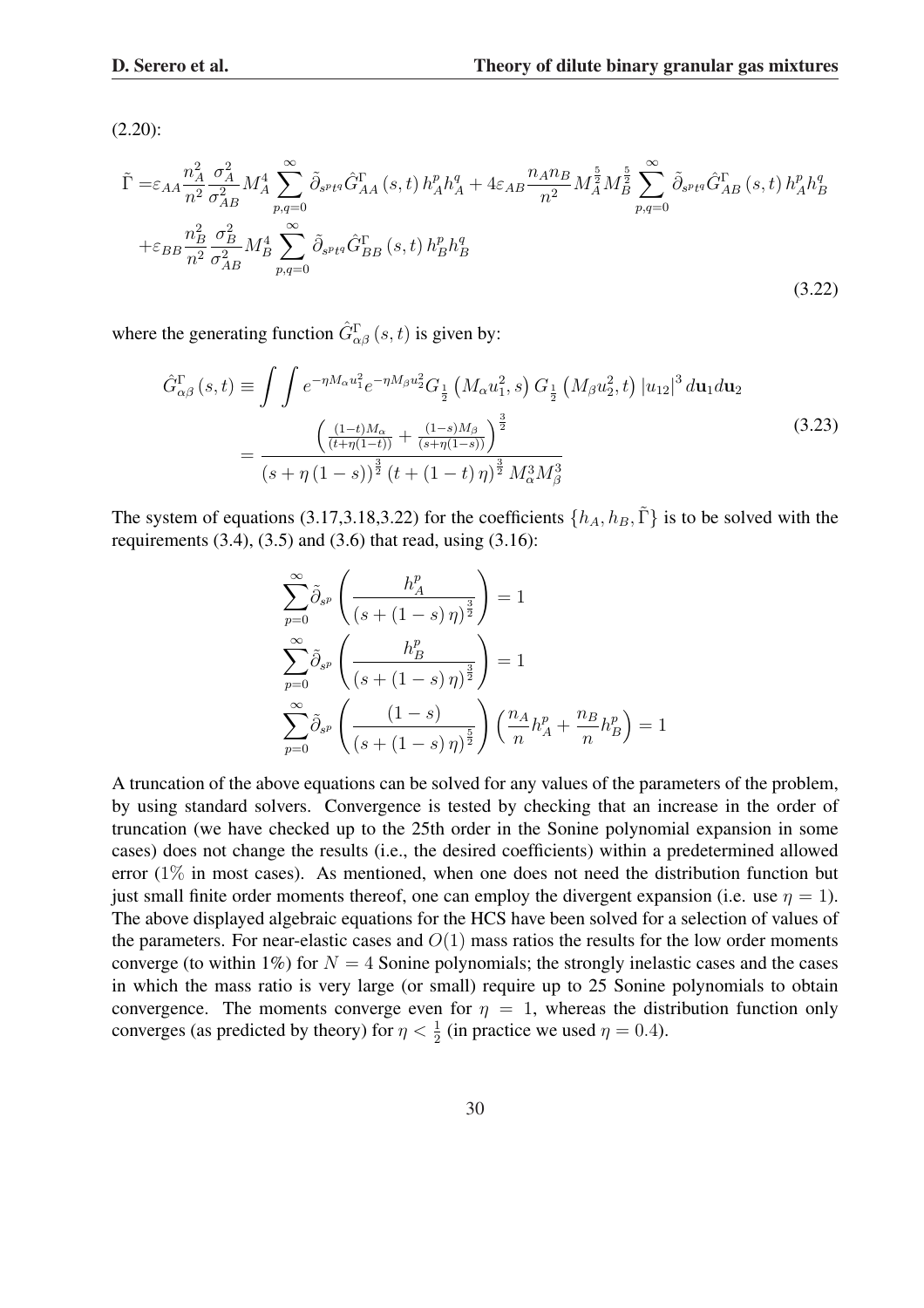Eqs. (3.12) are solved using the same method as for the homogeneous cooling solution. The isotropic functions  $\Phi_{\alpha}^{K,X}$  are expressed as truncated series ( at order N) of Sonine polynomials:

$$
\Phi_{\alpha}^{K,T} = \sum_{p=0}^{N} \frac{k_{\alpha}^{T,(p)}}{n \sigma_{AB}^{2}} S_{\frac{3}{2}}^{p} (\gamma_{\alpha} u^{2}) = \sum_{p=0}^{N} \frac{k_{\alpha}^{T,(p)}}{n \sigma_{AB}^{2}} \widetilde{\partial}_{t} P G_{\frac{3}{2}}(t, \gamma_{\alpha} u^{2})
$$
(3.24)

$$
\Phi_{\alpha}^{K,n} = \sum_{p=0}^{N} \frac{k_{\alpha}^{n,(p)}}{n \sigma_{AB}^{2}} S_{\frac{3}{2}}^{p} (\gamma_{\alpha} u^{2}) = \sum_{p=0}^{N} \frac{k_{\alpha}^{n,(p)}}{n \sigma_{AB}^{2}} \tilde{\partial}_{t}^{p} G_{\frac{3}{2}}(t, \gamma_{\alpha} u^{2})
$$
(3.25)

$$
\Phi_{\alpha}^{K,c} = \sum_{p=0}^{N} \frac{k_{\alpha}^{c,(p)}}{n \sigma_{AB}^{2}} S_{\frac{3}{2}}^{p} (\gamma_{\alpha} u^{2}) = \sum_{p=0}^{N} \frac{k_{\alpha}^{c,(p)}}{n \sigma_{AB}^{2}} \widetilde{\partial}_{t}^{p} G_{\frac{3}{2}}(t, \gamma_{\alpha} u^{2})
$$
(3.26)

$$
\Phi_{\alpha}^{K,V} = \sum_{p=0}^{N} \frac{k_{\alpha}^{V,(p)}}{n \sigma_{AB}^{2}} S_{\frac{5}{2}}^{p} (\gamma_{\alpha} u^{2}) = \sum_{p=0}^{N} \frac{k_{\alpha}^{V,(p)}}{n \sigma_{AB}^{2}} \widetilde{\partial}_{t}^{p} G_{\frac{5}{2}}(t, \gamma_{\alpha} u^{2})
$$
(3.27)

which are substituted in Eqs.  $(3.12)$ . The resulting set of equations is then projected on

$$
S_{\frac{3}{2}}^{N}\left(\gamma_{\alpha}u^{2}\right)\sqrt{\gamma_{\alpha}}\mathbf{u}=\tilde{\partial}_{w^{N}}G_{\frac{3}{2}}\left(w,\gamma_{\alpha}u^{2}\right)\sqrt{\gamma_{\alpha}}\mathbf{u},
$$

for  $X \in \{T, c, n\}$  (i.e. multiplied by the functions, the result being integrated over the velocity), and ¡ ¢ ¡ ¢

$$
S_{\frac{5}{2}}^{N}\left(\gamma_{\alpha}u^{2}\right)\gamma_{\alpha}^{3/2}\overline{\mathbf{u}\mathbf{u}}=\widetilde{\partial}_{w^{N}}G_{\frac{5}{2}}\left(w,\gamma_{\alpha}u^{2}\right)\gamma_{\alpha}^{3/2}\overline{\mathbf{u}\mathbf{u}},
$$

for  $X = V$ , to yield the following linear system of equations for the coefficients  $k_{\alpha}^{X,(p)}$ :

$$
\underline{\underline{\mathbf{M}}}^K \underline{\mathbf{k}} = \underline{\mathbf{R}}^K \tag{3.28}
$$

where  $\underline{k}$  is defined by:  $\underline{k} \equiv$  $\overline{a}$  $k_{A}^{T,(0)}$  $\mathcal{L}^{T,(0)}_A,..,k^{T,(N)}_A,k^{T,(0)}_B,..,k^{T,(N)}_B,k^{n,(0)}_A,..,k^{n,(N)}_A,k^{n,(0)}_B,..,k^{n,(N)}_B,$  $\sqrt{t}$ 

$$
k_A^{c,(0)}, \ldots, k_A^{c,(N)}, k_B^{c,(0)}, \ldots, k_B^{c,(N)}, k_A^{V,(0)}, \ldots, k_A^{V,(N)}, k_B^{V,(0)}, \ldots, k_B^{V,(N)} \bigg)^t
$$
,

the superscript, t, standing for "transpose". The matrix elements,  $M_{ij}^K$  and  $R_j^K$  (and their generating functions), are given in Appendix A. The constraints, for  $X \in \{T, n, c\}$  can be written as:

$$
\sum_{p=0}^N \widetilde{\partial}_{t^p} \frac{1}{\left(\eta_2\left(1-t\right)+t\right)^{\frac{5}{2}}}\times \left(\frac{n_A}{n}\sqrt{m_A}k_A^{X,(p)}+\frac{n_B}{n}\sqrt{m_B}k_B^{X,(p)}\right)=0
$$

#### 3.2.1. Constitutive Relations

The constitutive relation are obtained by using the forms (3.9), (3.24-3.27), together with the solution  $\{k_\alpha^{X,(q)}\}$ , where  $0 \le q \le N$ , of the system (3.28), in the definitions of the diffusion velocity,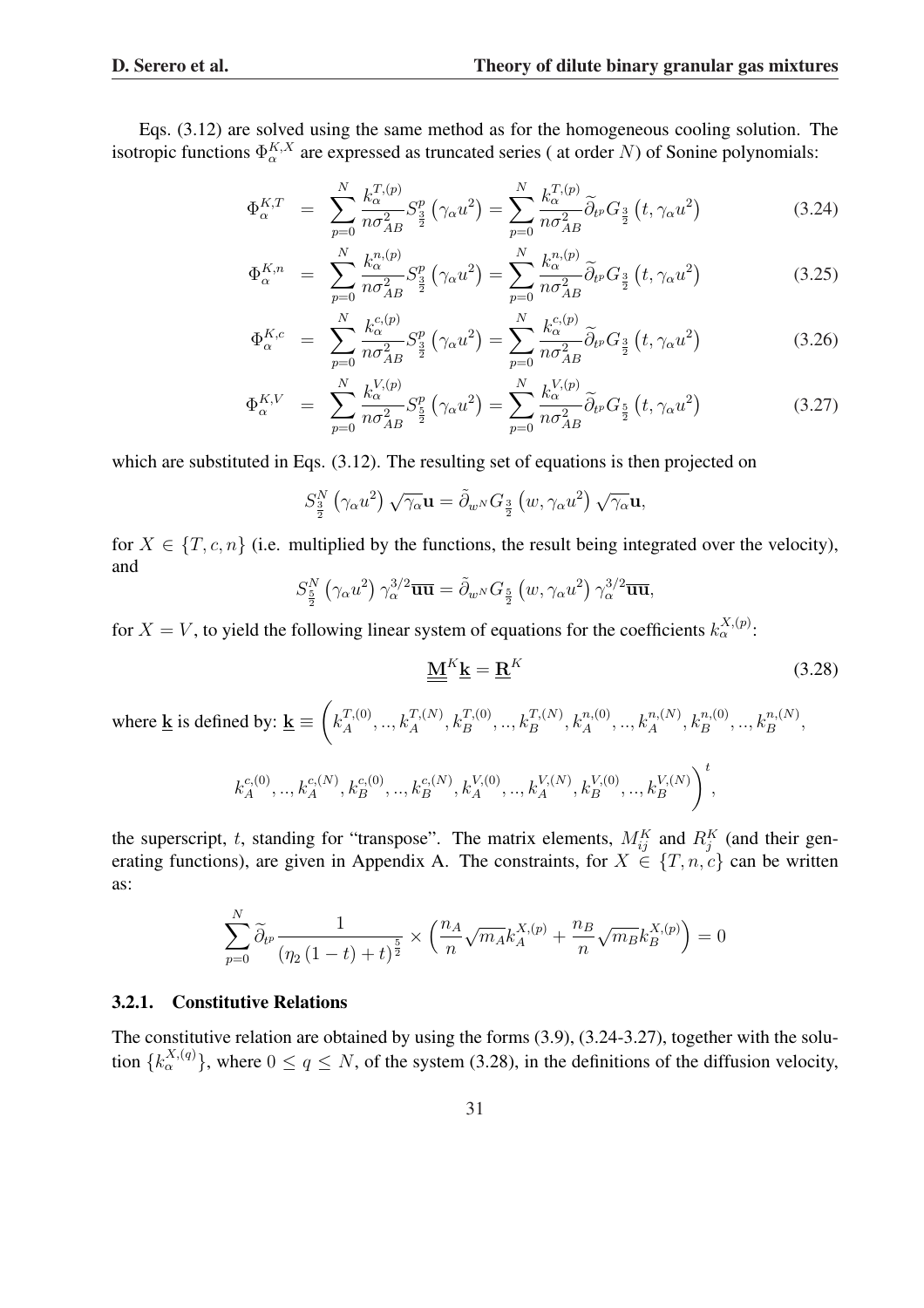heat flux and stress tensor. The resulting transport coefficients (like the coefficients  $\{k_\alpha^{X,(q)}\}$ ), are non-trivial functions of the set of parameters

$$
S \equiv \left\{ \{\varepsilon_{\alpha\beta}\}, \ M_A \equiv \frac{m_A}{m_A + m_B}, \ \frac{\sigma_A}{\sigma_A + \sigma_B}, \ c \right\}.
$$

The pressure  $p$  is given by:

$$
p = \frac{n}{3},\tag{3.29}
$$

the bulk viscosity vanishes,  $\eta_B = 0$ , and the shear viscosity is given by:

$$
\mu = -\frac{\sqrt{6}}{24} \frac{\sqrt{Tm_0}}{\sigma_{AB}^2} \sum_{p=0}^N \tilde{\partial}_{s^p} \frac{1}{(\eta_2 (1-s) + s)^{\frac{7}{2}}} \left( \frac{n_A}{n} \sqrt{M_A} k_A^{V,(p)} + \frac{n_B}{n} \sqrt{M_B} k_B^{V,(p)} \right) \tag{3.30}
$$

The transport coefficients for the diffusion flux are given by:

$$
\kappa_A^X = \sum_{p=0}^N \widetilde{\partial}_{t^p} \frac{k_A^{X,(p)}}{(\eta_2(1-t)+t)^{\frac{5}{2}}} \tag{3.31}
$$

and the transport coefficients for the heat flux are:

$$
\lambda^{X} = \sum_{p=0}^{N} \widetilde{\partial}_{t^{p}} \frac{(1-t)}{(\eta_{2}(1-t)+t)^{\frac{7}{2}}} \left( \frac{n_{A}}{n\sqrt{M_{A}}} k_{A}^{X,(p)} + \frac{n_{B}}{n\sqrt{M_{B}}} k_{B}^{X,(p)} \right)
$$
(3.32)

The need for high order Sonine polynomial expansions to obtain accurate transport coefficients is illustrated in Fig. (1), in which results for the coefficient  $\kappa_A^n$  (normalized by its elastic value) as a function of the degree of inelasticity are depicted (here,  $\sigma_A = \sigma_B$ ,  $n_A = n_B$ , and all coefficients of restitution are taken to be equal:  $\varepsilon \equiv \varepsilon_{AA} = \varepsilon_{AB} = \varepsilon_{BB}$ ). The most accurate results presented in this figure are obtained from a seventh order truncation of the Sonine polynomial expansions, cf. Eqs. (3.24)-(3.27), and depicted by the fat dots in the figure. These results compare well with those obtained from a sixth order truncation (circles), except for degrees of inelasticity larger than 0.7, where even higher orders in the expansion are needed. They are different from the results obtained in ref. [15], which are referred to as the "standard" expansion and those of the modified expansion, [16]. Note that the "standard" and modified expansions agree with each other for low values of the coefficient of restitution and they both employ the leading order in the Sonine polynomial approximation. An additional interesting observation can be made on the basis of the expansion in powers of  $\varepsilon$ , referred to in the figure as the  $\varepsilon$ -expansion. The leading (linear in  $\varepsilon$ ) order in this expansion should agree with the correct results for low values of  $\varepsilon$ , and, in particular with the slope at the origin of the graphs in Fig. (1). It turns out that to obtain a converged result of the linear order in the  $\varepsilon$ -expansion it is sufficient to truncate the corresponding Sonine polynomial expansion at second order. Indeed this result (depicted by the symbol x) agrees with the exact result near the origin and surprisingly also much beyond it. On the other hand the use of the lowest order in the Sonine expansion alone in the  $\varepsilon$ -expansion (dashes) does not agree with the accurate result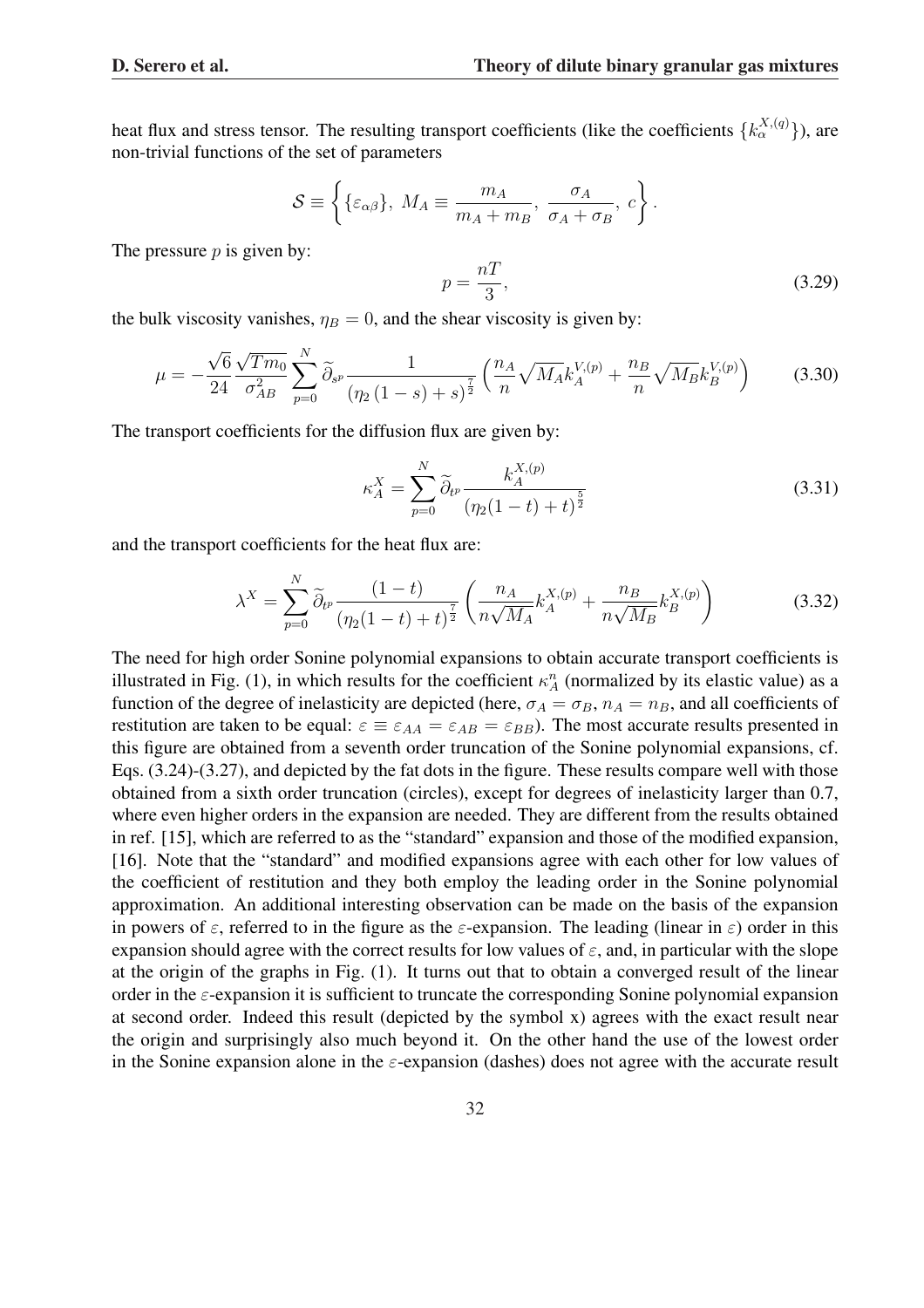but it does agree with the other results obtained by a truncation at the lowest order in the Sonine polynomial expansion. It follows that, as mentioned, the order of truncation does matter.

Through formally valid for all values of the parameters characterizing the particles and their collisions (masses, diameters and coefficients of normal restitution), the validity of above transport coefficients (or more generally of the constitutive relations (2.5,2.7,2.10)) may be limited due to the underlying assumptions of the CE expansion, in particular that of time scale separation (expressed through the fact that the distribution functions depend on time through the hydrodynamic fields only). For strongly inelastic systems, or extreme values of the mass and diameter ratios, scale separation can be violated, invalidating the above results for the transport coefficients and possibly the entire description to Navier-Stokes order [41].



Figure 1: Comparison between various predictions for the coefficient  $\kappa_A^n$  (normalized by its elastic value), plotted as a function of  $\varepsilon \equiv \varepsilon_{AA} = \varepsilon_{AB} = \varepsilon_{BB}$ , for  $\sigma_A = \sigma_B$ ,  $n_A = n_B$ , and a mass ratio,  $m_A/m_B = 2$ . The thick solid line corresponds to the "modified Sonine expansion" [16] and the thin solid line depicts the results of the "standard" Sonine expansion [15], both to lowest order in the Sonine polynomial expansion. Dots and circles correspond to the 7th and 6th order truncations of the Sonine polynomials expansion, respectively. The dashed line corresponds to the lowest order in the Sonine polynomial expansion and linear order in the  $\varepsilon$  expansion, and the x-symbols correspond to the second order in the Sonine polynomial expansion and linear order in  $\varepsilon$ , see [43]. The predictions corresponding to low and high order truncations differ significantly from each other. Note that convergence is not attained at high inelasticity even at the seventh order truncation in the Sonine polynomial expansion. More comments can be found in the text.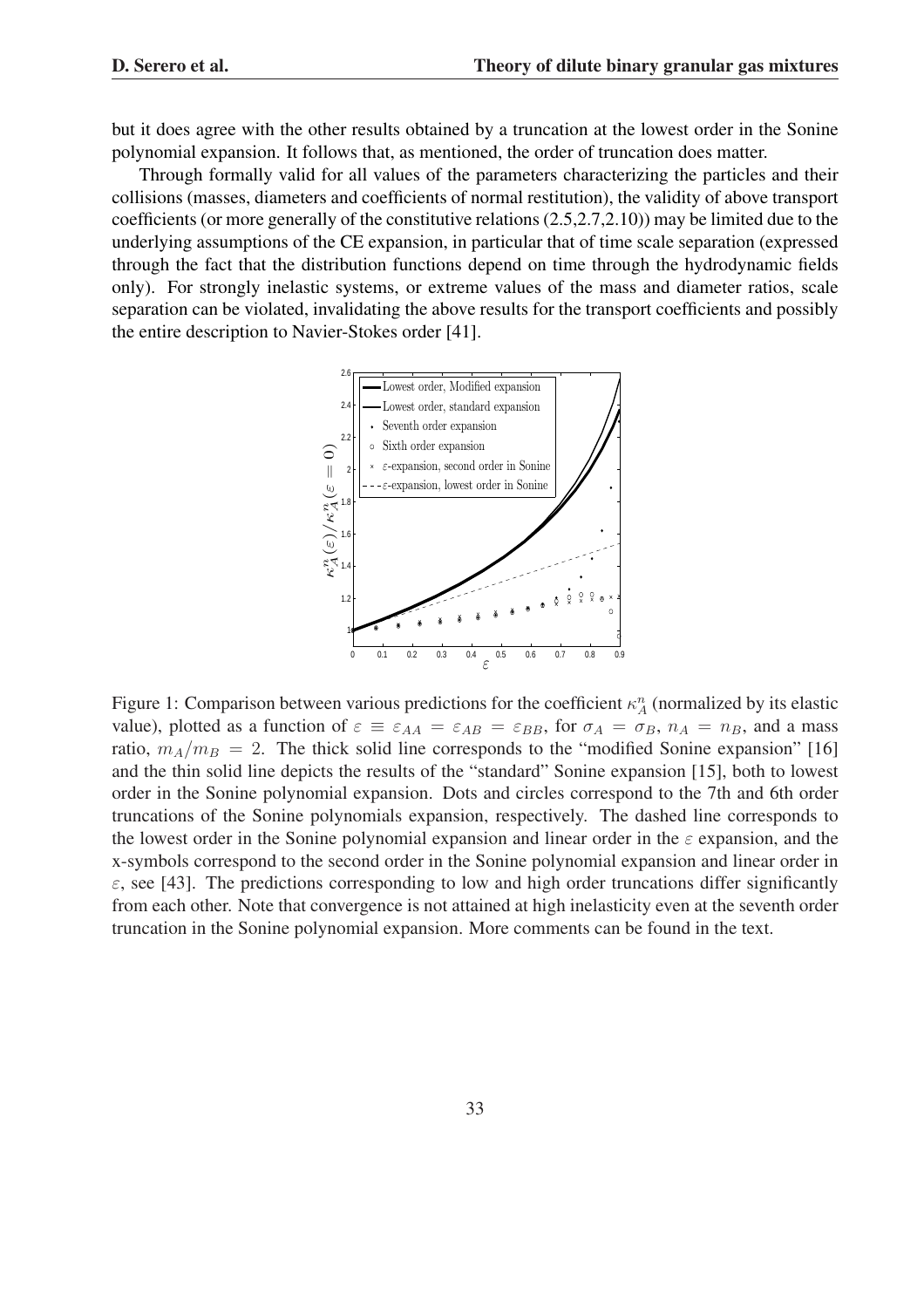# 4. Inelasticity-induced segregation in vibrated binary granular mixtures

This section is devoted to a study of the *direct* influence of inelasticity on the properties of binary granular gas mixtures, namely the fact that the species may segregate even when they differ only in their respective coefficients of restitution. A similar result has been predicted in [43] and observed in molecular dynamic simulations in [6]. Here we employ our computer-aided method to extend the theory of [43] to all values of the coefficients of restitution. Before considering the problem of a vibrated vertically vibrated mixtures of particles, we first focus on the influence of the inelasticity on the mechanisms of segregation in this class of systems. Consider a non-convecting ( $V = 0$ ) steady state of a mixture. Clearly, the diffusion flux vanishes in this state. In this case, using Eq.  $(3.29)$ , the equation for the momentum density (Eq.  $(2.6)$ ) reduces to:

$$
\nabla p = -\rho \mathbf{g} \tag{4.1}
$$

which can be rewritten, since  $p = \frac{nT}{3}$  $\frac{dT}{3}$ , and  $\rho = (m_A c + m_B(1 - c)) n$ , as:

$$
\nabla \ln n = -\nabla \ln T - \frac{3}{T}((m_A - m_B)c + m_B)\mathbf{g}.
$$
\n(4.2)

Upon substituting Eq. (4.2) in Eq. (2.5), and using the fact that in a non-convecting state the diffusive fluxes vanish, i.e.  $J_A = 0$ , one obtains the following relation between the temperature and concentration gradients:

$$
\nabla \ln c = \frac{\kappa_A^n - \kappa_A^T}{\kappa_A^c} \nabla \ln T + \frac{3}{T} \frac{\kappa_A^n}{\kappa_A^c} \left( (m_A - m_B)c + m_B \right) \mathbf{g}
$$
(4.3)

Define the rescaled length:  $\xi = \int_0^z$  $\boldsymbol{0}$  $(m_A+m_B)g$  $\frac{A^{+m}B^{j}g}{T(z')}dz'$ . When the temperature and concentration gradients vary only in the z direction (defined by  $-g$ ) one obtains from Eq. (4.3):

$$
\frac{\partial \ln c}{\partial \xi} = \alpha_{AB} \frac{\partial \ln T}{\partial \xi} + \beta_{AB} \tag{4.4}
$$

where

$$
\alpha_{AB} \equiv \frac{\kappa_A^n - \kappa_A^T}{\kappa_A^c} \tag{4.5}
$$

and

$$
\beta_{AB} = 3 \frac{\kappa_A^n}{\kappa_A^c} ((M_A - M_B)c + M_B)
$$
\n(4.6)

Eq. (4.4) indicates that segregation in this case is driven both by the temperature gradient and gravity. The value of the coefficient  $\alpha_{AB}$  determines the degree of segregation induced by the temperature gradient, while its sign determines the direction of segregation: when  $\alpha_{AB} > 0$  the A particles tends to concentrate in the hotter regions. Similarly, the effect of gravity is described by the coefficient  $\beta_{AB}$ : its value indicates the degree of segregation due to the influence of gravity,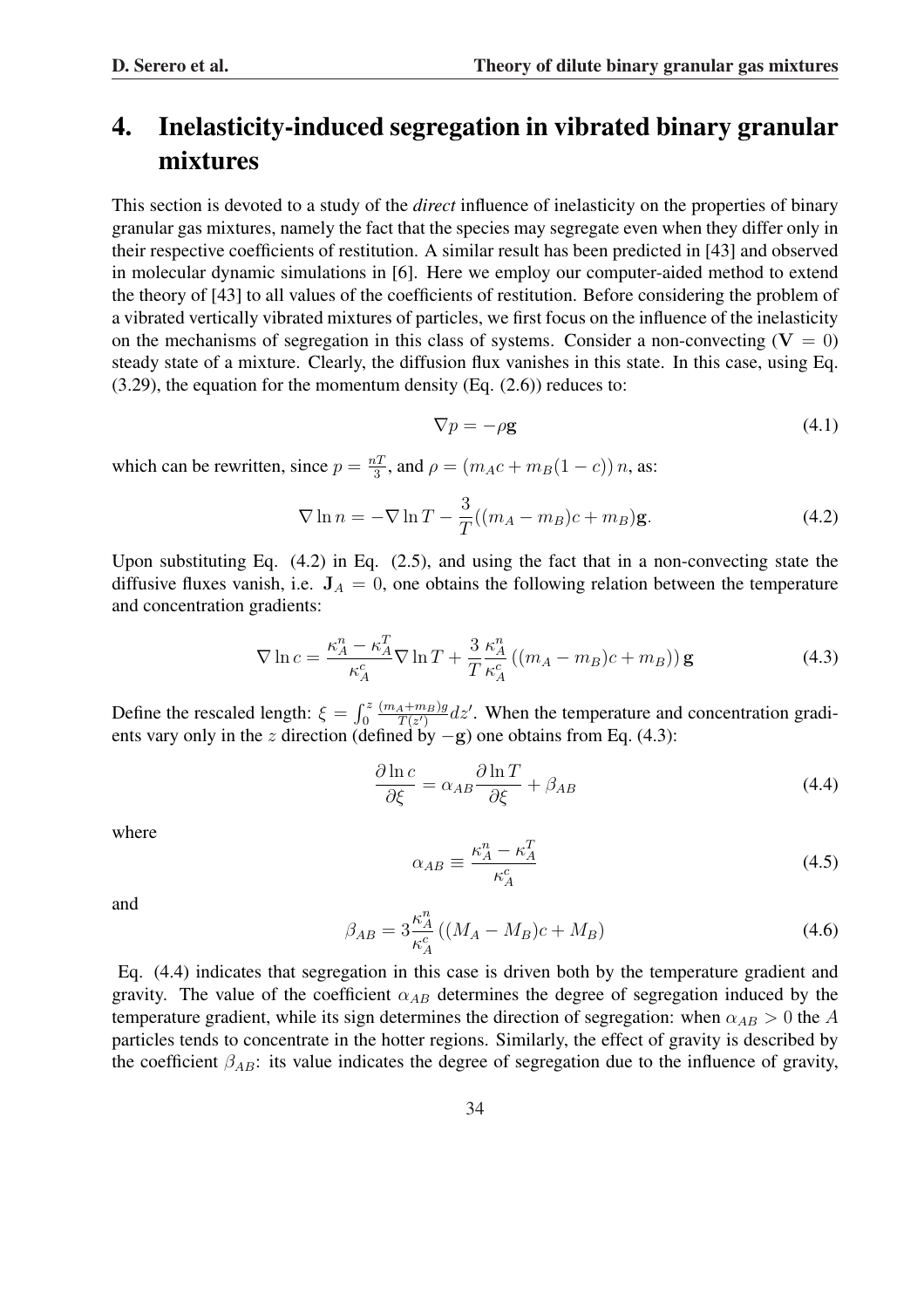

Figure 2: LEFT: Plots of the thermal coefficient,  $\alpha_{AB}$ , see Eq. (4.5), as a function of the concentration,  $c \equiv \frac{n_A}{n}$  $\frac{h_A}{n}$ , for different values of the degrees of inelasticity, as detailed in the inset. Here  $m_A = m_B$  and  $\sigma_A = \sigma_B$ . Note that  $\alpha_{AB} \neq 0$  when the coefficients of restitution are different. As expected  $\alpha_{AB} = 0$  when the coefficients of restitution are all equal, since the system is then monodisperse. The positive sign of  $\alpha_{AB}$  indicates that the A-particles (whose collisions are more elastic in this case) move up the temperature gradient and therefore the more inelastically colliding (or B, in this case) particles tends to concentrate in the 'colder' regions. RIGHT: Plots of the thermal coefficient,  $\beta_{AB}$ , see Eq. (4.6), as a function of the concentration,  $c \equiv \frac{n_A}{n}$  $\frac{h_A}{n}$ , for the same parameters as in LEFT. The sign of  $\beta_{AB}$  indicates that gravity acts to move the more inelastically colliding particles downward.

while its sign determines the direction of the segregation: when  $\beta_{AB} > 0$  the particles A tends to concentrate near the top of the system. Notice that the influence of gravity described by  $\beta_{AB} > 0$ is different from buoyancy in the dilute limit considered here. In particular, it has been shown [42] that the sign of  $\beta_{AB}$  possesses a non trivial dependence on the sizes of the particles, which constitutes a qualitative difference with respect to the elastic (dilute) limit where gravity always acts to move the lighter particles upward. In contrast, the inelasticity of the collisions introduces an additional dependence of  $\beta_{AB}$  on the sizes of the particles that acts to move the smaller (not necessarily lighter) grains upward. Here we consider the case  $m_A = m_B$  and  $\sigma_A = \sigma_B$ . Fig. (2) presents plots of the coefficients  $\alpha_{AB}$  (LEFT) and  $\beta_{AB}$  (RIGHT) as functions of the concentration,  $c$ , of the  $\Lambda$  particles, for different values of the degrees of inelasticity. When the degrees of inelasticity are identical both coefficients vanish as expected, since the system is then monodisperse. In contrast, when the coefficients of normal restitution are different form each other, temperature gradients and gravity induce concentration gradients. Their influence increases with inelasticity and is enhanced by the difference in the elastic properties of the particles. The values of  $\alpha_{AB}$  presented in Fig. (2, LEFT) comprise an extension to strong inelasticity of the predictions of [43], where the analysis is limited to slightly inelastic systems. While quantitative differences are observed, the qualitative features are similar: the sign of  $\alpha_{AB}$  shows that the more inelastic particles tend to concentrate in the hotter regions. The sign of  $\beta_{AB}$  (Fig. (2, RIGHT)) indicates that gravity drives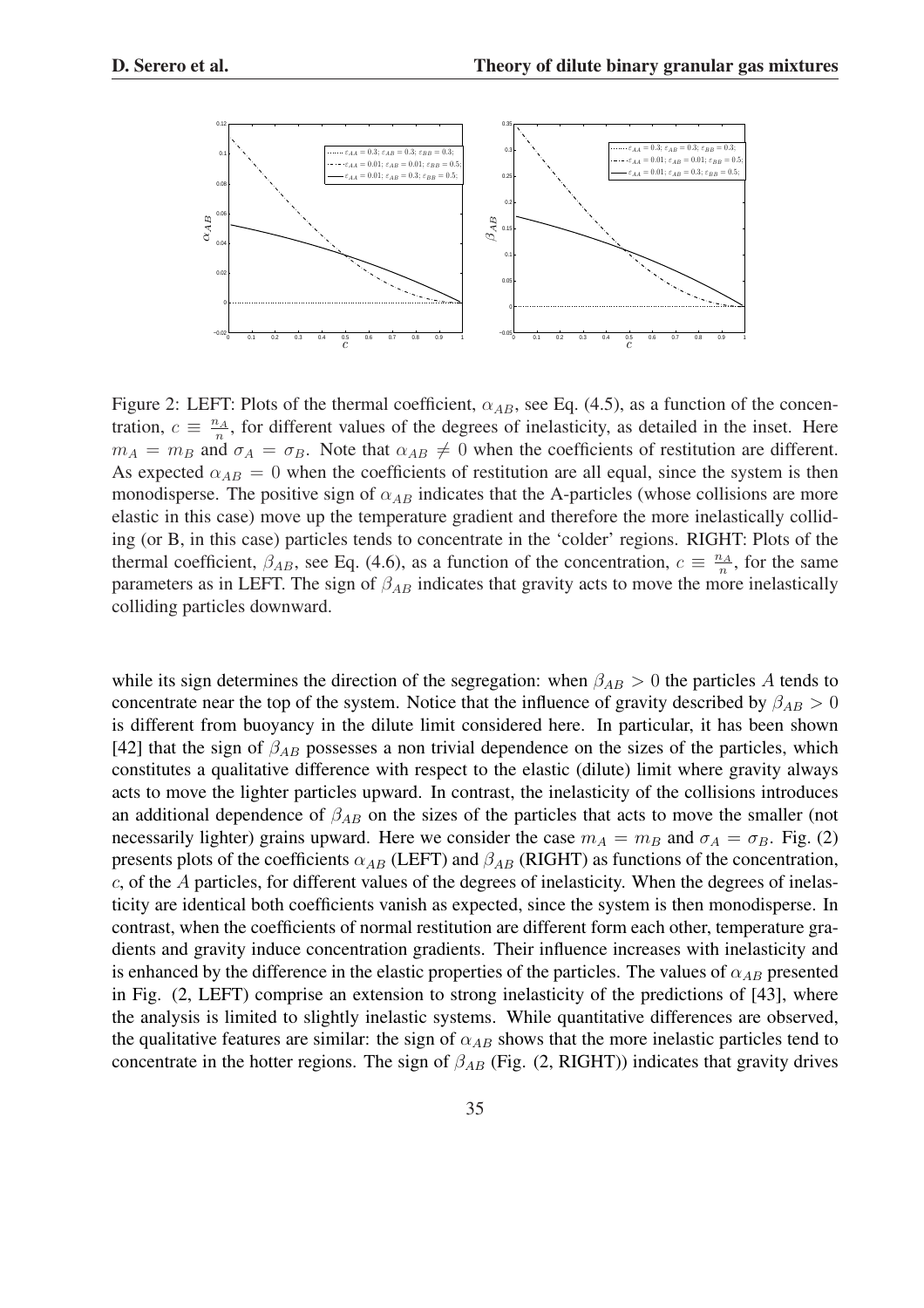the more inelastic particles downward. This effect is consistent with the behavior observed in MD simulations [6].

Consider next the consequences of the inelasticity driven segregation mechanism for a vertically vibrated binary mixture of particles differing only in their elastic properties (and subject to gravity), where energy is supplied at the floor or bottom of the system. As mentioned, such systems possess a minimum of temperature as a function of height. The induced temperature gradient tends to drive the more inelastic particles toward the region where the temperature is minimal, therefore competing with the influence of gravity. The result is a sandwich-like segregated configuration, which bears similarities to the mass segregation arrangements observed in vibrated systems of particles of similar size and different masses [43, 42]. In the simple case when there is no convection and the system is infinite and homogeneous in horizontal planes, the equations of motion reduce to:

$$
\mathbf{J}_A = 0 \tag{4.7}
$$

$$
\frac{dp}{dz} = -\rho g \tag{4.8}
$$

and, cf. Eq. (2.9):

$$
-\frac{\partial Q_z}{\partial z} = \Gamma.
$$
\n(4.9)

Measuring height in terms of the rescaled local pressure  $\hat{p} = \frac{\sigma_{AB}^2}{mg}p$  (this is allowed since the pressure is monotonically decreasing with height), and defining  $\hat{\eta} = -\hat{p} \frac{\partial \ln \sqrt{T}}{\partial \hat{\eta}}$  $rac{\text{ln }\sqrt{T}}{\partial \hat{p}}$ , Eqs. (4.7-4.9) reduce to the following two first order coupled ODE's [43]:

$$
\frac{\partial \hat{\eta}}{\partial \hat{p}} = F_1 \frac{\hat{\eta}^2}{\hat{p}} - F_2 \frac{\hat{\eta}}{\hat{p}} + \frac{F_3}{\hat{p}} - F_4 \hat{p}
$$
\n(4.10)

$$
\frac{\partial c}{\partial \widehat{p}} = -F_5 \frac{\widehat{\eta}}{\widehat{p}} - \frac{F_6}{\widehat{p}} \tag{4.11}
$$

where  $F_1 \equiv 1 + \frac{F_7' F_5}{F_7}$  $\frac{F_7F_5}{F_7},\,F_2\,\equiv\,-\frac{F_7'F_6}{F_7}$  $\frac{F_7'F_6}{F_7}-\frac{F_8'F_5}{F_7}$  $\frac{F_8}{F_7}-\frac{F_8}{F_7}$  $\frac{F_8}{F_7}, F_3 \equiv \frac{F'_8 F_6}{F_7}$  $F_8^{'}F_6$  and  $F_4 \equiv -\frac{6\sqrt{\pi}}{5}$ 5  $\tilde{\Gamma}$  $F_1 \equiv 1 + \frac{F_7F_5}{F_7}, F_2 \equiv -\frac{F_7F_6}{F_7} - \frac{F_8F_5}{F_7} - \frac{F_8}{F_7}, F_3 \equiv \frac{F_8F_6}{F_7}$  and  $F_4 \equiv -\frac{6\sqrt{\pi}}{5} \frac{\Gamma}{F_7((M_A-M_B) c+M_B)},$  $F_5\equiv 2\left(\frac{\kappa_{A}^{n}-\kappa_{A}^{T}}{\kappa_{A}^{c}}\right)c, F_6\equiv\frac{\kappa_{A}^{n}}{\kappa_{A}^{c}}c, F_7\equiv 6$ ¡  $\lambda^T - \lambda^n + \lambda^c \alpha_{AB} (M_A c + M_B (1-c)),$  $F_8 \equiv 3$  $\backslash$  $\lambda^c \frac{\kappa_A^n}{\kappa_A^c} - \lambda^n$ ´  $(M_A c + M_B (1 - c))$ , and  $F'_i \equiv \frac{\partial F_i}{\partial c}$ , where recall that  $\Gamma =$  $\sqrt{6\pi}$ 9  $\frac{n^2\sigma^2_{AB}}{\sqrt{m_0}}T^{\frac{3}{2}}\tilde{\Gamma},$  $m_0 \equiv m_A + m_B$ ,  $M_B = 1 - M_A$  (recall that  $M_A \equiv \frac{m_A}{m_A + m_B}$  $m_0 \equiv m_A + m_B$ ,  $M_B = 1 - M_A$  (recall that  $M_A \equiv \frac{m_A}{m_A + m_B}$ ). All  $\{F_i\}$  are functions of the set of dimensionless parameters,  $S \equiv \{ \{\varepsilon_{\alpha\beta}\}, M_A \equiv \frac{m_A}{m_A + m_B}, \frac{\sigma_A}{\sigma_A + \sigma_B}, c \}$ . Eqs. (4.10, 4.11)  $\frac{m_A}{m_A+m_B}$ ,  $\frac{\sigma_A}{\sigma_A+\sigma_A}$ An  $\left\{r_i\right\}$  are functions of the<br> $\left\{\frac{\sigma_A}{\sigma_A+\sigma_B}, c\right\}$ . Eqs. (4.10, 4.11) can be readily numerically solved, for given values of c and  $\hat{\eta}$  at a given value of  $\hat{p}$  as "initial conditions" (or equivalently, given the average value of c and the heat flux at the floor). Fig. (3)

presents a solution for the case  $m_A = m_B$ ,  $\sigma_A = \sigma_B$ ,  $\varepsilon_{AA} = 0.01$ ,  $\varepsilon_{AB} = 0.3$ , and  $\varepsilon_{BB} = 0.5$ . The concentration, c, of the A particles, is plotted as a function of the rescaled pressure  $\hat{p}$  (see Fig.  $(3, RIGHT)$ . The profile shows a minimum of the concentration of the A (more elastic) particles at a finite pressure, i.e. the more inelastic  $(B)$  particles concentrate in a layer trapped between two layers of more elastic ones, in a sandwich-like arrangement. In addition, the maximal value of the density of the more inelastic particles is situated below (at higher pressure, see Fig.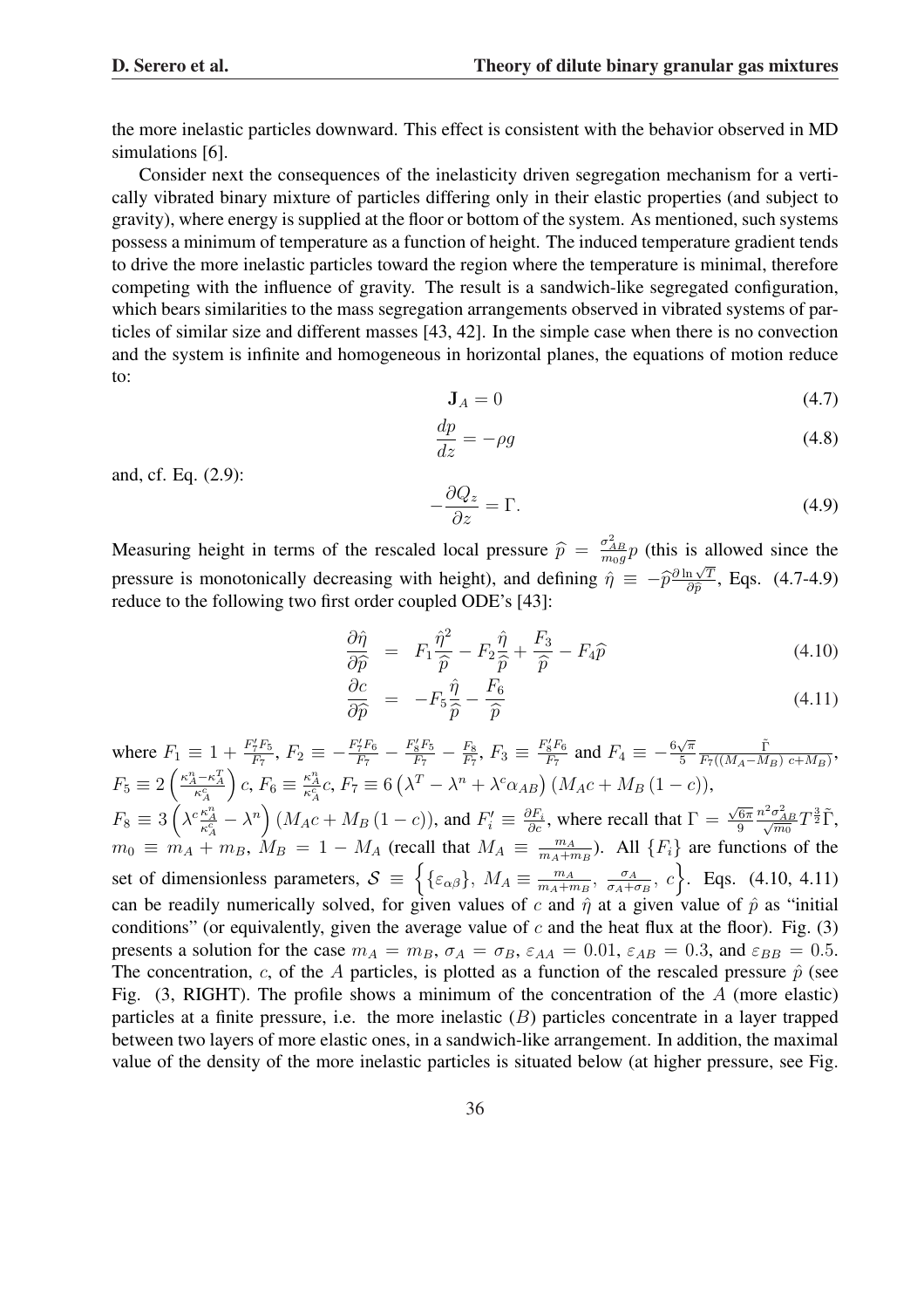

Figure 3: LEFT: Plot of the concentration,  $c$ , of the A particles, as a function of the rescaled pressure  $\hat{p}$ . Here  $m_A = m_B$ ,  $\sigma_A = \sigma_B$ ,  $\varepsilon_{AA} = 0.01$ ,  $\varepsilon_{AB} = 0.3$ , and  $\varepsilon_{BB} = 0.5$ , i.e. the particles differ only in their respective coefficients of restitution. The concentration profile shows that the system arranges in a sandwich-like configuration, the more inelastic particles concentrating in between two layers of more elastic particles. RIGHT: The number densities,  $n_A$ , and  $n_B$ , as a function of  $\hat{p}$  for the same system.

(3, RIGHT) ) that of the more elastic particles, in qualitative agreement with the the molecular dynamic simulations of [6]. Note that the maximal pressure depends on the total weight of the particles in the system and it occurs, of course, at the floor. This determines a range of pressures (starting at zero at infinite height above the floor) for a given systems. When this range includes the pressure corresponding to the minimal value of the concentration,  $c$ , one obtains a sandwich configuration, else one doesn't.

## 5. Concluding remarks

We have shown how a computer aided method can be exploited for the purpose of carrying out the tedious calculations involved in the performance of a Chapman-Enskog expansion for a dilute binary granular gas mixture. The method allows one to obtain numerically converged results for practically any set of values of the pertinent parameters. We presented an application to a binary system in which the only difference between the granular species is their collisional properties. This was shown to suffice to produce segregation in general and a sandwich-like pattern in the case of a vertically vibrated system. Another, quite surprising result is that even a classical effect such as buoyancy is affected by inelasticity.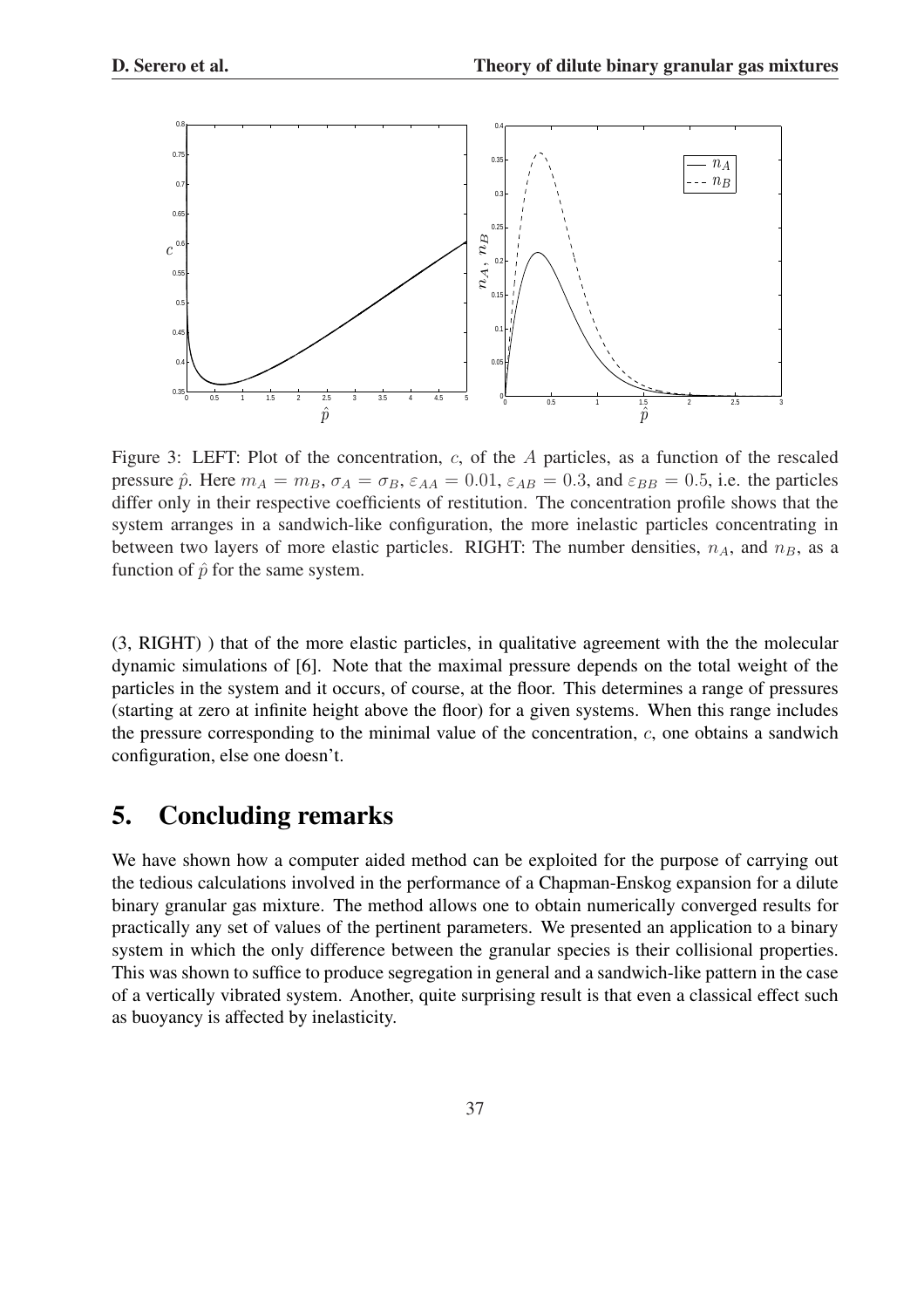## Acknowledgments

This work was partially supported by grant no. 412/08 from the Israel Science Foundation (ISF), grant no. 2004/391 from the US-Israel Binational Science Foundation (BSF) and grant no. I-795- 166.10/2003 from the German - Israeli Foundation for Scientific Research and Development (GIF). We are grateful to V. Garzo for providing us with some of the data presented in Fig. (1).

### A Matrix elements

This appendix provides the matrix elements needed to solve the linear system, Eq. (3.28), corresponding to a truncation of the Sonine polynomial expansion at order N. The matrix elements  $M_{i,j}^K$ for  $1 \le i \le 6N + 6$ ,  $1 \le j \le 6N + 6$  have been calculated by substituting the expressions (3.24-3.26) into the left hand side of Eq. (3.12), multiplying by the functions

$$
S_{\frac{3}{2}}^{i}\left(\gamma_{\alpha}u^{2}\right)\sqrt{\gamma_{\alpha}}\mathbf{u}=\tilde{\partial}_{w^{i}}G_{\frac{3}{2}}\left(w,\gamma_{\alpha}u^{2}\right)\sqrt{\gamma_{\alpha}}\mathbf{u},
$$

and integrating over the velocities. The matrix elements  $M_{i,j}^K$  for  $6N + 7 \le i \le 8N + 8$ ,  $6N+7 \le j \le 8N+8$  have been calculated by substituting the expressions (3.27) into the left hand side of Eq. (3.13), multiplying by the functions,  $S^i_{\frac{5}{2}}(\gamma_\alpha u^2)\gamma_\alpha^{3/2}\overline{\mathbf{u}\mathbf{u}} = \tilde{\partial}_{w^i}G_{\frac{5}{2}}(w,\gamma_\alpha u^2)\gamma_\alpha^{3/2}\overline{\mathbf{u}\mathbf{u}}$ , and integrating over the velocities. The results are expressed below in terms of derivatives of the generating functions,  $\hat{L}_{\alpha\beta}^{(i,j)}(w,s,r)$ , given in Eqs. (A4-A7), and the generating functions,  $\hat{H}^V(w,t)$ ,  $\hat{H}(w, t)$ , and  $\hat{Z}(w, t)$ , given in Eqs. (A1-A3). For  $1 \le i \le N+1$ ,  $1 \le j \le N+1$ , the non zero elements of the  $(8N + 8) \times (8N + 8)$  matrix  $M^K$  are:

$$
M_{i,j}^{K} = \left(\frac{n_A}{n} \frac{\sigma_A^2}{\sigma_{AB}^2} M_A^4 \sum_p h_A^p \tilde{\partial}_{w^i, s^p, r^j} \left(\hat{L}_{AA}^{(1,1)}(w, s, r) + \hat{L}_{AA}^{(1,2)}(w, s, r)\right) \right. \\
\left. + \frac{n_B}{n} M_A^{\frac{5}{2}} M_B^{\frac{3}{2}} \sum_p h_B^p \tilde{\partial}_{w^i, s^p, r^j} \hat{L}_{AB}^{(1,1)}(w, s, r) \right. \\
\left. - \frac{\pi^{\frac{7}{2}}}{3} \tilde{\Gamma} \left(\tilde{\partial}_{w^i t^j} \hat{H}(w, t) + \frac{3}{2} \tilde{\partial}_{w^i t^j} \hat{Z}(w, t)\right)\right) \\
M_{i,j+(N+1)}^{K} = \frac{n_B}{n} M_A^2 M_B^2 \sum_p h_A^p \tilde{\partial}_{w^i, s^p, r^j} \hat{L}_{AB}^{(1,2)}(w, s, r) \\
M_{i+(N+1),j}^{K} = \frac{n_A}{n} M_B^2 M_A^2 \sum_p h_B^p \tilde{\partial}_{w^i, s^p, r^j} \hat{L}_{BA}^{(1,2)}(w, s, r)
$$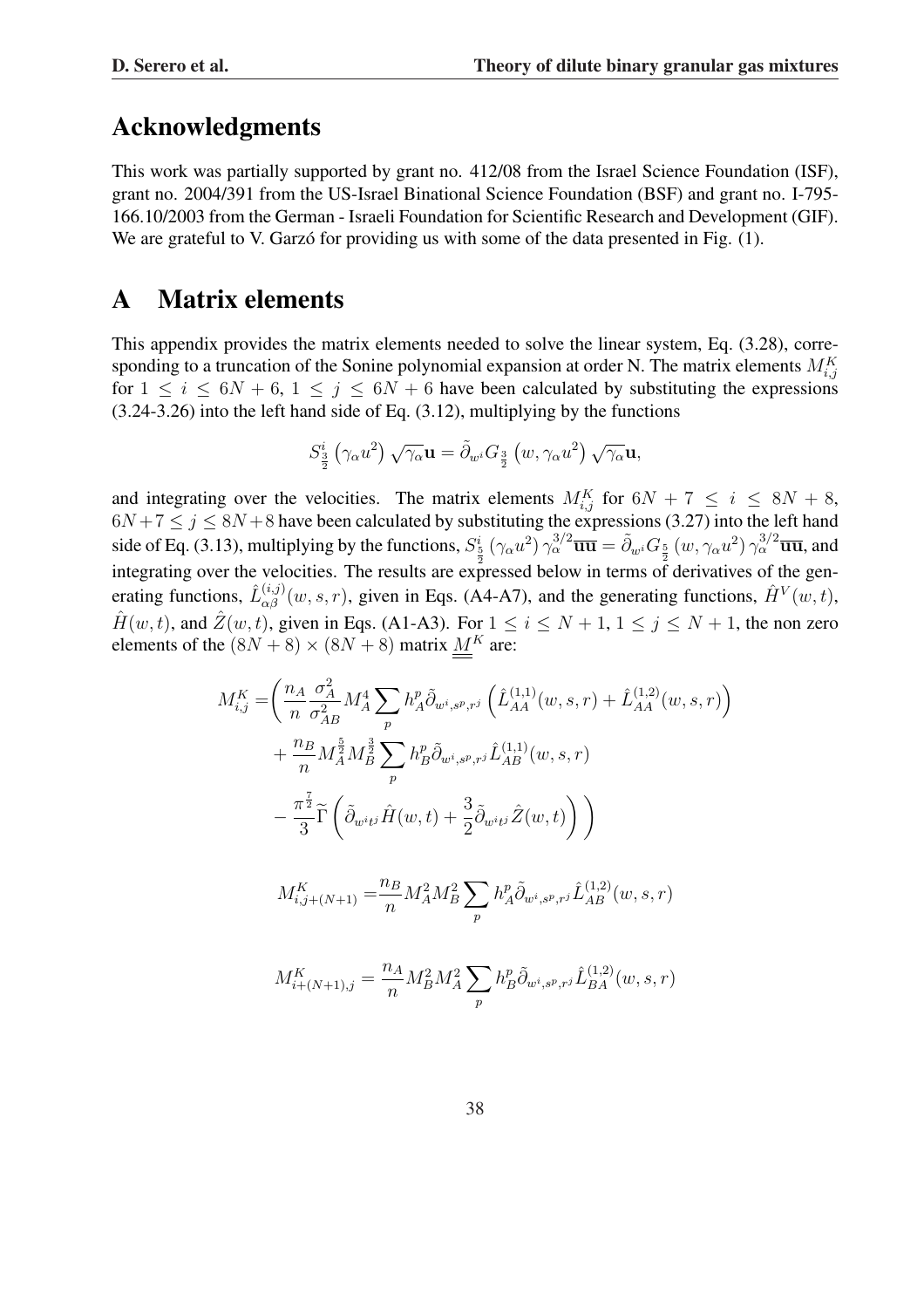$$
M_{i+(N+1),j+(N+1)}^{K} = \frac{n_B}{n} \frac{\sigma_B^2}{\sigma_{AB}^2} M_B^4 \sum_p h_B^p \tilde{\partial}_{w^i,s^p,r^j} \left( \hat{L}_{BB}^{(1,1)}(w,s,r) + \hat{L}_{BB}^{(1,2)}(w,s,r) \right)
$$
  
+ 
$$
\frac{n_A}{n} M_B^{\frac{5}{2}} M_A^{\frac{3}{2}} \sum_p h_A^p \tilde{\partial}_{w^i,s^p,r^j} \hat{L}_{BA}^{(1,1)}(w,s,r)
$$
  
- 
$$
\frac{\pi^{\frac{7}{2}}}{3} \tilde{\Gamma} \left( \tilde{\partial}_{w^i t^j} \hat{H}(w,t) + \frac{3}{2} \tilde{\partial}_{w^i,t^j} \hat{Z}(w,t) \right)
$$
  

$$
M_{i+(2N+2),j}^{K} = \frac{\pi^{\frac{7}{2}}}{3} \tilde{\Gamma} \sum_q \tilde{\partial}_{w^i,t^j} \hat{Z}(w,t)
$$

$$
M_{i+(2N+2),j+(2N+2)}^{K} = \left(\frac{n_A}{n} \frac{\sigma_A^2}{\sigma_{AB}^2} M_A^4 \sum_p h_A^p \tilde{\partial}_{w^i,s^p,r^j} \left(\hat{L}_{AA}^{(1,1)}(w,s,r) + \hat{L}_{AA}^{(1,2)}(w,s,r)\right) + \frac{n_B}{n} M_A^{\frac{5}{2}} M_B^{\frac{3}{2}} \sum_p h_B^p \tilde{\partial}_{w^i,s^p,r^j} \hat{L}_{AB}^{(1,1)}(w,s,r) - \frac{\pi^{\frac{7}{2}}}{3} \tilde{\Gamma} \left(\tilde{\partial}_{w^i,t^j} \hat{H}(w,t) + 2\tilde{\partial}_{w^i t^j} \hat{Z}(w,t)\right)\right)
$$

$$
M^K_{i+(2N+2),j+(3N+3)} = \frac{n_B}{n} M_A^2 M_B^2 \sum_p h_A^p \tilde{\partial}_{w^i,s^p,r^j} L_{AB}^{(1,2)}(w,s,r)
$$

$$
M^K_{i+(3N+3),j+(N+1)} = \frac{\pi^{\frac{7}{2}}}{3}\widetilde{\Gamma} \sum_q \widetilde{\partial}_{w^i t^j} \hat{Z}(w,t)
$$

$$
M_{i+(3N+3),j+(2N+2)}^{K} = \frac{n_A}{n} M_B^2 M_A^2 \sum_p h_B^p \tilde{\partial}_{w^i,s^p,r^j} \hat{L}_{BA}^{(1,2)}(w,s,r)
$$

$$
M_{i+(3N+3),j+(3N+3)}^{K} = \frac{n_B}{n} \frac{\sigma_B^2}{\sigma_{AB}^2} M_B^4 \sum_p h_B^p \tilde{\partial}_{w^i,s^p,r^j} \left( \hat{L}_{BB}^{(1,1)}(w,s,r) + \hat{L}_{BB}^{(1,2)}(w,s,r) \right)
$$
  
+ 
$$
\frac{n_A}{n} M_B^{\frac{5}{2}} M_A^{\frac{3}{2}} \sum_p h_A^p \tilde{\partial}_{w^i,s^p,r^j} \hat{L}_{BA}^{(1,1)} - \frac{\pi^{\frac{7}{2}}}{3} \tilde{\Gamma} \left( \tilde{\partial}_{w^i,t^j} \hat{H}(w,t) + 2 \tilde{\partial}_{w^i,t^j} \hat{Z}(w,t) \right)
$$

$$
M^K_{i+(4N+4),j} = \frac{\pi^{\frac{7}{2}}}{3} \widetilde{\Gamma} c \frac{\partial \ln \widetilde{\Gamma}}{\partial c} \sum_{q} \widetilde{\partial}_{w^i,t^j} \hat{Z}(w,t)
$$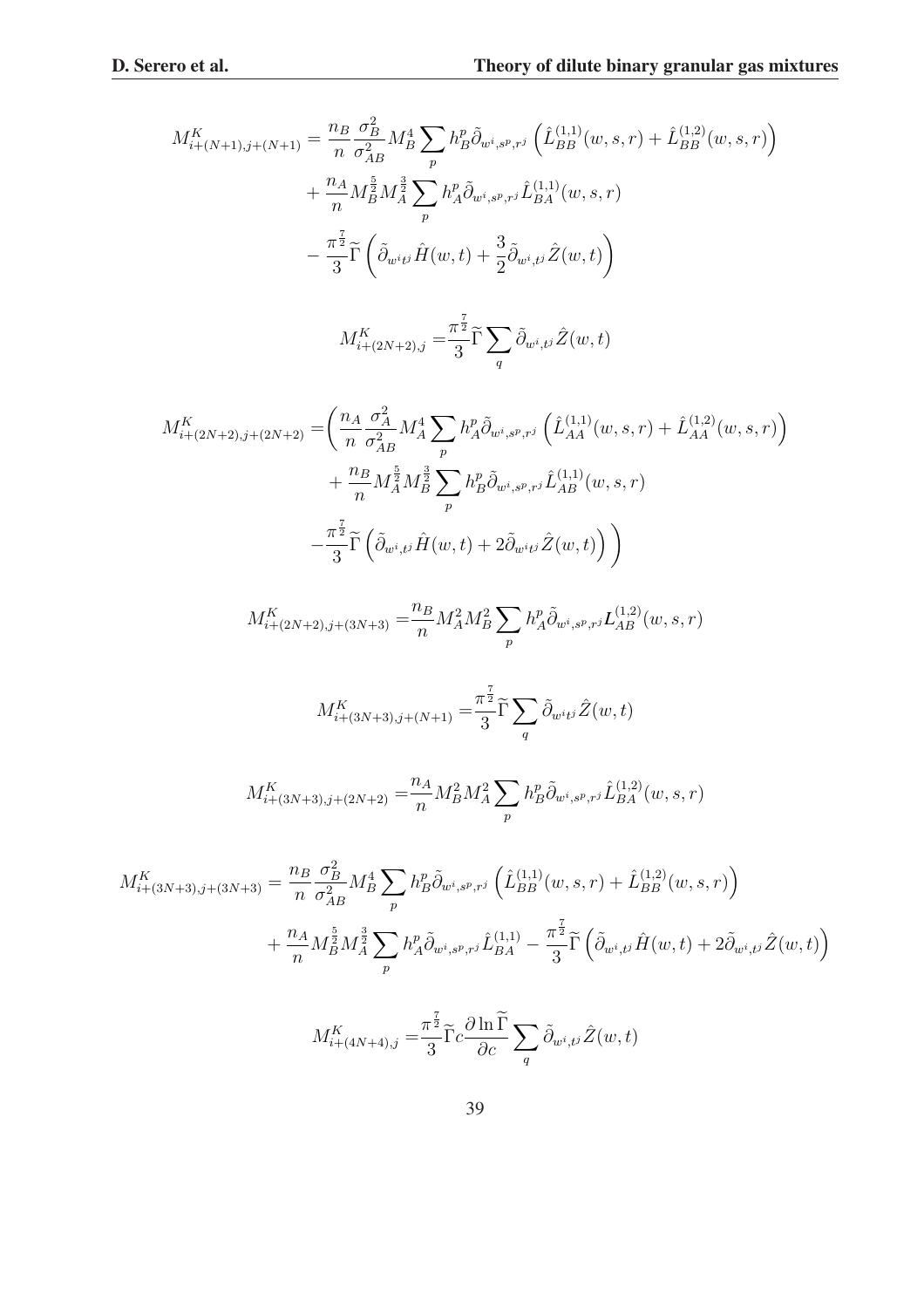$$
M_{i+(4N+4),j+(4N+4)}^{K} = \frac{n_A}{n} \frac{\sigma_A^2}{\sigma_{AB}^2} M_A^4 \sum_p h_A^p \tilde{\partial}_{w^i,s^p,r^j} \left( \hat{L}_{AA}^{(1,1)}(w,s,r) + \hat{L}_{AA}^{(1,2)}(w,s,r) \right) + \frac{n_B}{n} M_A^{\frac{5}{2}} M_B^{\frac{3}{2}} \sum_p h_B^p \tilde{\partial}_{w^N,s^p,r^q} \hat{L}_{AB}^{(1,1)}(w,s,r) - \frac{\pi^{\frac{7}{2}}}{3} \tilde{\Gamma} \left( \tilde{\partial}_{w^i,t^j} \hat{H}(w,t) + 2 \tilde{\partial}_{w^i,t^j} \hat{Z}(w,t) \right)
$$

$$
M^K_{i+(4N+4),j+(5N+5)} = \frac{n_B}{n} M_A^2 M_B^2 \sum_p h_A^p \tilde{\partial}_{w^i,s^p,r^j} \hat{L}_{AB}^{(1,2)}(w,s,r)
$$

$$
M^K_{i+(5N+5),j+(N+1)} = \frac{\pi^{\frac{7}{2}}}{3}\widetilde{\Gamma}c\frac{\partial\ln\widetilde{\Gamma}}{\partial c}\sum_q\widetilde{\partial}_{w^i,t^j}\hat{Z}(w,t)
$$

$$
M_{i+(5N+5),j+(4N+4)}^{K} = \frac{n_A}{n} M_B^2 M_A^2 \sum_p h_B^p \tilde{\partial}_{w^i,s^p,r^j} \hat{L}_{BA}^{(1,2)}(w,s,r)
$$

$$
M_{i+(5N+5),j+(5N+5)}^{K} = \frac{n_B}{n} \frac{\sigma_B^2}{\sigma_{AB}^2} M_B^4 \sum_p h_B^p \tilde{\partial}_{w^i,s^p,r^j} \left( \hat{L}_{BB}^{(1,1)}(w,s,r) + \hat{L}_{BB}^{(1,2)}(w,s,r) \right) + \frac{n_A}{n} M_B^{\frac{5}{2}} M_A^{\frac{3}{2}} \sum_p h_A^p \tilde{\partial}_{w^N,s^p,r^q} \hat{L}_{BA}^{(1,1)}(w,s,r) - \frac{\pi^{\frac{7}{2}}}{3} \tilde{\Gamma} \left( \tilde{\partial}_{w^i,t^j} \hat{H}(w,t) + 2 \tilde{\partial}_{w^i,t^j} \hat{Z}(w,t) \right)
$$

$$
M_{i+(6N+6),j+(6N+6)}^{K} = \frac{n_A}{n} \frac{\sigma_A^2}{\sigma_{AB}^2} M_A^5 \sum_p h_A^p \tilde{\partial}_{w^i,s^p,r^j} \left( \hat{L}_{AA}^{(2,1)}(w,s,r) + \hat{L}_{AA}^{(2,2)}(w,s,r) \right)
$$
  
+ 
$$
\frac{n_B}{n} M_A^{\frac{7}{2}} M_B^{\frac{3}{2}} \sum_p h_B^p \tilde{\partial}_{w^i,s^p,r^j} \hat{L}_{AB}^{(2,1)}(w,s,r) - \frac{5\pi^{\frac{7}{2}}}{6} \tilde{\Gamma} \tilde{\partial}_{w^i,t^j} \hat{H}^V(w,t)
$$

$$
M_{i+(6N+6),j+(7N+7)}^{K} = \frac{n_B}{n} M_A^2 M_B^3 \sum_p h_A^p \tilde{\partial}_{w^i,s^p,r^j} \hat{L}_{AB}^{(2,2)}(w,s,r)
$$

$$
M_{i+(7N+7),j+(6N+6)}^{K} = \frac{n_A}{n} M_B^2 M_A^3 \sum_p h_B^p \tilde{\partial}_{w^i,s^p,r^j} \hat{L}_{BA}^{(2,2)}(w,s,r)
$$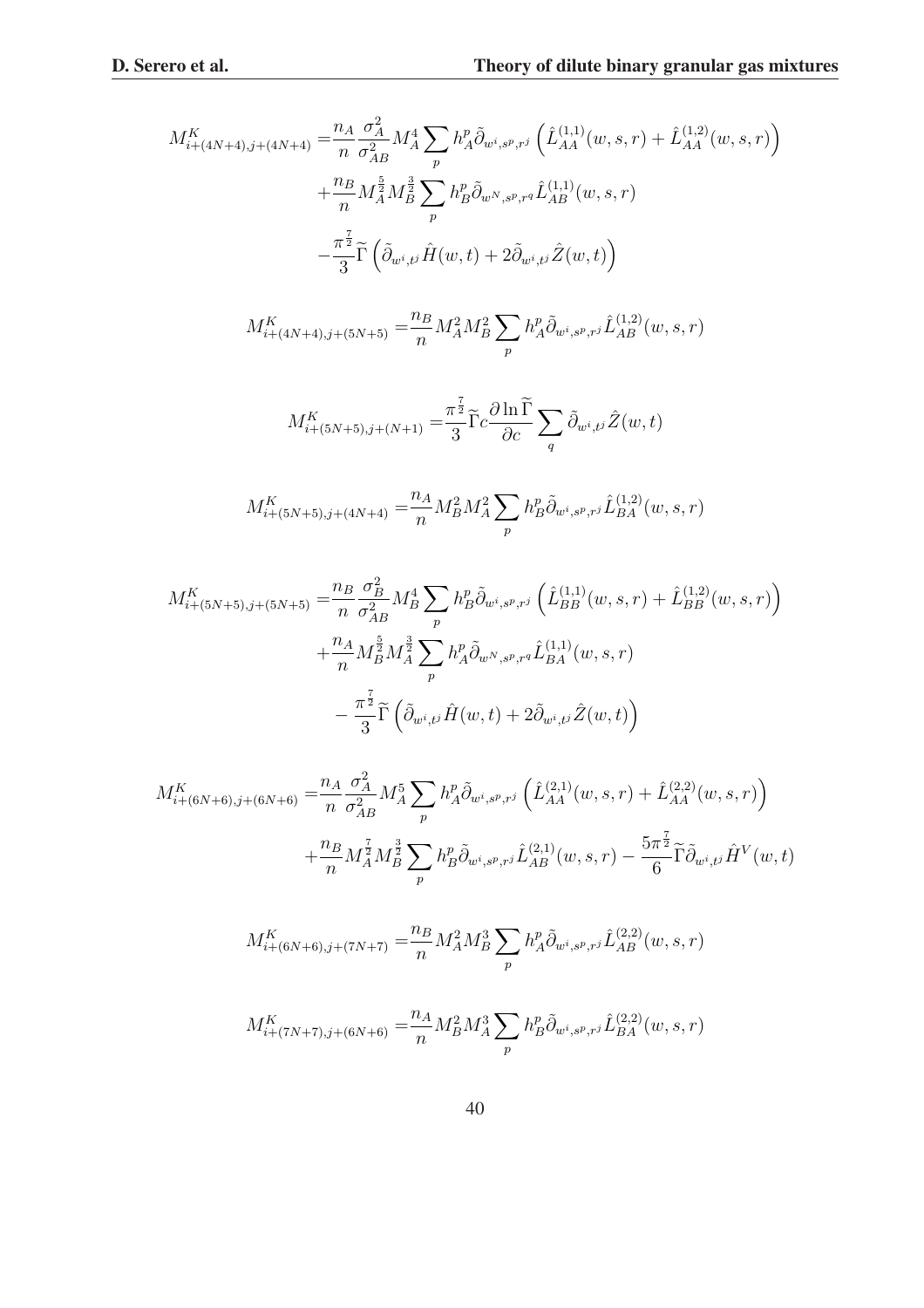$$
\begin{split} M_{i+(7N+7),j+(7N+7)}^{K} = & \frac{n_B}{n} \frac{\sigma_B^2}{\sigma_{AB}^2} M_B^5 \sum_p h_B^p \tilde{\partial}_{w^N,s^p,r^q} \left( \hat{L}_{BB}^{(2,1)}(w,s,r) + \hat{L}_{BB}^{(2,2)}(w,s,r) \right) \\ + & \frac{n_A}{n} M_B^{\frac{7}{2}} M_A^{\frac{3}{2}} \sum_p h_A^p \tilde{\partial}_{w^N,s^p,r^q} \hat{L}_{BA}^{(2,2)}(w,s,r) - \frac{5\pi^{\frac{7}{2}}}{6} \widetilde{\Gamma} \tilde{\partial}_{w^i,t^j} \hat{H}^V(w,t), \end{split}
$$

where the generating functions  $\hat{H}^V$ ,  $\hat{H}$ , and  $\hat{Z}$  are given by:

$$
\hat{H}^V(w;t) = \frac{\left(-\frac{7}{2}\frac{(1-w)((\eta_2-1)(1-t)+1)}{(1-wt+(\eta_2-1)(1-t)(1-w))}+3\right)}{(1-wt+(\eta_2-1)(1-t)(1-w))^{\frac{7}{2}}}
$$
(A1)

$$
\hat{H}(w;t) = -\frac{15}{4} \frac{(1-w)(\eta_2(1-t)+t)}{(1-wt+(\eta_2-1)(1-t)(1-w))^{\frac{7}{2}}}
$$
\n(A2)

$$
\hat{Z}(w;t) = \frac{3}{2} \frac{1}{(1 - wt + (\eta_2 - 1) (1 - t) (1 - w))^{\frac{5}{2}}},
$$
\n(A3)

and the generating functions  $\hat{L}_{\alpha\beta}^{(i,j)}(w;s,r)$  can be computed by taking derivatives of the "supergenerating function",  $J_{\alpha\beta}^{(0)}$  (cf. Eq. (B3) in Appendix B):

$$
\hat{L}_{\alpha\beta}^{(1,1)}(w;s,r) = \frac{1}{(1-w)^{\frac{5}{2}}(1-r)^{\frac{5}{2}}(1-s)^{\frac{3}{2}}} \times \left[\frac{1}{e_{\alpha\beta}^{2}} \delta x J_{\alpha\beta}^{(0)} \left(\frac{w}{1-w} M_{\alpha}, 0, \eta_{2} M_{\alpha} + \frac{r}{1-r} M_{\alpha}, \eta M_{\beta} + \frac{s}{1-s} M_{\beta}, 0, 0, 0\right) - \delta a J_{\alpha\beta}^{(0)} \left(\frac{w}{1-w} M_{\alpha} + \eta_{2} M_{\alpha} + \frac{r}{1-r} M_{\alpha}, \eta M_{\beta} + \frac{s}{1-s} M_{\beta}, 0, 0, 0, 0, 0\right)\right]
$$
\n(A4)

$$
\hat{L}_{\alpha\beta}^{(1,2)}(w;s,r) = \frac{1}{(1-w)^{\frac{5}{2}}(1-r)^{\frac{5}{2}}(1-s)^{\frac{3}{2}}} \times \left[\frac{1}{e_{\alpha\beta}^{2}} \delta y J_{\alpha\beta}^{(0)}\left(\frac{w}{1-w} M_{\alpha}, 0, \eta M_{\alpha} + \frac{s}{1-s} M_{\alpha}, \eta_{2} M_{\beta} + \frac{r}{1-r} M_{\beta}, 0, 0, 0\right) - \delta z J_{\alpha\beta}^{(0)}\left(\frac{w}{1-w} M_{\alpha} + \eta M_{\alpha} + \frac{s}{1-s} M_{\alpha}, \eta_{2} M_{\beta} + \frac{r}{1-r} M_{\beta}, 0, 0, 0, 0, 0\right)\right]
$$
\n(A5)

$$
\hat{L}_{\alpha\beta}^{(2,1)}(w;s,r) = \frac{1}{(1-w)^{\frac{5}{2}}(1-r)^{\frac{5}{2}}(1-s)^{\frac{3}{2}}} \times \left[\frac{1}{e_{\alpha\beta}^{2}}\left(\delta^{2}x - \frac{1}{3}\delta a\delta c\right)J_{\alpha\beta}^{(0)}\left(\frac{w}{1-w}M_{\alpha}, 0, \eta_{2}M_{\alpha} + \frac{r}{1-r}M_{\alpha}, \eta M_{\beta} + \frac{s}{1-s}M_{\beta}, 0, 0, 0\right) - \frac{2}{3}\delta^{2}aJ_{\alpha\beta}^{(0)}\left(\frac{w}{1-w}M_{\alpha} + \eta_{2}M_{\alpha} + \frac{r}{1-r}M_{\alpha}, \eta M_{\beta} + \frac{s}{1-s}M_{\beta}, 0, 0, 0, 0, 0\right)\right]
$$
\n(A6)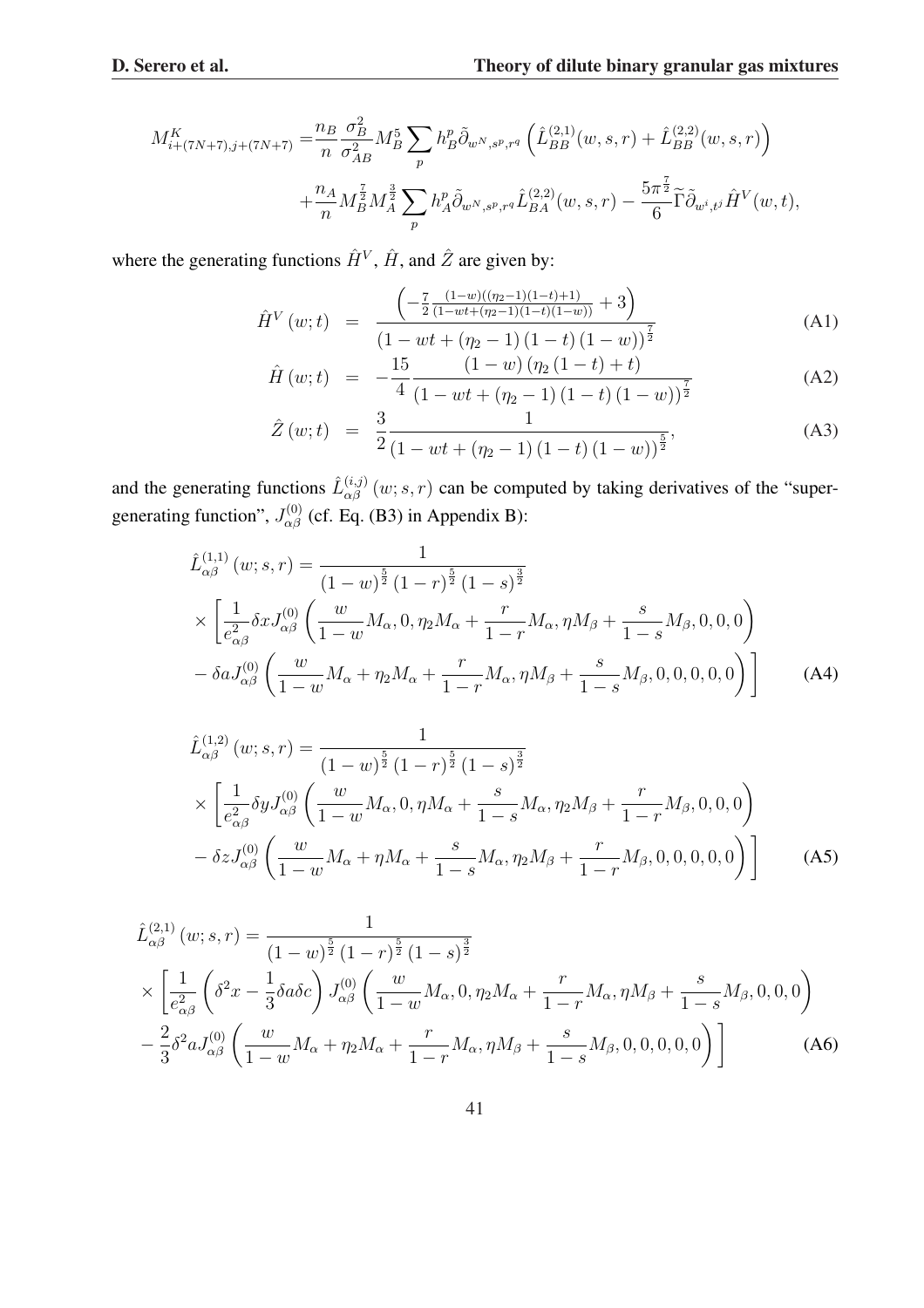$$
\hat{L}_{\alpha\beta}^{(2,2)}(w;s,r) = \frac{1}{(1-w)^{\frac{5}{2}}(1-r)^{\frac{5}{2}}(1-s)^{\frac{3}{2}}} \times \left[\frac{1}{e_{\alpha\beta}^{2}}\left(\delta^{2}y - \frac{1}{3}\delta a\delta d\right)J_{\alpha\beta}^{(0)}\left(\frac{w}{1-w}M_{\alpha},0,\eta M_{\alpha} + \frac{s}{1-s}M_{\alpha},\eta_{2}M_{\beta} + \frac{r}{1-r}M_{\beta},0,0,0\right) - \frac{2}{3}\left(\delta^{2}z - \frac{1}{3}\delta a\delta b\right)J_{\alpha\beta}^{(0)}\left(\frac{w}{1-w}M_{\alpha} + \eta M_{\alpha} + \frac{s}{1-s}M_{\alpha},\eta_{2}M_{\alpha} + \frac{r}{1-r}M_{\beta},0,0,0,0,0\right)\right]
$$
\n(A7)

where  $\delta a\equiv-\frac{\partial}{\partial a};\delta b\equiv-\frac{\partial}{\partial b};\delta c\equiv-\frac{\partial}{\partial c};\delta d\equiv-\frac{\partial}{\partial d};\delta x\equiv-\frac{\partial}{\partial x}+\frac{1}{2}$  $rac{1}{2}\delta a + \frac{1}{2}$  $\frac{1}{2}\delta c$ ;  $\delta y \equiv -\frac{\partial}{\partial y} + \frac{1}{2}$  $rac{1}{2}\delta a + \frac{1}{2}$  $rac{1}{2}\delta d;$  $\delta z \equiv -\frac{\partial}{\partial z} + \frac{1}{2}$  $\frac{1}{2}\delta a + \frac{1}{2}$  $\frac{1}{2}\delta b$ , and it is understood that the derivatives operators  $\delta$  are applied before the substitution of the respective arguments. The vector elements,  $R_i^K$ , for  $1 \le i \le 6N + 6$ are calculated by substituting the expressions (3.24-3.26) into the right hand side of Eq. (3.12), multiplying by the functions  $S^i_{\frac{3}{2}}(\gamma_\alpha u^2)\sqrt{\gamma_\alpha}u = \tilde{\partial}_{w^i}G_{\frac{3}{2}}(w, \gamma_\alpha u^2)\sqrt{\gamma_\alpha}u$ , and integrating over the velocities. The vector elements  $R_i^K$  for  $6N + 7 \le i \le 8N + 8$  are calculated by substituting the expressions (3.27) into the right hand side of Eq. (3.13), multiplying by the functions  $S^i_{\frac{5}{2}}(\gamma_\alpha u^2)\gamma_\alpha^{3/2}\overline{\mathbf{u}}\overline{\mathbf{u}} = \tilde{\partial}_{w^i}G_{\frac{5}{2}}(w,\gamma_\alpha u^2)\gamma_\alpha^{3/2}\overline{\mathbf{u}}\overline{\mathbf{u}}$ , and integrating over the velocities. The results, for  $1 \leq i \leq N + 1$ , are:

$$
R_{i}^{K} = \frac{\pi^{3}}{\sqrt{M_{A}}}\frac{n_{A}}{\sqrt{\gamma_{A}}} \sum_{p} h_{A}^{p} \tilde{\partial}_{w^{i},s^{p}} \hat{R}_{A}^{T}(w;s)
$$
  
\n
$$
R_{i+(N+1)}^{K} = \frac{\pi^{3}}{\sqrt{M_{B}}}\frac{n_{B}}{\sqrt{\gamma_{B}}} \sum_{p} h_{B}^{p} \tilde{\partial}_{w^{Ni},s^{p}} \hat{R}_{B}^{T}(w;s)
$$
  
\n
$$
R_{i+(2N+2)}^{K} = \frac{\pi^{3}}{\sqrt{M_{A}}}\frac{n_{A}}{\sqrt{\gamma_{A}}} \sum_{p} h_{A}^{p} \tilde{\partial}_{w^{i},s^{p}} \hat{R}_{A}^{n}(w;s)
$$
  
\n
$$
R_{i+(3N+3)}^{K} = \frac{\pi^{3}}{\sqrt{M_{B}}}\frac{n_{B}}{\sqrt{\gamma_{B}}} \sum_{p} h_{B}^{p} \tilde{\partial}_{w^{i},s^{p}} \hat{R}_{B}^{n}(w;s)
$$
  
\n
$$
R_{i+(4N+4)}^{K} = \frac{\pi^{3}}{\sqrt{M_{A}}} \sum_{p} \left( h_{A}^{p} + c \frac{\partial h_{A}^{p}}{\partial c} \right) \tilde{\partial}_{w^{i},s^{p}} \hat{R}_{A}^{c}(w;s)
$$
  
\n
$$
R_{i+(5N+5)}^{K} = \frac{\pi^{3}}{\sqrt{M_{B}}} \sum_{p} \left( -\frac{c}{1-c} h_{B}^{p} + c \frac{\partial h_{B}^{p}}{\partial c} \right) \tilde{\partial}_{w^{i},s^{p}} \hat{R}_{B}^{c}(w;s)
$$
  
\n
$$
R_{i+(6N+6)}^{K} = \frac{5\pi^{3}}{\sqrt{M_{B}}} \sum_{p} h_{A}^{p} \tilde{\partial}_{w^{i},s^{p}} \hat{R}_{A}^{V}(w,s)
$$
  
\n
$$
R_{i+(7N+7)}^{K} = \frac{5\pi^{3}}{\sqrt{M_{B}}} \sum_{p} h_{B}^{p} \tilde{\partial}_{w^{i},s^{p}} \hat{R}_{B}^{V}(w,s)
$$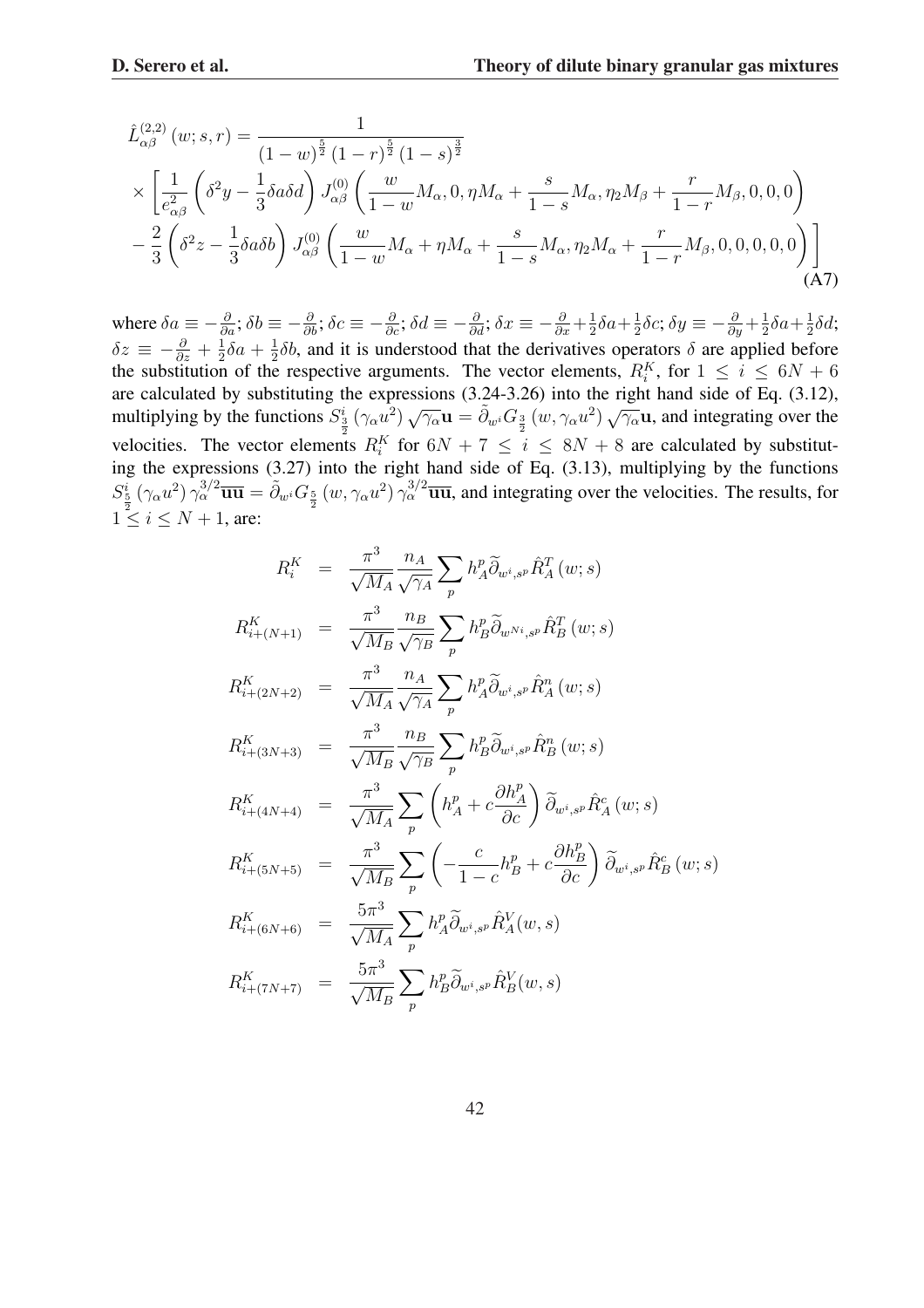where the generating functions  $\hat{R}^V_\alpha$ ,  $\hat{R}^T_\alpha$ ,  $\hat{R}^n_\alpha$ , and  $\hat{R}^c_\alpha$  are given by:

$$
\hat{R}_{\alpha}^{c}(w;s) = \frac{3}{2} \frac{(1-s)}{(1-ws+(\eta-1)(1-s)(1-w))^{\frac{5}{2}}}
$$
(A8)

$$
\hat{R}_{\alpha}^{n}(w;s) = \left(1 - \frac{nm_{0}}{\rho}M_{\alpha}\left(\eta + \frac{s}{1-s}\right)\right)\hat{R}_{\alpha}^{c}(w;s)
$$
\n(A9)

$$
\hat{R}_{\alpha}^{T}\left(w;s\right) = -\frac{5}{2}\left(1 - \frac{\left(\eta + \frac{s}{1-s}\right)}{\left(\frac{w}{1-w} + \frac{s}{1-s} + \eta\right)}\right)\hat{R}_{\alpha}^{c}\left(w;s\right) + \hat{R}_{\alpha}^{n}\left(w;s\right) \tag{A10}
$$

$$
\hat{R}_{\alpha}^{V}(w;s) = \frac{(1-s)(\eta(1-s)+s)}{(1-ws+(\eta-1)(1-s)(1-w))^{\frac{7}{2}}}
$$
\n(A11)

### B The super generating function

Most of the generating functions necessary to derive the constitutive relations can be expressed in terms of derivatives of a "super-generating" function,  $J_{\alpha\beta}^{(0)}$ , defined by:

$$
J_{\alpha\beta}^{(0)}(a,b,c,d,x,y,z) \equiv \int_{\mathbf{u}_{12}\cdot\mathbf{k}>0} d\mathbf{u}_1 d\mathbf{u}_2 d\hat{\mathbf{k}} (\mathbf{k}\cdot\mathbf{u}_{12}) e^{-F}
$$
(B1)

where  $\hat{k}$  is a unit vector,

$$
F \equiv au_1^2 + bu_2^2 + cu_1'^2 + du_2'^2 + \frac{x}{2} \left(\mathbf{u}_1 + \mathbf{u}_1'\right)^2 + \frac{y}{2} \left(\mathbf{u}_1 + \mathbf{u}_2'\right)^2 + \frac{z}{2} \left(\mathbf{u}_1 + \mathbf{u}_2\right)^2, \tag{B2}
$$

primed vectors denote precollisional velocities, unprimed vectors denotes postcollisional velocities, and the collision law relating the two is given in Eq. (2.1). The indices  $\alpha$  and  $\beta$  denote the species' identities as explained in the text following Eq. (2.1). The integral can be readily calculated [44] to yield:

$$
J_{\alpha\beta}^{(0)} = \frac{2\pi^{\frac{7}{2}}}{\lambda^{\frac{3}{2}}} \frac{1}{\mu_{\alpha\beta} \left(\nu_{\alpha\beta} + \mu_{\alpha\beta}\right)}
$$
(B3)

where  $\lambda = a + b + c + d + 2x + 2y + 2z$  and:

$$
\mu_{\alpha\beta} = R_{\alpha\beta} - \frac{K_{\alpha\beta}^2}{\lambda}
$$
\n
$$
\nu_{\alpha\beta} = S_{\alpha\beta}^2 - \frac{(1 + e_{\alpha\beta})}{\lambda e_{\alpha\beta}} \left( (d+y) M^{\alpha\beta} - (c+x) M^{\beta\alpha} \right)
$$
\n
$$
\times \left( 2K_{\alpha\beta} + \frac{(1 + e_{\alpha\beta})}{e_{\alpha\beta}} \left( (d+y) M^{\alpha\beta} - (c+x) M^{\beta\alpha} \right) \right)
$$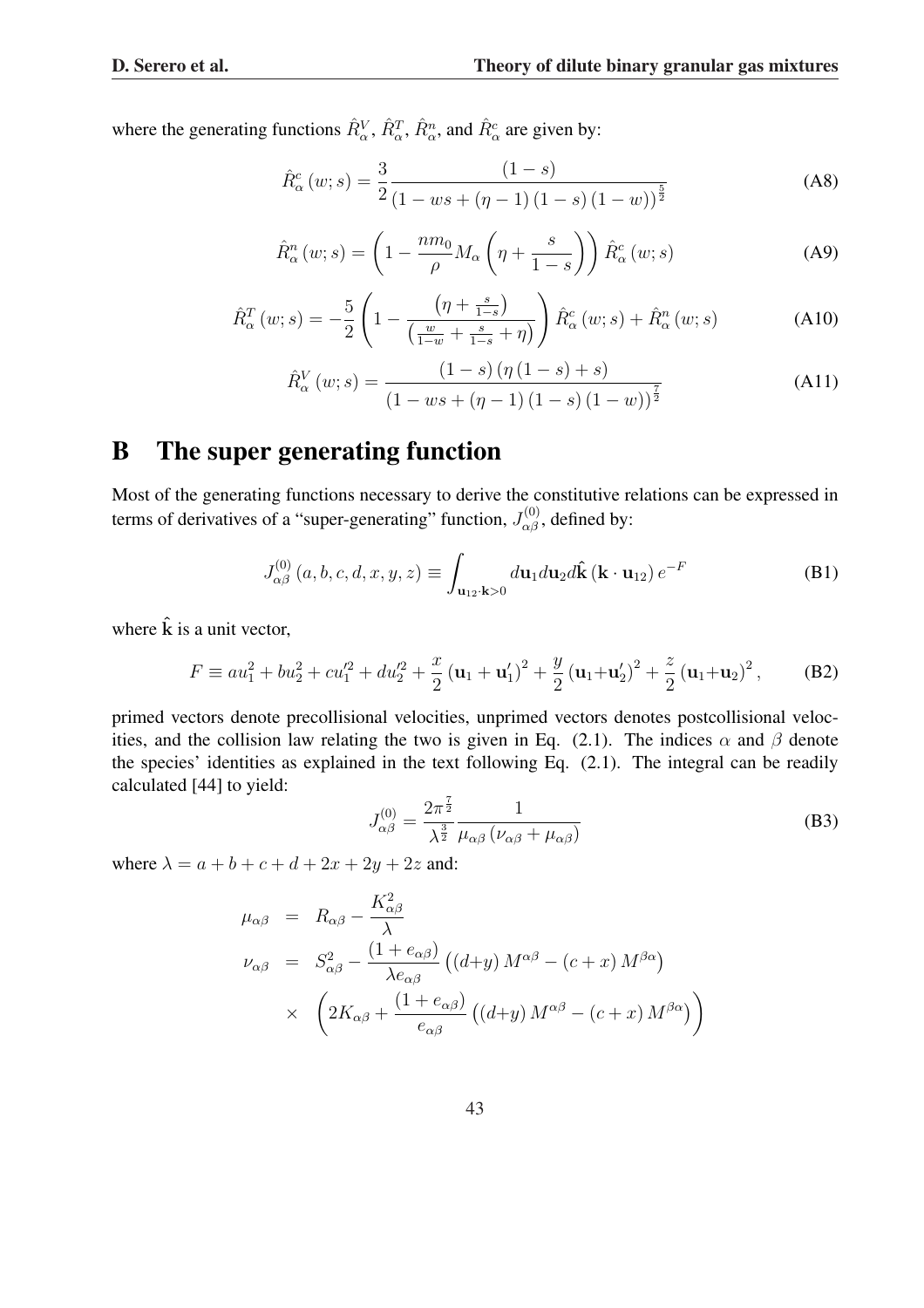with

$$
R_{\alpha\beta} = (a + c + 2x) (M^{\beta\alpha})^2 + (b + d) (M^{\alpha\beta})^2
$$
  
+ 
$$
\frac{1}{2} (M^{\alpha\beta} - M^{\beta\alpha})^2 (y + z)
$$
  

$$
S_{\alpha\beta} = \frac{1 + e_{\alpha\beta}}{2e_{\alpha\beta}} \left[ \left( \frac{1 + e_{\alpha\beta}}{e_{\alpha\beta}} - 2 \right) \left( (2c + x) (M^{\beta\alpha})^2 \right) + (M^{\alpha\beta})^2 (2d + y) \right) + 2M^{\alpha\beta} M^{\beta\alpha} y - 2 (M^{\beta\alpha})^2 x \right]
$$
  

$$
K_{\alpha\beta} = (M^{\beta\alpha} (a + c + 2x + y + z) - M^{\alpha\beta} (b + d + y + z)).
$$

### References

- [1] B. Ö. Arnarson, J.T. Willits. *Thermal diffusion in binary mixtures of smooth, nearly elastic spheres with and without gravity.* Phys. Fluids, 10 (1998), No. 1, 1324–1328.
- [2] M. Bose, P. R. Nott, V. Kumaran. *Excluded-volume attraction in vibrated granular mixtures.* Europhys. Lett., 68 (2004), No. 4, 508–514.
- [3] J. J. Brey, M. J. Ruiz-Montero, F. Moreno. *Hydrodynamics of an open vibrated granular system.* Phys. Rev. E, 63 (2001), No. 6, 061305.
- [4] J. J. Brey, M. J. Ruiz-Montero, F. Moreno. *Energy partition and segregation for an intruder in a vibrated granular system under gravity.* Phys. Rev. Lett., 95 (2005), No. 9, 098001.
- [5] N. V. Brillantov, T. Pöschel. *Breakdown of the Sonine expansion for the velocity distribution of granular gases.* Europhys. Lett., 74 (2006), No. 3, 424–430.
- [6] R. Brito, H. Enriquez, S. Godoy, R. Soto. *Segregation induced by inelasticity in a vibrofluidized granular mixture.* Phys. Rev. E, 77 (2008), No. 6, 061301.
- [7] D. Brone, F. J. Muzzio. *Size segregation in vibrated granular systems: A reversible process.* Phys. Rev. E, 56 (1997), No. 1, 1059–1063.
- [8] S. Chapman and T. G. Cowling. The mathematical Theory of Nonuniform Gases. Cambridge Univ. Press, London, 1970.
- [9] W. Cooke, S. Warr, J. M. Huntley, R. C. Ball. *Particle size segregation in a two-dimensional bed undergoing vertical vibration.* Phys. Rev. E, 53 (1996), No. 3, 2812–2822.
- [10] S. R. de Groot and P. Mazur. Non-Equilibrium Thermodynamics. North-Holland, Amsterdam, 1969.
- [11] S. E. Esipov, T. Pöschel. *The granular phase diagram.* J. Stat. Phys., 86 (1997), No. 5-6, 1385–1395.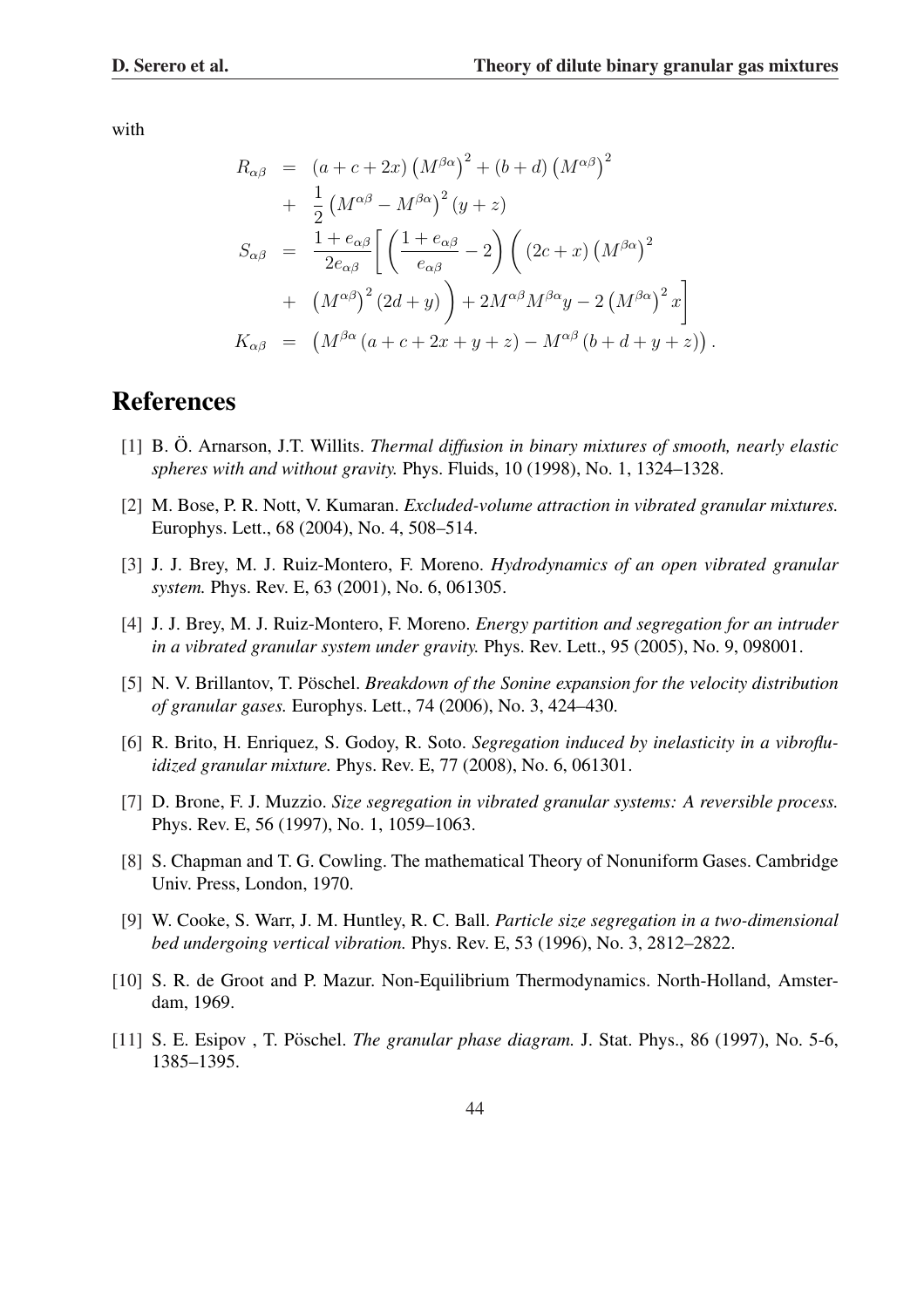- [12] Z. Farkas, F. Szalai, D. E. Wolf, T. Vicsek. *Segregation of binary mixtures by a ratchet mechanism.* Phys. Rev. E, 65 (2002), No. 2, 022301.
- [13] V. Garzo.´ *Segregation in granular binary mixtures: Thermal diffusion.* Europhys. Lett., 75 (2006), No. 4, 521–527.
- [14] V. Garzó. *Brazil-nut effect versus reverse Brazil-nut effect in a moderately dense granular fluid.* Phys. Rev. E, 78 (2008), No. 2, 020301.
- [15] V. Garzó, J. W. Dufty. *Hydrodynamics for a granular binary mixture at low density*. Phys Fluids, 14 (2002), No. 4, 1476–14902.
- [16] V. Garzó, F. V. Reyes, J. M. Montanero. *Modified Sonine approximation for granular binary mixtures.* J Fluid Mech., 623 (2009), 387–411.
- [17] I. Goldhirsch. *Rapid granular flows.* Annu Rev Fluid Mech., 35 (2003), 267–293.
- [18] I. Goldhirsch, D. Ronis. *Theory of thermophoresis I: General considerations and mode coupling analysis.* Phys Rev. A, 27 (1983), No. 3, 1616–1634.
- [19] I. Goldhirsch, D. Ronis. *Theory of thermophoresis II: Low-density behavior.* Phys Rev. A, 27 (1983), No. 3, 1635–1656, 1983.
- [20] D. C. Hong, P. V. Quinn, S. Luding. *The reverse Brazil nut problem: Competition between percolation and condensation.* Phys Rev Lett., 86 (2001), No. 15, 3423–3426.
- [21] S. S. Hsiau, M. L. Hunt. *Granular thermal diffusion in flows of binary-sized mixtures.* Acta Mech., 114 (1996), No. 1-4, 121–137.
- [22] H. M. Jaeger, S. R. Nagel, and R. P. Behringer. *Granular solids, liquids, and gases.* Rev Mod Phys., 68 (1996), No. 4, 1259–1273.
- [23] J. T. Jenkins, F. Mancini. *Kinetic theory for binary mixtures of smooth nearly elastic spheres.* Phys Fluids A, 1 (1989), No. 12, 2050–2059.
- [24] J. T. Jenkins, D. K. Yoon. *Segregation in binary mixture under gravity.* Phys Rev Lett., 88 (2002), No. 19, 194304.
- [25] J. M. Kincaid, E. G. D. Cohen, M. Lopez de Haro. *The Enskog theory for multicomponent mixtures. iv. thermal diffusion.* J Chem Phys., 86 (1987), No. 2, 963–975.
- [26] J. B. Knight, E. E. Ehrlich, V. Y. Kuperman, J. K. Flint, H. M. Jaeger, S. R. Nagel. *Experimental study of granular convection.* Phys Rev. E, 54 (1996), No. 5, 5726–5738.
- [27] J. B. Knight, H. M. Jaeger, S. R. Nagel. *Vibration-induced size separation in granular media, No. 4, The convection connection.* Phys Rev Lett., 70 (1993), No. 24, 3728–3731.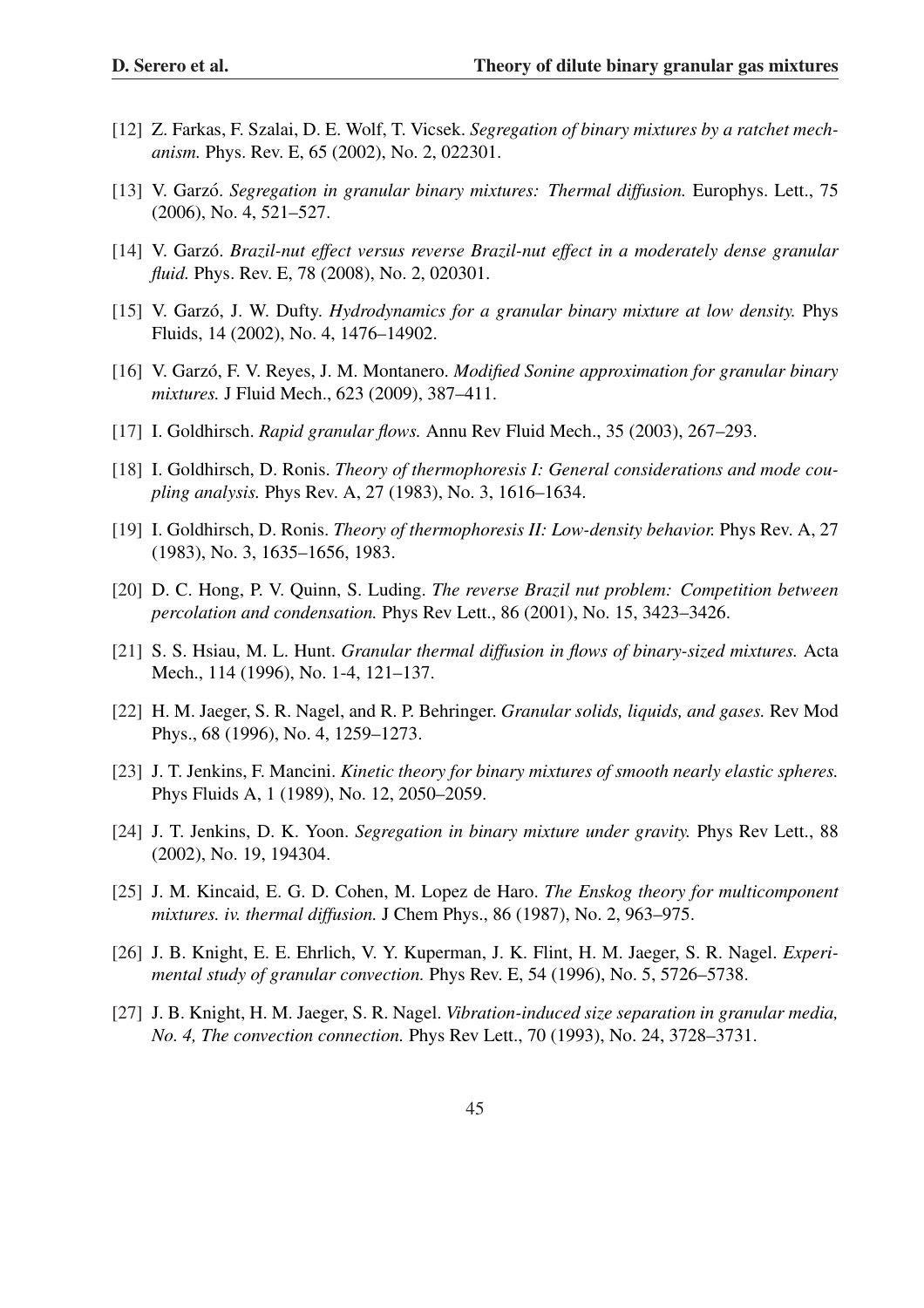- [28] L. Kondic, R. R. Hartley, S. G. K. Tennakoon, B. Painter, R. P. Behringer. *Segregation by friction.* Europhys Lett., 61 (2003), No. 6, 742–748.
- [29] A. Kudrolli. *Size separation in vibrated granular matter.* Reports on Progress in Physics., 67 (2004), No. 3, 209–247.
- [30] L. D. Landau, E. M. Lifshitz. Fluid Mechanics. Pergamon, London, 1959.
- [31] M. E. Mobius, X. Cheng, P. Eshuis, S. R. Karczmar, G. S. Nagel, H. M. Jaeger. *Effect of air on granular size separation in a vibrated granular bed.* Phys Rev. E, 72 (2005), No. 1, 011304.
- [32] S. H. Noskowicz, O. Bar-Lev, D. Serero, I. Goldhirsch. *Computer-aided kinetic theory and granular gases.* Europhys Lett., 79 (2007), No. 6, 60001.
- [33] J. M. Ottino, D. V. Khakhar. *Mixing and segregation of granular materials.* Annu Rev Fluid Mech., 32 (2000), 55–91.
- [34] T. Pöschel, N. V. Brillantov, A. Formella. *Impact of high-energy tails on granular gas properties.* Phys Rev. E, 74 (2006), No. 4, 041302.
- [35] T. Poschel and H. J. Herrmann. *Size segregation and convection*. Europhys Lett., 29 (1995), No. 2, 123–128.
- [36] D. C. Rapaport. *Mechanism for granular segregation.* Phys Rev. E, 64 (2001), No. 6, 061304.
- [37] P. M. Reis, T. Mullin. *Granular segregation as a critical phenomenon.* Phys Rev Lett., 89 (2002), No. 24, 244301.
- [38] A. Rosato, K. J. Strandburg, F. Prinz, R. H. Swendsen. *Why the Brazil nuts are on top: size segregation of particulate matter by shaking.* Phys Rev Lett., 58 (1987), No. 10, 1038–1040.
- [39] M. Schröter, S. Ulrich, J. Keft, J. B. Swift, H. L. Swinney. *Mechanism in the size segregation of a binary granular mixture.* Phys Rev. E, 74 (2006), No. 1, 011307.
- [40] N. Sela and I. Goldhirsch. *Hydrodynamic equations for rapid flows of smooth inelastic spheres, to Burnett order.* J Fluid Mech., 361 (1998), 41–74.
- [41] D. Serero, S. H. Noskowicz, and I. Tan, M. L. Goldhirsch. *Layering effects in vertically vibrated systems.*, Eur. Phys. J. E (2009).
- [42] D. Serero. Kinetic Theory of Granular Gas Mixtures. PhD thesis, Tel Aviv University, 2009.
- [43] D. Serero, I. Goldhirsch, S. H. Noskowicz, M. L. Tan. *Hydrodynamics of granular gases and granular gas mixtures.* J Fluid Mech., 554 (2006), 237–258.
- [44] D. Serero, S. H. Noskowicz, I. Goldhirsch. *Exact versus mean field solutions for granular gas mixtures.* Gran. Matt., 10 (2007), No. 1, 37–46.